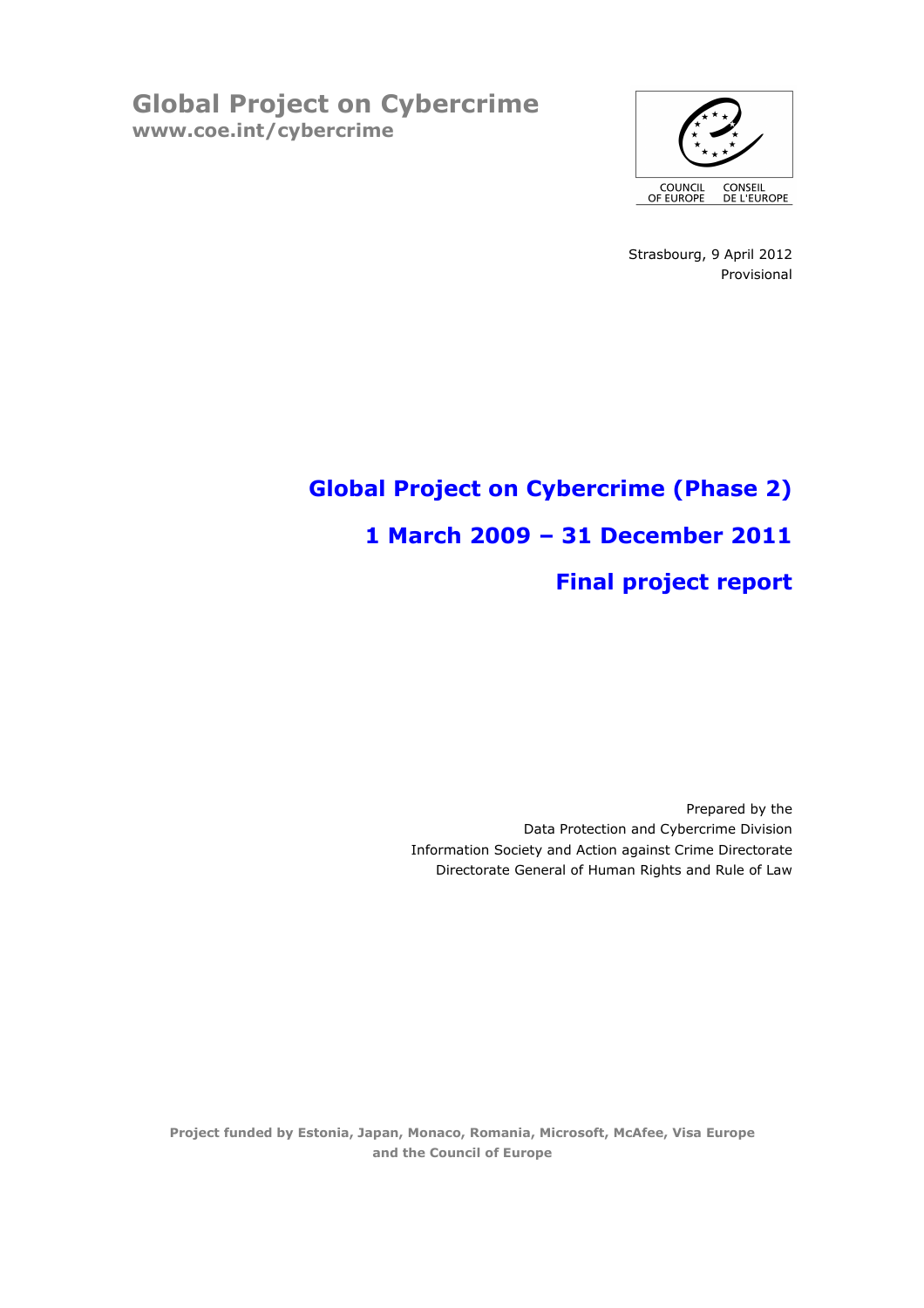#### For further information please contact:

Data Protection and Cybercrime Division Directorate General of Human Rights and Rule of Law Council of Europe Strasbourg, France

Tel: +33-3-9021-4506 Fax: +33-3-9021-5650 Email: alexander.seger@coe.int www.coe.int/cybercrime

#### Disclaimer:

This technical report does not necessarily reflect official positions of the Council of Europe or of the donors funding this project or of the Parties to agreements referred to.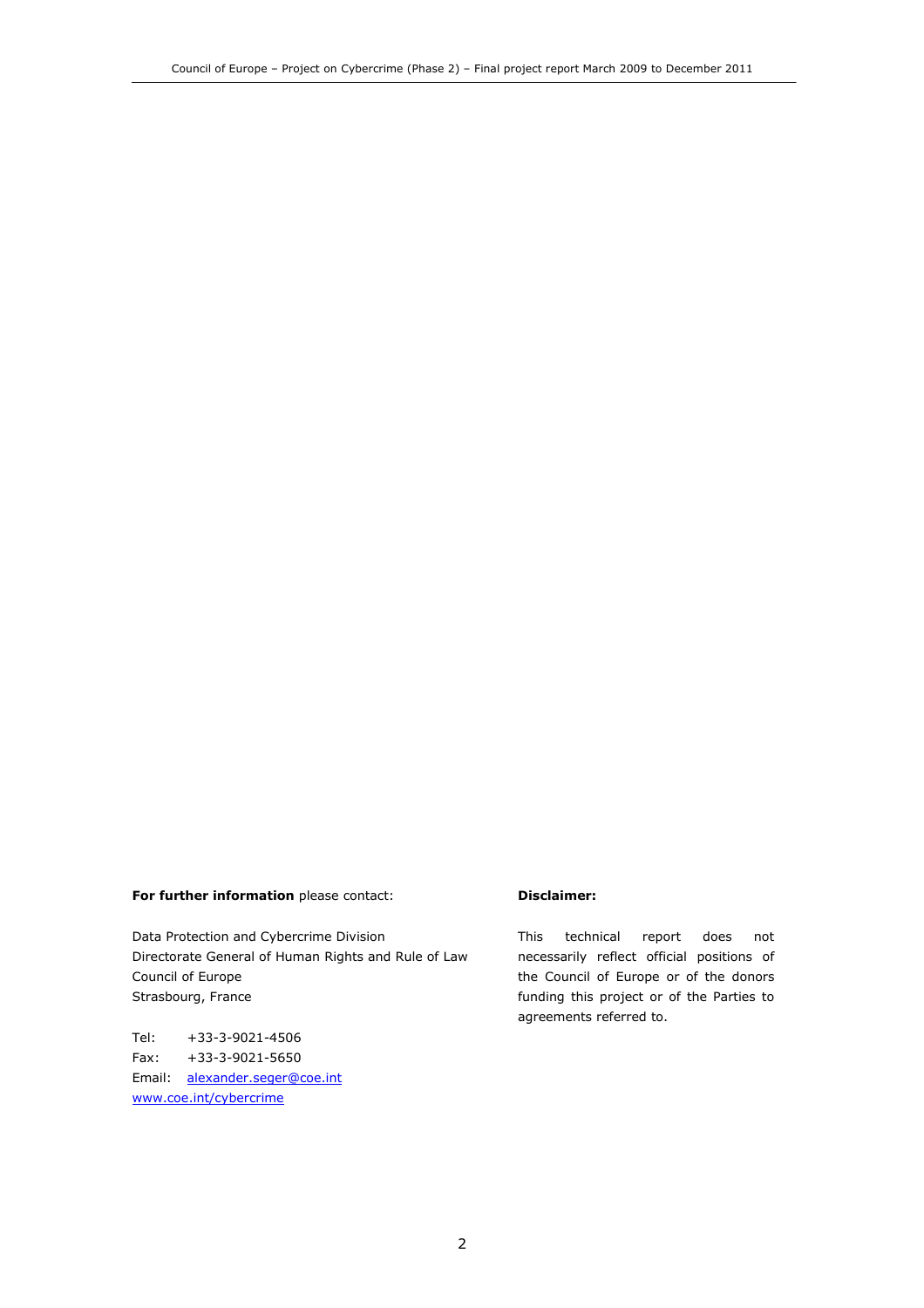### Contents

| 1   |                                                                                                         |    |
|-----|---------------------------------------------------------------------------------------------------------|----|
| 2   |                                                                                                         |    |
| 3   |                                                                                                         |    |
| 3.1 |                                                                                                         |    |
| 3.2 |                                                                                                         |    |
| 3.3 |                                                                                                         |    |
| 3.4 |                                                                                                         |    |
| 3.5 |                                                                                                         |    |
| 3.6 |                                                                                                         |    |
| 3.7 |                                                                                                         |    |
| 4   |                                                                                                         |    |
| 4.1 |                                                                                                         |    |
| 4.2 |                                                                                                         |    |
| 4.3 | Progress in terms of signature, ratification, accession of Budapest Convention _____________________ 33 |    |
| 4.4 |                                                                                                         |    |
| 5   |                                                                                                         |    |
| 5.1 |                                                                                                         |    |
| 5.2 |                                                                                                         |    |
| 6   | Appendix                                                                                                | 39 |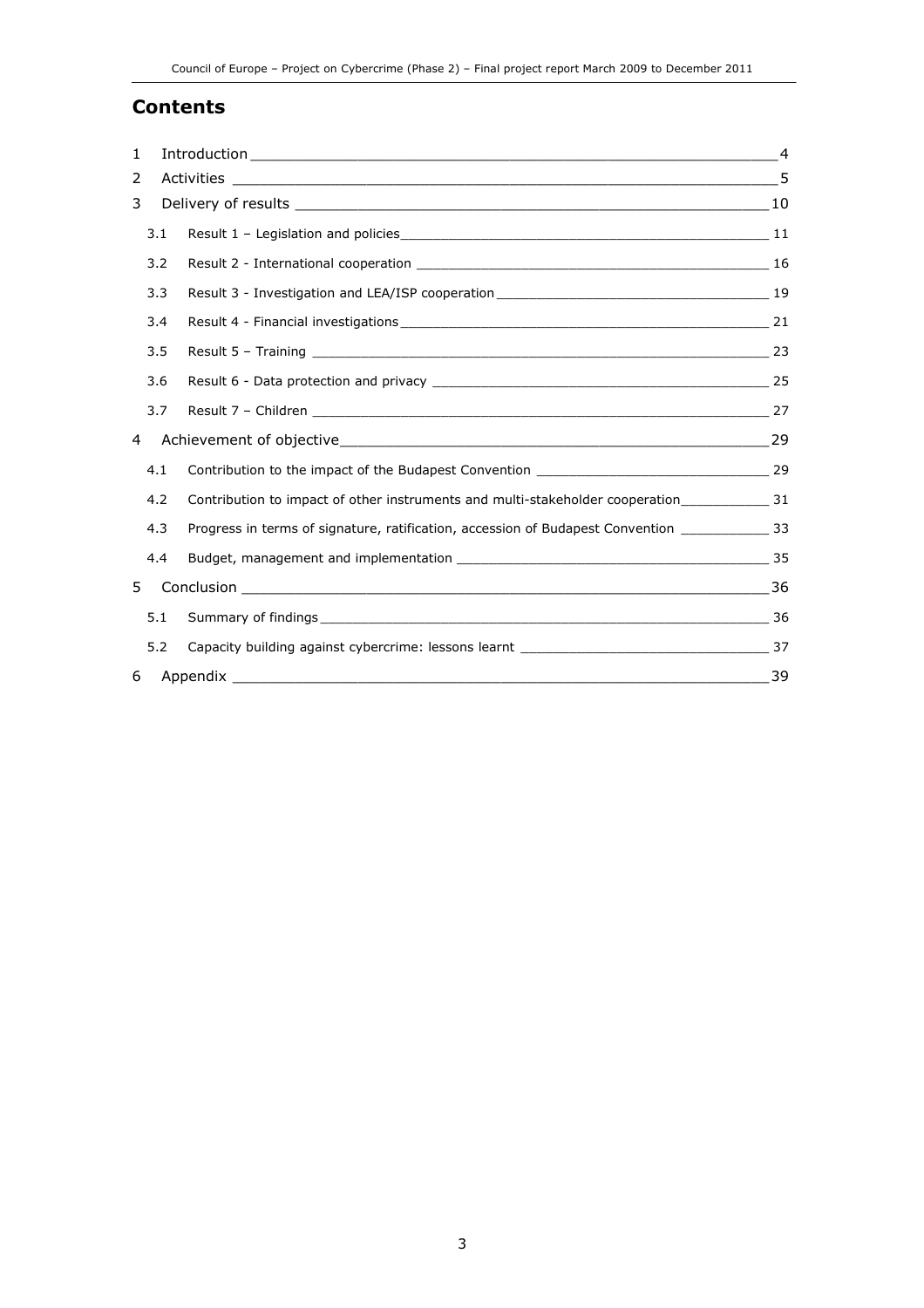## 1 Introduction

The approach of the Council of Europe against cybercrime consists of three inter-related elements:

- Developing common standards with the Budapest Convention on Cybercrime (CETS 185) as the main instrument
- Follow up and assessment of their implementation, in particular through the Cybercrime Convention Committee (T-CY)
- Capacity building projects to support implementation.

From 2006, the main capacity building project and driver of the Council of Europe's action against cybercrime has been the Global Project on Cybercrime. Phase 1 was implemented from September 2006 to February 2009.

Phase 2 of the Global Project on Cybercrime was carried out between 1 March 2009 and 31 December 2011. The present report documents the activities supported, the results achieved and the progress made towards this objective.

Project objective To promote global implementation of the Convention on Cybercrime (CETS 185) and its Protocol on Xenophobia and Racism (CETS 189) and related international standards on data protection (CETS 108, CETS 181) and the online sexual abuse of children (CETS 201) Result 1 | Legislation and policies: Cybercrime policies and legislation strengthened in accordance with the Convention on Cybercrime and its Protocol Result 2 | International cooperation: Capacities of 24/7 points of contact, high-tech crime units and of authorities for mutual legal assistance strengthened Result 3 Investigation: Law enforcement – service provider cooperation in the investigation of cybercrime improved on the basis of the guidelines adopted in April 2008 Result 4 Financial investigations: enhanced knowledge among high tech crime units and FIUs to follow money flows on the internet and stronger cooperation between financial intelligence and investigation units, high-tech crime units and the private sector Result 5 Judges and prosecutors: Training for judges and prosecutors in cybercrime and electronic evidence institutionalised Result 6  $\Box$  Data protection and privacy: Data protection and privacy regulations in connection with cybercrime investigations improved in line with CoE and other relevant international standards Result 7 Exploitation of children and trafficking in human beings: Enhanced knowledge of standards against the sexual exploitation and abuse of children and trafficking in human beings on the internet

Phase 2 was aimed at achieving the following objective and expected results:

Phase 2 was made possible by generous contributions by the governments of Estonia, Japan, Monaco and Romania as well as by Microsoft, McAfee and Visa Europe. These contributions complemented funding from the regular budget of the Council of Europe.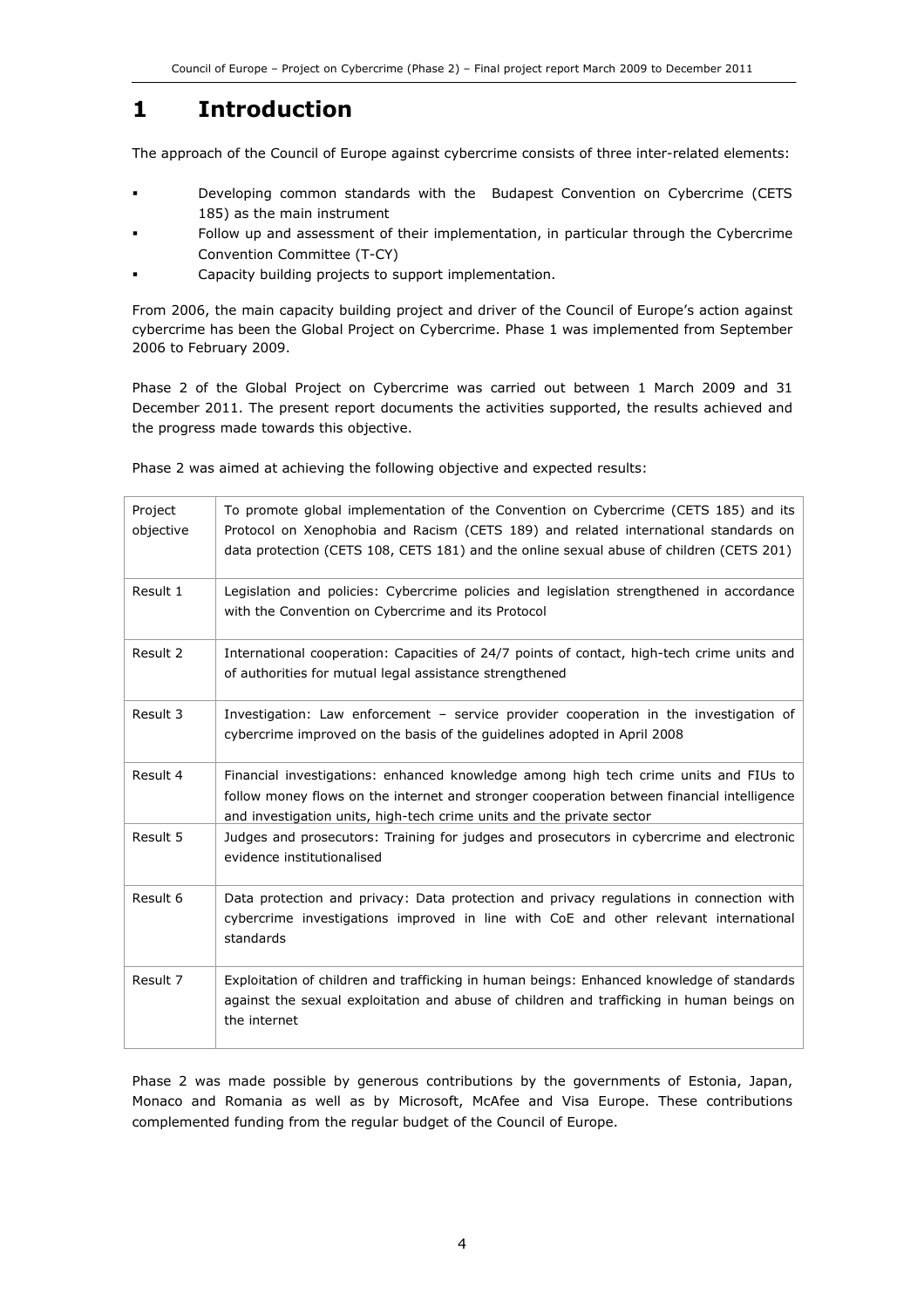## 2 Activities

Between March 2009 and December 2011, the project organised or contributed to some 130 activities.

| Date             | <b>Place</b>      | <b>Description</b>                                                          | <b>Result</b>  |
|------------------|-------------------|-----------------------------------------------------------------------------|----------------|
| 9 March 2009     | Strasbourg        | Indonesia - Legislative review workshop                                     | 1              |
| 9 March 2009     | Strasbourg        | Project planning meeting                                                    | All            |
| 10-11 March 2009 | Strasbourg        | Octopus Interface Conference                                                | 1, 2, 4,       |
|                  |                   |                                                                             | 5, 7           |
| 12-13 March 2009 | Strasbourg        | Contribution to Cybercrime Convention Committee                             | All            |
|                  |                   | $(T-CY)$                                                                    |                |
| 20 March 2009    | Lisbon, Portugal  | Training workshop for judges and prosecutors                                | 5              |
| 26 March 2009    | New Delhi, India  | Workshop on international cooperation and law                               | 2, 3           |
|                  |                   | enforcement/service provider cooperation                                    |                |
| March 2009       | Strasbourg        | Legislative advice to "The former Yugoslav Republic                         | $\mathbf{1}$   |
|                  |                   | of Macedonia"                                                               |                |
| 7 April 2009     | Bosnia and        | Workshop on cybercrime legislation (in cooperation                          | $\mathbf{1}$   |
|                  | Herzegovina       | with PROSECO project)                                                       |                |
| 15 April 2009    | Singapore         | Child protection online OECD - APEC symposium                               | $\overline{7}$ |
| 16-17 April 2009 | Albania           | Workshop for judges, prosecutors and law                                    | 5              |
|                  |                   | enforcement (in cooperation with PROSECO project)                           |                |
| 27-28 April 2009 | Tallinn           | Presentation at EU Ministerial Conference on Critical                       | 2              |
|                  | Estonia           | Information Infrastructure Protection                                       |                |
| 29 April 2009    | Ukraine           | Workshop on law enforcement - ISP cooperation                               | $\mathsf{3}$   |
| April 2009       | Strasbourg        | Provide legislative advice on the new amendments to                         | $\mathbf{1}$   |
|                  |                   | the Criminal Code and updated the country profile in                        |                |
|                  |                   | "The Former Yugoslav Republic of Macedonia"                                 |                |
| 5 May 2009       | <b>Brussels</b>   | Public Presentation on "Protecting children using the                       | $\overline{7}$ |
|                  |                   | internet" organised by the European Economic and<br>Social Committee (EESC) |                |
| 7 May            | Brussels (via     | 2Centre Cybercrime Centres of Excellence Network                            | 5              |
| 2009             | teleconference)   | WG Open Meeting                                                             |                |
| 14-15 May 2009   | Trier, Germany    | Contribution to workshop on effective responses to                          | $\mathbf{1}$   |
|                  |                   | cybercrime (Academy of European Law)                                        |                |
| 15 May 2009      | Strasbourg        | Legislative advice for Montenegro                                           | $\mathbf{1}$   |
| 16 May 2009      | Tunis, Tunisia    | Contribution to Information Society (WTISD 2009),                           | $\mathbf{1}$   |
|                  |                   | Arab ICT Organization (AICTO) and ITU event on                              |                |
|                  |                   | "Protection of children in cyberspace"                                      |                |
| 19 May 2009      | Strasbourg        | Comments on the Computer Misuse Bill of Uganda                              | 1              |
| 19 May 2009      | Strasbourg        | Analysis of the legislation on cybercrime of Senegal                        | 1              |
| 2 June 2009      | Strasbourg        | Comments on the amendments on cybercrime                                    | $\mathbf{1}$   |
|                  |                   | legislation in "the former Yugoslav Republic of                             |                |
|                  |                   | Macedonia"                                                                  |                |
| 8-10 June 2009   | Amsterdam,        | MAAWG (Messaging Anti-abuse Working Group)                                  | 3              |
|                  | Netherlands       | conference                                                                  |                |
| 30 June          | Berlin, Germany   | International Conference "Protection of Girls and                           | $\overline{7}$ |
| 2009             |                   | Boys against Sexual Violence in the New Media"                              |                |
| 6 July 2009      | Lisbon, Portugal  | Working group meeting on institutionalising training                        | 5              |
|                  |                   | on cybercrime for judges and prosecutors                                    |                |
|                  |                   |                                                                             |                |
| 13 July          | Brussels, Belgium | Meeting with the European Commission on the                                 | 1, 2           |
| 2009             |                   | Instrument of Stability                                                     |                |
| 14 - 15 July     | Rabat, Morocco    | Workshop on cybercrime legislation                                          | 1              |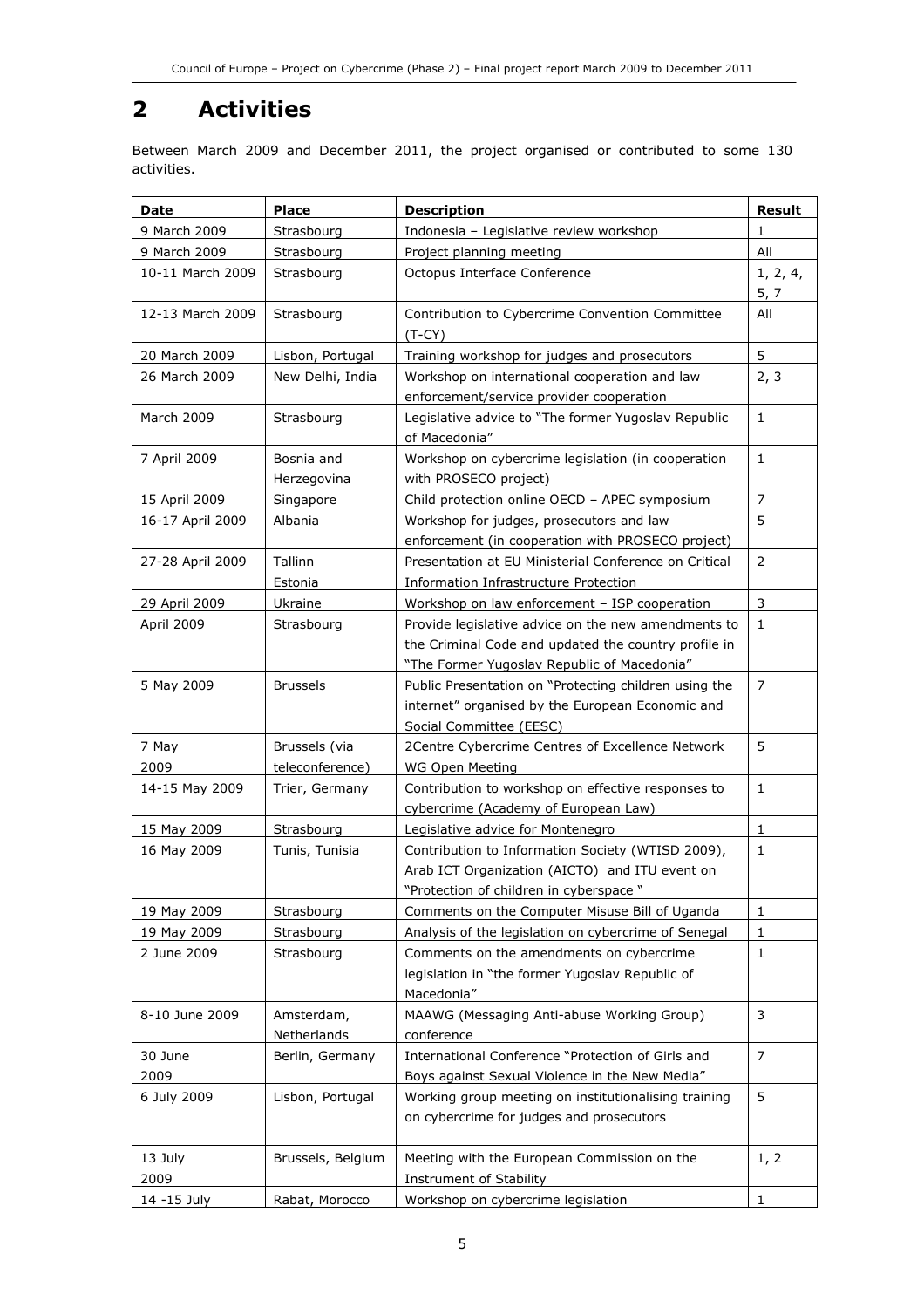| Date             | Place             | <b>Description</b>                                             | <b>Result</b>  |
|------------------|-------------------|----------------------------------------------------------------|----------------|
| 2009             |                   |                                                                |                |
| 29-30 July       | Abuja, Nigeria    | 1 <sup>st</sup> NIGERIA Workshop on the Cybercrime Convention  | 1, 2           |
| 3-4 September    | Strasbourg        | Workshop on the judicial training concept                      | 5              |
| 2009             |                   |                                                                |                |
| 8-9 September    | Lyon, France      | Meeting at Interpol                                            | 4              |
| 2009             |                   |                                                                |                |
| 14-15 September  | Geneva,           | European Dialogue on Internet Governance                       | 2,3            |
| 2009             | Switzerland       |                                                                |                |
| 16 September     | Luxembourg        | EC: Second meeting of Internet Focus Group                     | $\overline{7}$ |
| 2009             |                   | "Fighting against online child abuse images"                   |                |
| 21 September     | Strasbourg        | Project Planning Group meeting (via conference call)           | All            |
| 2009             |                   |                                                                |                |
| 5-9 October 2009 | Geneva,           | ITU Telecom World 2009. Contribution to a workshop             | 1,2            |
|                  | Switzerland       | on the cost of cybersecurity                                   |                |
| 6-7 October 2009 | Vienna, Austria   | UNODC: Expert Group Meeting on Cybercrime                      | 1,2            |
| 8-9 October 2009 | Bucharest,        | ERA - TAIEX seminar on Fight against cybercrime                | 1,2            |
|                  | Romania           |                                                                |                |
| 12-14 October    | Paris, France     | OECD Working Party on Information Security and                 | $\overline{7}$ |
|                  |                   | Privacy (WPISP)                                                |                |
| 14 October 2009  | Paris, France     | OECD: cloud computing workshop                                 | 1,6            |
| 13-15 October    | Asunción,         | Contribution to US DOJ workshop on cybercrime                  | $\mathbf{1}$   |
| 2009             | Paraguay          | legislation for countries of Latin America                     |                |
| 16 October 2009  | Buenos Aires,     | Bilateral meetings to promote accession by Argentina           | 1, 2           |
|                  | Argentina         | to the Convention on Cybercrime                                |                |
| 1-3 November     | Vancouver,        | Information Security Forum 20 <sup>th</sup> Anniversary Annual | 1,2            |
| 2009             | Canada            | World Congress                                                 |                |
| 5-6 November     | Brussels, Belgium | EC: Annual cybercrime conference: EU-US                        | $\overline{2}$ |
| 2009             |                   | cooperation                                                    |                |
| 15-18 November   | Sharm el Sheikh,  | The fourth annual IGF Meeting                                  | All            |
| 2009             | Eavpt             |                                                                |                |
| 18-19 November   | Hanoi, Vietnam    | Séminaire francophone Droit des technologies de                | 1,2            |
| 2009             |                   | l'Information                                                  |                |
| 27 November      | Brussels, Belgium | EC: Conference on Public-Private Sector dialogue on            | $\overline{7}$ |
| 2009             |                   | tackling online illegal activities                             |                |
| 6-10 December    | Cairo, Egypt      | Training workshops for judges on cybercrime and                | 5              |
| 2009             |                   | child abuse and Round table discussion on a concept            |                |
|                  |                   | for the training of judges in cybercrime/electronic            |                |
|                  |                   | evidence, including online child abuse                         |                |
| 11-13 December   | Courmayeur Mont   | International Conference on Protecting Children from           | $\overline{7}$ |
| 2009             | Blanc, Italy      | Sexual Offenders in the Information Technology Era             |                |
| September/       | Strasbourg        | Study on the criminalisation of child pornography              | $\overline{7}$ |
| December 2009    |                   | and related measures                                           |                |
| 12 January 2010  | Ankara, Turkey    | Ankara Bar Association International Law Congress              | $\mathbf{1}$   |
|                  |                   | 2010 - Cyber Crimes Convention Workshop                        |                |
| 21-22 January    | Ifraine, Morocco  | Building Cyber security and Cyber confidence:                  | 1,2            |
| 2010             |                   | Strategies, Awareness and Capacity Building                    |                |
| 21-22 January    | Washington D.C    | Sixth Meeting of the REMJA Working Group on                    | 1,2            |
| 2010             |                   | Cyber-Crime                                                    |                |
| 26-28 January    | Manila,           | ASEAN/APRIS workshop on cybercrime legislation                 | $\mathbf{1}$   |
| 2010             | Philippines       | and capacity building                                          |                |
| 25-26 January    | Ebene, Mauritius  | The African Network Information Center (AfriNIC),              | $\mathbf{1}$   |
| 2010             |                   | the Regional Internet Registry (RIR) for Africa: First         |                |
|                  |                   | AfriNIC - Government Working Group (AfGWG) &                   |                |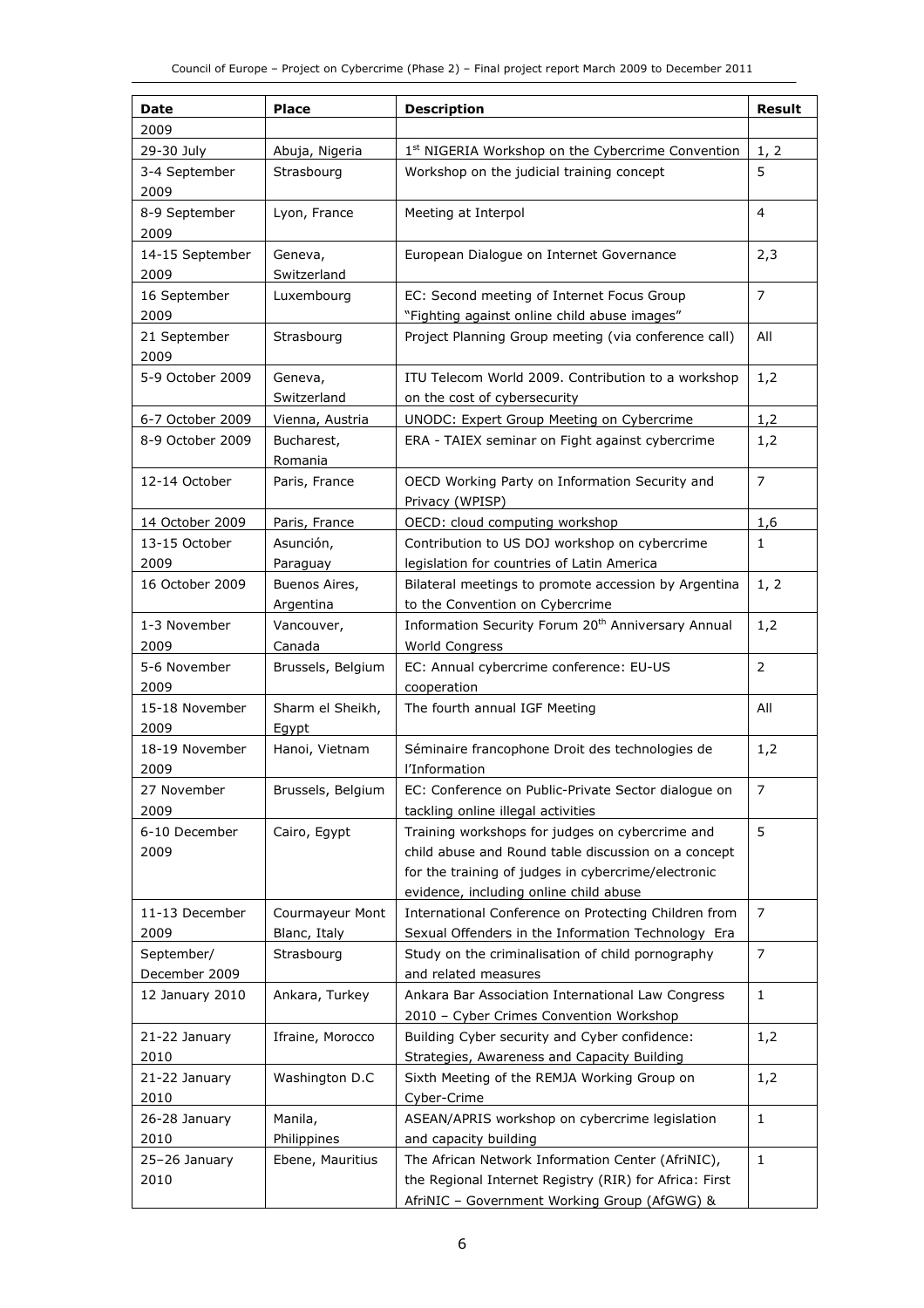| Date                     | Place                   | <b>Description</b>                                                                                                 | <b>Result</b>  |
|--------------------------|-------------------------|--------------------------------------------------------------------------------------------------------------------|----------------|
|                          |                         | Law Enforcement Meeting                                                                                            |                |
| 2-3 February<br>2010     | Abuja, Nigeria          | 1st West African Internet Fraud Summit                                                                             | $\mathbf{1}$   |
| 10 February 2010         | <b>Buenos Aires</b>     | Meeting on Convention on Cybercrime                                                                                | 1              |
| 16-18 February<br>2010   | Malta                   | MENA Cybercrime Legislation Workshop                                                                               | 1              |
| 17-18 Feb 2010           | Brussels, Belgium       | EastWest Institute - the $7th$ Worldwide Security<br>Conference                                                    | $\overline{4}$ |
| 23-24 February<br>2010   | Islamabad,<br>Pakistan  | Cybercrime training for law enforcement and judges                                                                 | 5              |
| 16-17 March 2010         | Barcelona, Spain        | SecureCloud 2010 - ENISA joint Conference on<br>Cloud Computing                                                    | 1,6            |
| 23-25 March<br>2010      | Strasbourg              | Octopus Interface conference                                                                                       | All            |
| 26 March 2010            | Strasbourg              | Working meeting on the typology study on criminal<br>money on the Internet                                         | 4              |
| 31 March - 1 April<br>10 | Lille, France           | French National Gendarmerie: International Forum<br>on Cybercrime                                                  | 3              |
| 12-19 Apr 2010           | Salvador, Brazil        | The 12 <sup>th</sup> United Nations Congress on Crime<br>Prevention and Criminal Justice                           | All            |
| 29-30 April 2010         | Madrid, Spain           | EuroDIG 2010                                                                                                       | $\overline{2}$ |
| 6 May 2010               | Brussels, Belgium       | Brainstorming session on the EU Internal Security<br>Strategy                                                      | $\mathbf{1}$   |
| $17 - 21$ May 2010       | Vienna, Austria         | Session of the United Nations Commission on Crime<br>Prevention and Criminal Justice                               | $\mathbf{1}$   |
| 18 May 2010              | Como, Italy             | International Automobile Federation (FIA): Legal and<br>Consumer Commission's workshop held on May 18th<br>in Como | $\mathbf{1}$   |
| 9-11 June 2010           | Izmir, Turkey           | International Informatics Law Assembly                                                                             | $\mathbf{1}$   |
| 7-12 June 2010           | Malta                   | Legal Frameworks for ICTs                                                                                          | $\mathbf{1}$   |
| 16-18 June 2010          | Strasbourg              | Meeting of ICT ministers from Pacific Islands<br>(written submission)                                              | 1              |
| 22 June 2010             | Rome, Italy             | UNICRI Symposium on the state of Online Trust in<br>Europe                                                         | 1              |
| 23 June 2010             | Geneva,<br>Switzerland  | The Cyber Security Course: Meeting the<br>Cybersecurity Challenge                                                  | $\mathbf{1}$   |
| 24-25 June               | Paris, France           | Cybercrime Convention Committee (T-CY) plenary<br>meeting                                                          | All            |
| 1 July 2010              | Brussels, Belgium       | Participation in the EU cybercrime experts group on<br>statistics                                                  | 1              |
| 2 July 2010              | Paris, France           | Contribution to the training course for judges at the<br>Ecole National de la Magistrature                         | 5              |
| 12 - 13 July 2010        | Phnom Penh,<br>Cambodia | Workshops on cybercrime legislation                                                                                | $1\,$          |
| 27-29 July 2010          | Rabat, Morocco          | UNECA Atelier de formation sur l'harmonisation du<br>cadre légal pour la cybersécurité en Afrique du Nord          | $\mathbf{1}$   |
| 25-27 August<br>2010     | Mexico City,<br>Mexico  | Regional workshop on cybercrime (for 7 countries of<br>Latin America)                                              | 1, 2           |
| 7-8 September<br>2010    | Baku, Azerbaijan        | National Expert Workshop on a Comprehensive<br>Approach to Cyber Security                                          | $\mathbf{1}$   |
| 8-9 September<br>2010    | London, UK              | SANS European Digital Forensics and Incident<br>Response Summit                                                    | 2              |
| 12-15 September          | Bucharest,              | International Forum of Prosecutors                                                                                 | $\overline{2}$ |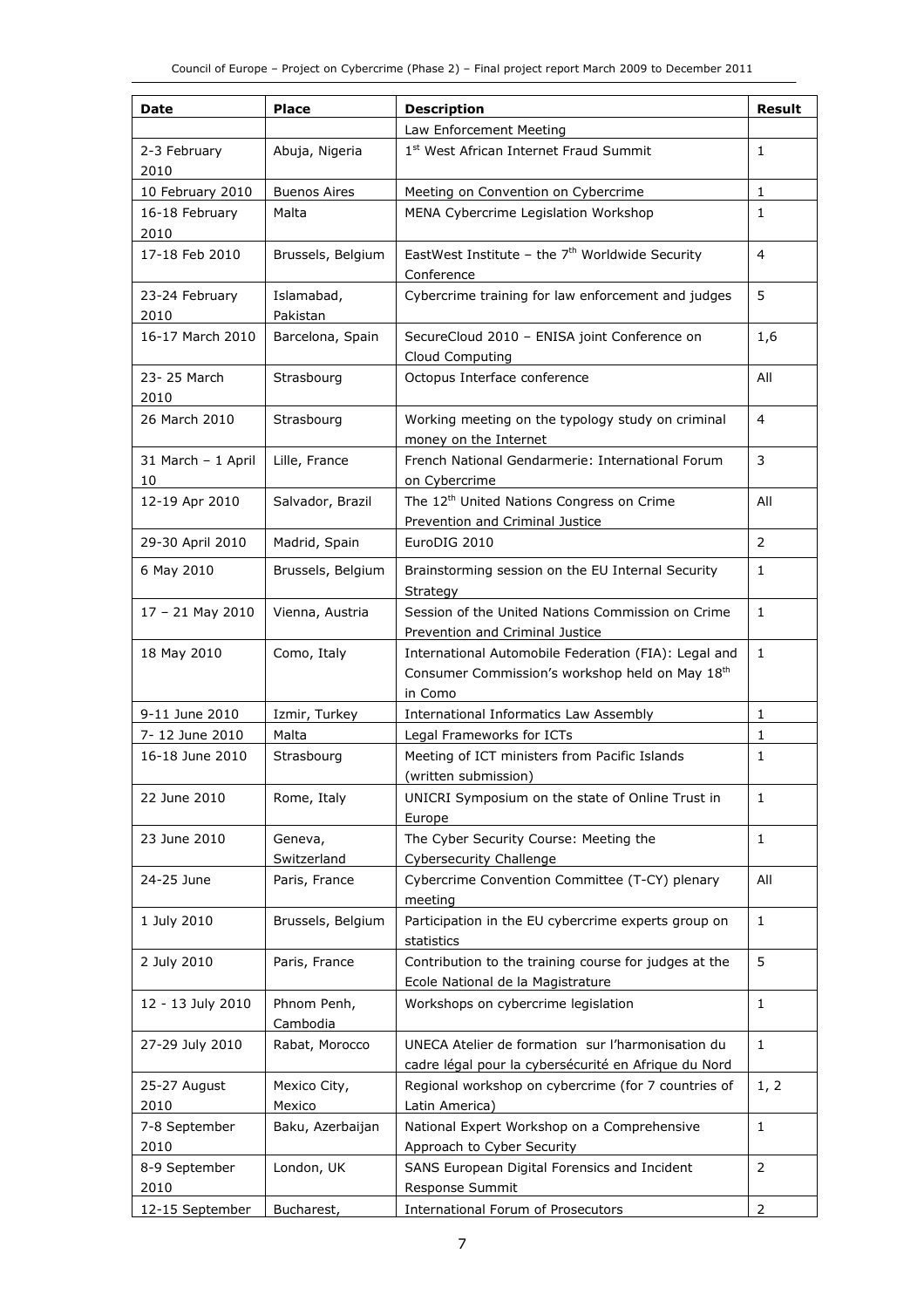| Date             | Place              | <b>Description</b>                                   | <b>Result</b>  |
|------------------|--------------------|------------------------------------------------------|----------------|
| 2010             | Romania            |                                                      |                |
| 14-17 Sep 2010   | Vilnius, Lithuania | Internet Governance Forum                            | All            |
| 20 September     | Yogyakarta City,   | International Seminar on cybercrime                  | 1              |
| 2010             | Indonesia          |                                                      |                |
| 4-5 October 2010 | Moscow, Russian    | Meeting of the working group on criminal money       | 4              |
| 2010             | Federation         | flows (in cooperation with MONEYVAL and the MOLI-    |                |
|                  |                    | Russia project)                                      |                |
| 11-16 October    | Montreal, Canada   | Digital Crime Consortium                             | All            |
| 2010             |                    |                                                      |                |
| 13-15 October    | Sibiu, Romania     | International Conference on Cybercrime               | 1,4            |
| 2010             |                    |                                                      |                |
| 14 - 15 October  | Buenos Aires,      | National Conference on Cybercrime                    | 1, 2, 3        |
| 2010             | Argentina          |                                                      |                |
| 18-19 October    | Santiago de Chile  | Bilateral meetings to promote accession to the       | 1, 2           |
| 2010             |                    | Convention on Cybercrime                             |                |
| 25-29 October    | Kuala Lumpur,      | ASEAN: Cybercrime Training Workshop for Judges       | 5              |
| 2010             | Malaysia           | and Prosecutors organised by the Judicial and Legal  |                |
|                  |                    | Training Institute (ILKAP)                           |                |
| 25-27 October    | Kuala Lumpur,      | Regional seminar on money laundering, trafficking    | $\overline{4}$ |
| 2010             | Malaysia           | and cybercrime (organised by France)                 |                |
| 2-4 November     | Moscow, Russian    | Meeting of the working group on criminal money       | $\overline{4}$ |
| 2010             | Federation         | flows (in cooperation with MONEYVAL and the MOLI-    |                |
|                  |                    | Russia project)                                      |                |
| 9-10 November    | Moscow, Russian    | Contribution to the MONEYVAL/Euro-Asia Group         | 4              |
| 2010             | Federation         | meeting on money laundering typologies               |                |
| 30 November - 2  | Abuja, Nigeria     | 1 <sup>st</sup> West Africa Cybercrime Summit        | 1              |
| December 2010    |                    |                                                      |                |
| 30 November      | Brussels, Belgium  | Workshop on the impact of cloud computing            | 1              |
| 2010             |                    |                                                      |                |
| 7-8 December     | Kiev, Ukraine      | Regional workshop: Protecting children against       | 1              |
| 2010             |                    | sexual exploitation and sexual abuse                 |                |
| 13-16 December   | UAE (Abu Dhabi     | Workshops on cybercrime in the Gulf Region           | $\mathbf{1}$   |
| 2010             | and Dubai),        |                                                      |                |
|                  | Bahrain and Qatar  |                                                      |                |
| 20 December      | Beirut, Lebanon    | Cyber Security Conference in Lebanon                 | 1              |
| 2010             |                    |                                                      |                |
| 17-21 January    | Vienna, Austria    | Open-ended intergovernmental expert group            | All            |
| 2011             |                    |                                                      |                |
| 25 January 2011  | Brussels, Belgium  | European Commission: Expert group on cybercrime      | $\mathbf{1}$   |
|                  |                    | meeting                                              |                |
| 28-29 January    | Milano, Italy      | OLAF Symposium 2011                                  | 4              |
| 2011             |                    |                                                      |                |
| 16-18 February   | The Hague,         | 11 <sup>th</sup> IAP European Regional Conference    | 5              |
| 2011             | Netherlands        |                                                      |                |
| 21-24 February   | Kuala Lumpur       | Participation in POLCYB Summit on Cyber Security     | $\mathbf{1}$   |
| 2011             | Malaysia           |                                                      |                |
| February 2011    | Strasbourg         | Philippines - Legislative advice on the "Cybercrime  | $\mathbf{1}$   |
|                  |                    | Prevention Act of 2010"                              |                |
| February 2011    | Strasbourg         | Azerbaijan - Provide legislative advice on Draft Law | $\mathbf{1}$   |
|                  |                    | on the amendment and completion to the Criminal      |                |
|                  |                    | Code of the Republic of Azerbaijan                   |                |
| 10-11 March 2011 | Paris, France      | T-CY Bureau meeting                                  | All            |
| 17-18 March 2011 | Lisbon, Portugal   | ERA-CSJ seminar on child pornography                 | $\overline{7}$ |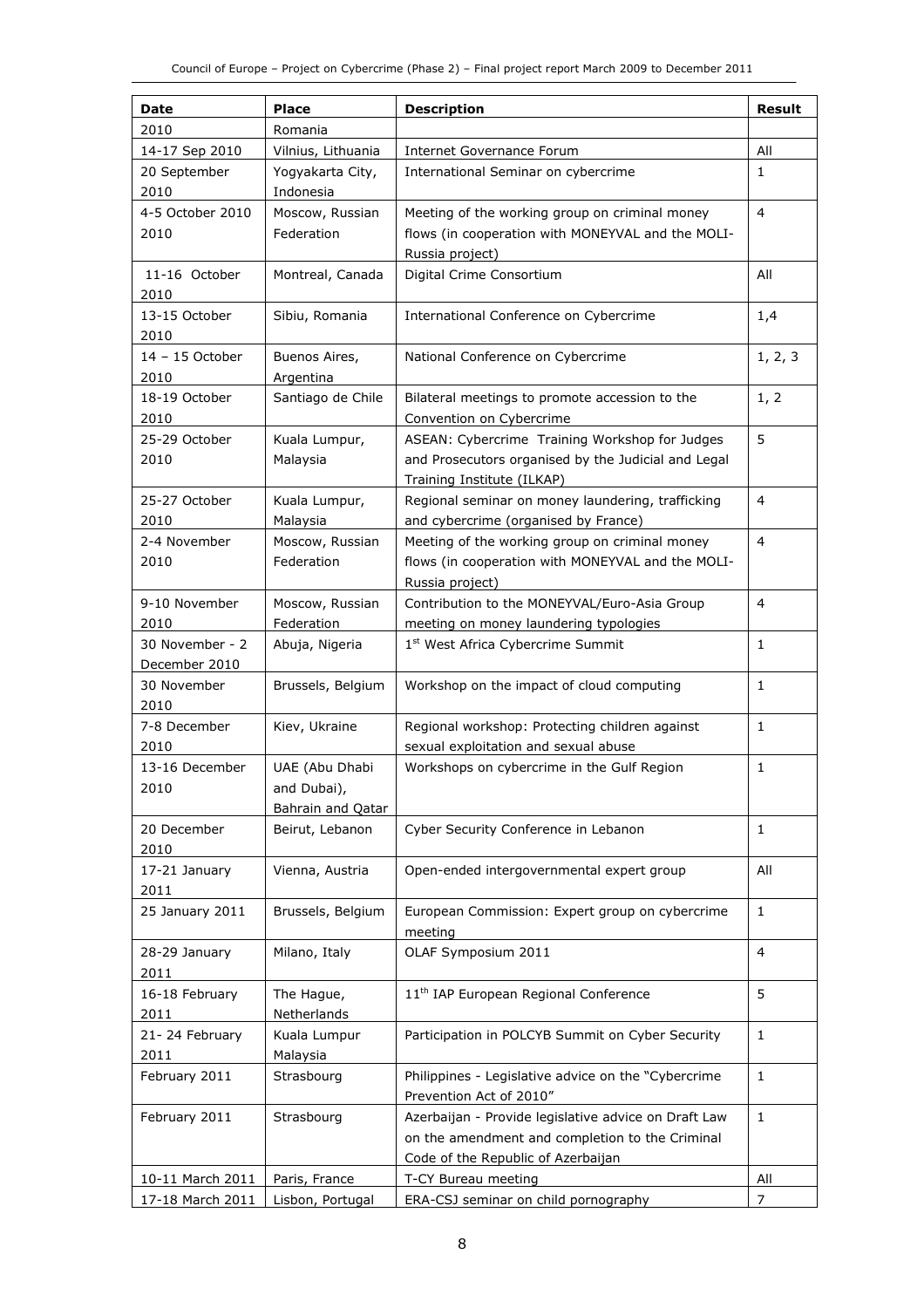| Date                    | <b>Place</b>      | <b>Description</b>                                            | <b>Result</b>  |
|-------------------------|-------------------|---------------------------------------------------------------|----------------|
| 1 April 2011            | New Delhi, India  | 4 <sup>th</sup> ASSOCHAM International Conference on Cyber    | $\mathbf{1}$   |
|                         |                   | and Network Security                                          |                |
| 5-6 April 2011          | Colombo, Sri      | Regional workshop on cybercrime                               | $\mathbf{1}$   |
|                         | Lanka             |                                                               |                |
| 11-15 April 2011        | Vienna, Austria,  | Twentieth session of the Commission on Crime                  | $\overline{7}$ |
|                         |                   | Prevention and Criminal Justice                               |                |
| 12-13 April 2011        | Budapest,         | EU Presidency conference: The 10 <sup>th</sup> anniversary of | All            |
|                         | Hungary           | the Budapest Convention                                       |                |
| 27-29 April 2011        | Tonga, Pacific    | Pacific Islands - Workshop on cybercrime legislation          | $\mathbf{1}$   |
|                         | Islands           |                                                               |                |
| 9-10 May 2011           | Vienna, Austria   | OSCE Conference on a Comprehensive Approach to                | 1,2            |
|                         |                   | Cyber Security: Exploring the Future OSCE Role                |                |
| 19 May 2011             | London, UK        | Meeting on Commonwealth Cybercrime Initiative                 | $\mathbf{1}$   |
| 30-31 May 2011          | Belgrade, Serbia  | EuroDIG                                                       | All            |
| $30$ May $-$ 4 June     | Malta             | <b>COMNET Foundation for ICT Development:</b>                 | $\mathbf{1}$   |
| 2011                    |                   | Workshop on Legal Frameworks for ICT                          |                |
| 6 June 2011             | Santiago, Chile   | University of Chile School of Law, Public Ministry,           | 1              |
|                         |                   | Microsoft: Workshop on cybercrime                             |                |
| 28 June 2011            | Paris, France     | Colloque Cybercriminalité                                     | 5              |
| 28/29 June 2011         | Brussels, Belgium | EU/US working group                                           | $\overline{2}$ |
| 1 July 2011             | Paris, France     | Judicial training course at the Ecole nationale de            | 5              |
|                         |                   | magistrature (ENM)                                            |                |
| $4 - 8$ July 2011       |                   |                                                               | 5              |
|                         | Kuala Lumpur,     | Judicial training workshop                                    |                |
|                         | Malaysia          |                                                               |                |
| 22-25 Aug 2011          | Apia,<br>Samoa    | ITU: Workshop on Concepts and                                 | $\mathbf{1}$   |
|                         |                   | Techniques for developing Cyber Crime Policy and              |                |
|                         |                   | Legislation                                                   | 7              |
| 8-9 September<br>2011   | Lyon, France      | Virtual Global Task Force, Board of Management<br>meeting     |                |
|                         |                   |                                                               | All            |
| 20-21 September<br>2011 | Strasbourg        | T-CY Bureau Meeting                                           |                |
| 27-30 September         |                   |                                                               | All            |
|                         | Nairobi, Kenya    | The annual IGF Meeting                                        |                |
| 2011                    |                   |                                                               |                |
| 25 October 2011         | Iasi, Romania     | National Cyber Crime Conference                               | All            |
| October -               | Pakistan          | Legislative advice                                            | 1              |
| December 2011           |                   |                                                               |                |
| 1-2 November            | London, UK        | Conference on Cyber Space                                     | $\mathbf{1}$   |
| 2011                    |                   |                                                               |                |
| 21-23 November          | Strasbourg        | The Octopus Interface Conference                              | All            |
| 2011                    |                   |                                                               |                |
| 29-30 November          | Los Angeles, USA  | POLCYB Conference                                             | All            |
| 2011                    |                   |                                                               |                |
| 29-30 November          | Cape Town, South  | 2 <sup>nd</sup> Annual South African Cyber Crime Conference   | $\mathbf{1}$   |
| 2011                    | Africa            |                                                               |                |
| 2 - 4 December          | Courmayeur Mont   | ISPAC International Conference on Cybercrime                  | $\mathbf{1}$   |
| 2011                    | Blanc, Italy      |                                                               |                |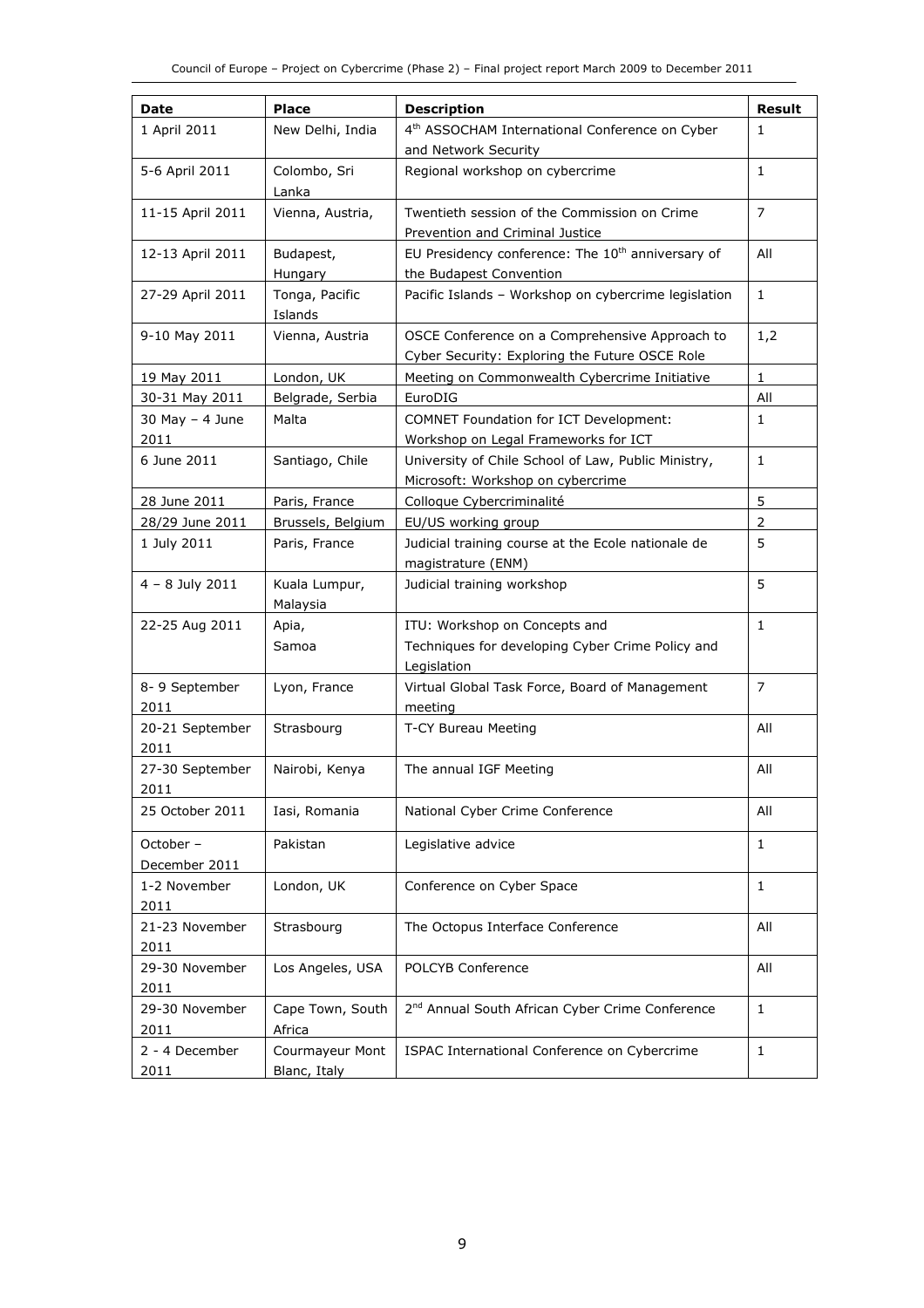## 3 Delivery of results

The project was structured around seven expected results:

| Result 1 | Legislation and policies: Cybercrime policies and legislation strengthened in accordance<br>with the Convention on Cybercrime and its Protocol                                                                                                              |
|----------|-------------------------------------------------------------------------------------------------------------------------------------------------------------------------------------------------------------------------------------------------------------|
| Result 2 | International cooperation: Capacities of 24/7 points of contact, high-tech crime units and<br>of authorities for mutual legal assistance strengthened                                                                                                       |
| Result 3 | Investigation: Law enforcement - service provider cooperation in the investigation of<br>cybercrime improved on the basis of the guidelines adopted in April 2008                                                                                           |
| Result 4 | Financial investigations: enhanced knowledge among high tech crime units and FIUs to<br>follow money flows on the internet and stronger cooperation between financial intelligence<br>and investigation units, high-tech crime units and the private sector |
| Result 5 | Judges and prosecutors: Training for judges and prosecutors in cybercrime and electronic<br>evidence institutionalised                                                                                                                                      |
| Result 6 | Data protection and privacy: Data protection and privacy regulations in connection with<br>cybercrime investigations improved in line with CoE and other relevant international<br>standards                                                                |
| Result 7 | Exploitation of children and trafficking in human beings: Enhanced knowledge of standards<br>against the sexual exploitation and abuse of children and trafficking in human beings on<br>the internet                                                       |

The following provides an analysis of the level of achievement of each expected result.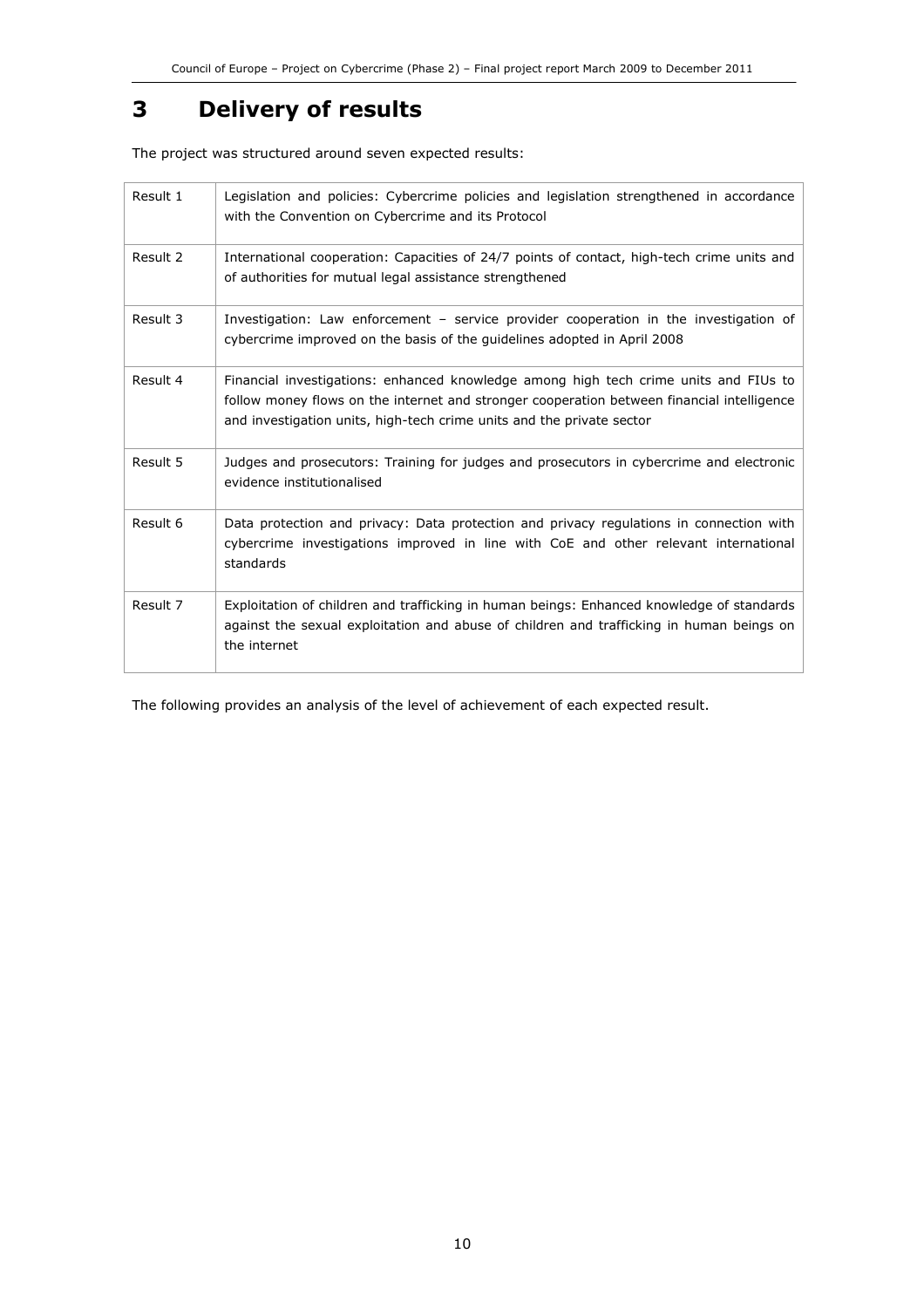### 3.1 Result 1 – Legislation and policies

Expected Result 1:

Legislation and policies: Cybercrime policies and legislation strengthened in accordance with the Convention on Cybercrime and its Protocol

Under this component the project:

- Organised or contributed to some 80 activities covering more than 100 countries in total
- Prepared or updated some 90 country profiles of which about 50 were published at www.coe.int/cybercrime
- Provided advice on the cybercrime legislation of some 40 countries in Africa (Nigeria, Senegal, Uganda), Asia and Pacific (Australia, Cambodia, Cook Islands, Federated States of Micronesia, Fiji, Indonesia, Kiribati, Laos, Malaysia, Marshall Islands, Nauru, Niue, Pakistan, Palau, Papua New Guinea, Philippines, Samoa, Singapore, Solomon Islands, Thailand, Tonga, Tuvalu, Vietnam, Vanuatu), Europe<sup>1</sup> (Albania, Bosnia and Herzegovina, Montenegro, "The former Yugoslav Republic of Macedonia") and Latin America (Argentina, Colombia, Costa Rica, Dominican Republic, Guatemala, Mexico, Paraguay, Peru, Uruguay).

With regard to legislation:

- The project helped sustain the process of harmonised legislative reforms worldwide on the basis of the Budapest Convention
- New laws or amendments to legislation have been completed or are underway in at least 25 of the above countries
- Azerbaijan, Germany, Moldova, Montenegro, Portugal, Serbia, Spain, Switzerland and the United Kingdom ratified the Budapest Convention
- Turkey signed the Budapest Convention
- Argentina, Australia, Chile and Senegal were invited to accede
- Based on reforms underway or completed, many other countries could now seek accession to the Budapest Convention on Cybercrime
- Germany, Finland, Montenegro, Netherlands, Portugal, Romania and Serbia ratified the Protocol on Xenophobia and Racism committed through Computer Systems
- Italy signed the Protocol.

j

2

With regard to policies and strategies:

- The project helped confirm the Budapest Convention as the global standard of reference for cybercrime legislation
- The Octopus conferences organised in 2009, 2010 and 2011 each with some 230-300 participants – help shape global cybercrime policies. Among other things, the 2009 conference<sup>2</sup> contributed to the debate on law enforcement, jurisdiction and data protection in the context of cloud computing. This contributed to the decision of the Cybercrime Convention Committee in November 2011 to launch work on an additional

<sup>&</sup>lt;sup>1</sup> Note: This covers only activities to October 2010. With the launch of the CyberCrime@IPA Project in November 2010, assistance to South-eastern Europe was subsequently provided under this project and not under the Global Project on Cybercrime. From April 2011, the same applied to Eastern Partnership countries (Armenia, Azerbaijan, Belarus, Georgia, Moldova and Ukraine) through the CyberCrime@EAP Project.

http://www.coe.int/t/dghl/cooperation/economiccrime/cybercrime/cy%20activity%20interface%202009/Interfa ce2009\_en.asp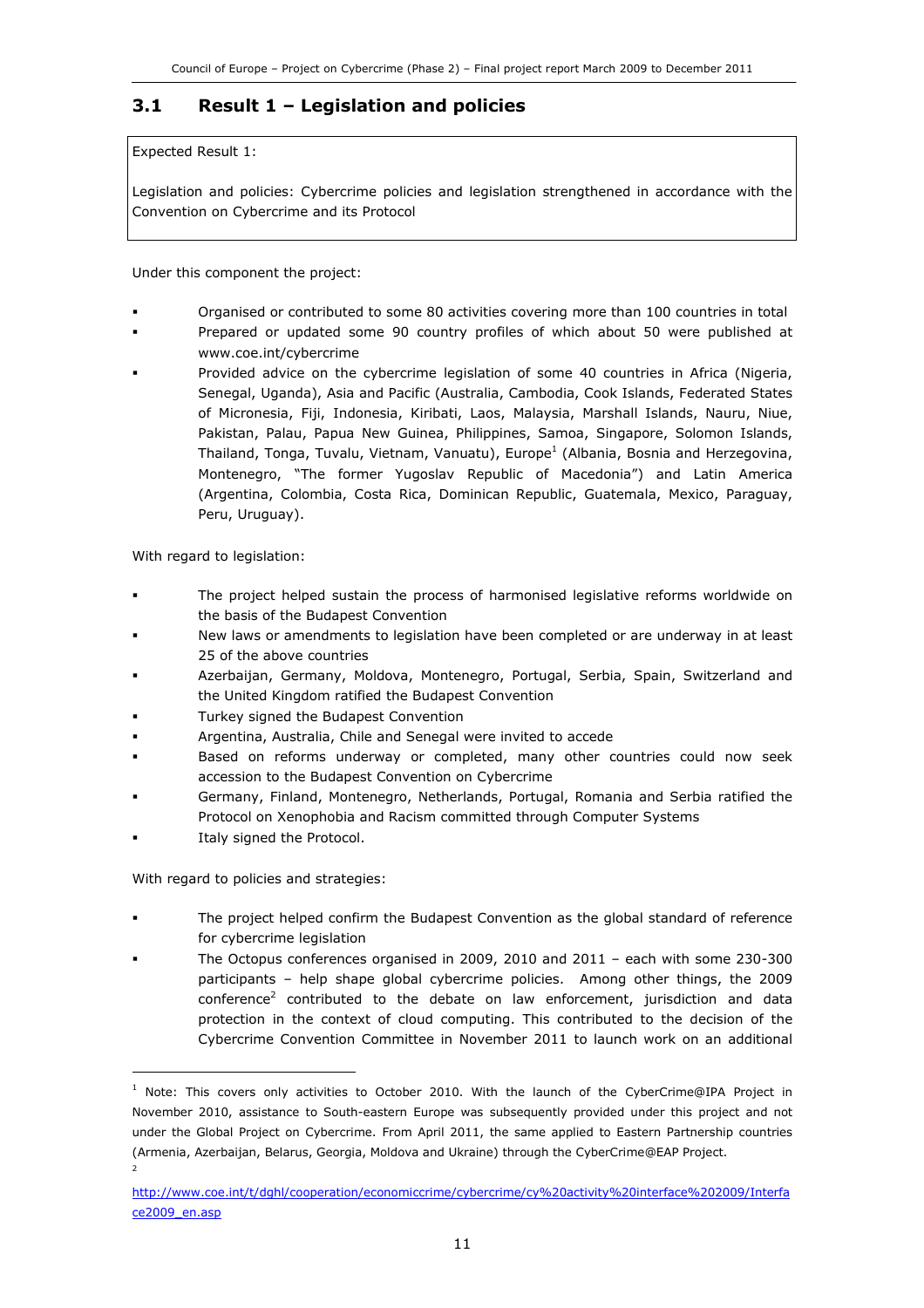instrument. The 2010 conference<sup>3</sup> underlined the need for a global capacity building effort which was subsequently taken up by the United Nations Congress on Crime Prevention and Criminal Justice (Salvador, Brazil, April 2010) and the United Nations Commission for Crime Prevention and Criminal Justice.<sup>4</sup> More organisations and countries and more development cooperation organisations are now providing technical assistance to strengthen capacities against cybercrime. The 2011 conference was combined with the  $10<sup>th</sup>$  anniversary of the Budapest Convention and confirmed political support to this treaty.<sup>5</sup> These conferences furthermore helped build bridges between different initiatives and stakeholders and triggered specific action ranging from legislative reviews, to judicial training, law enforcement, criminal money flows, technical and legal measures to protect children against sexual exploitation and abuse, international cooperation and others

- The project helped inform and shape the policy of the Council of Europe. It contributed to the Secretariat position at the United Nations Crime Congress (Brazil 2010) $^6$  and the Internet Governance Strategy of the Council of Europe 2012-2015 with respect to cybercrime<sup>7</sup>
- The project helped inform the policies and strategies of other organisations, including the European Union, but also the Organisation of American States, the Secretariat of the Pacific Community and others as well as initiatives such as the London Conference on Cyberspace
- Through the Octopus conference, Internet Governance Fora and discussion papers, the project fed into discussions on the concept of cybercrime versus cybersecurity strategies $8$
- The project supported multi-stakeholder approaches and contributed to the meetings of the Internet Governance Forum in Egypt (2009), Lithuania (2010) and Kenya (2011) as well as the European Dialogue on Internet Governance.

#### Assessment:

- This result was fully achieved. Major impact was made regarding legislative reforms. The global reform process can be considered sustainable. However, political objections to the Budapest Convention and discussions on a new international treaty may slow down or disrupt this process in some countries.
- The number of Parties remained below expectations during the lifetime of the project although it is likely to increase in 2012/13 (see section on achievement of objective).

1

7

<sup>6</sup> http://www.coe.int/t/DGHL/cooperation/economiccrime/cybercrime/Documents/Reports-

<sup>&</sup>lt;sup>3</sup> http://www.coe.int/t/dghl/cooperation/economiccrime/cybercrime/cy-activity-Interface-

<sup>2010/</sup>Presentations/default\_en.asp

<sup>4</sup> http://www.coe.int/t/dghl/cooperation/economiccrime/cybercrime/cy\_Octopus\_Interface\_2011/Interface2011\_en.asp

<sup>5</sup> http://www.coe.int/t/dghl/cooperation/economiccrime/cybercrime/cy\_Octopus\_Interface\_2011/Interface2011\_en.asp

Presentations/SG%20Inf%20\_2010\_4%20-%20UN%20Crime%20congress\_ENGLISH.pdf

http://www.coe.int/t/DGHL/cooperation/economiccrime/cybercrime/Documents/Internet%20Governance%20St rategy/Internet%20Governance%20Strategy%202012%20-%202015.pdf

<sup>8</sup> http://www.coe.int/t/DGHL/cooperation/economiccrime/cybercrime/Documents/Reports-

Presentations/2079\_cy\_strats\_rep\_V23\_30march12.pdf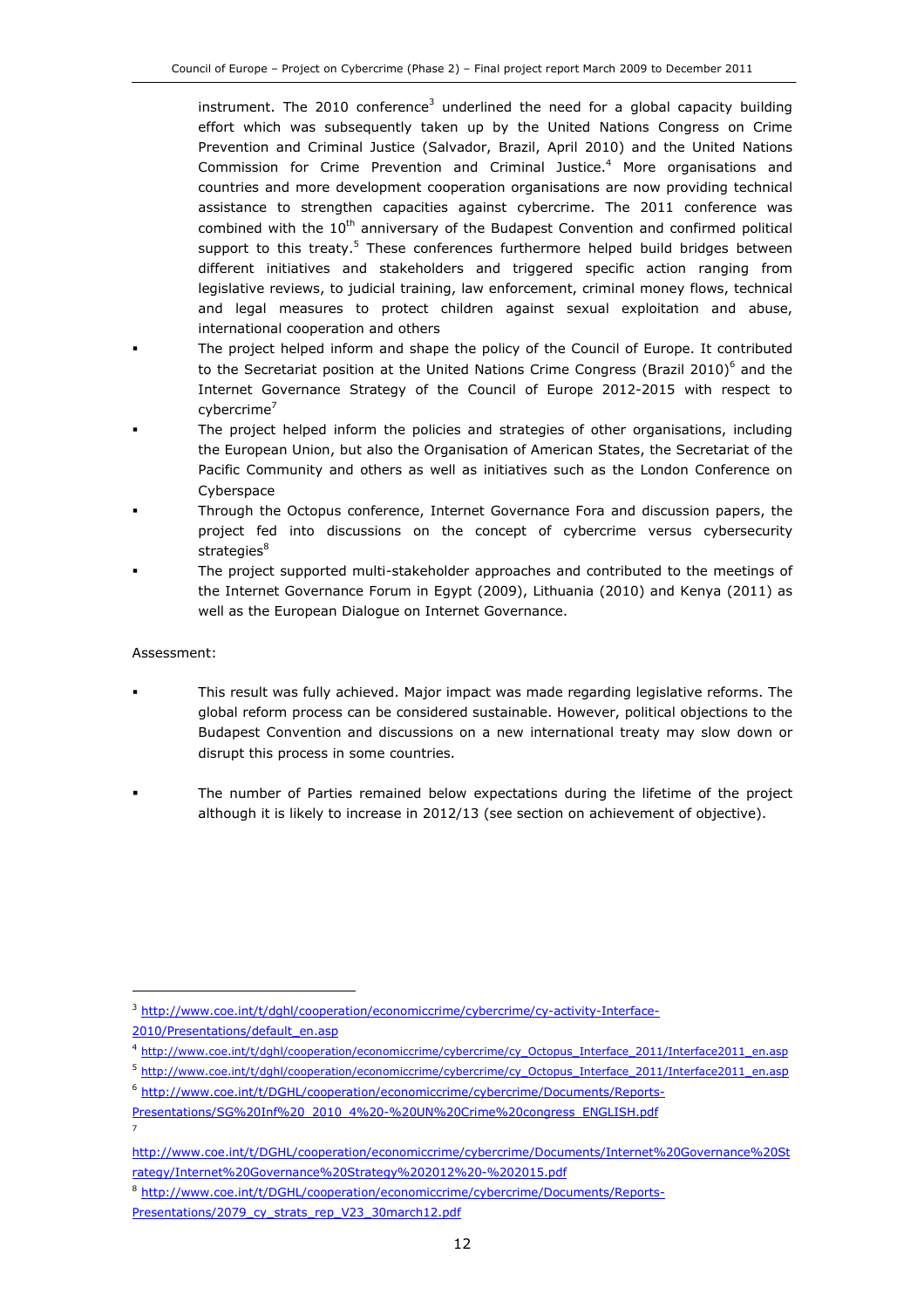|  |  |  |  | The following activities contributed to the achievement of this result: |  |  |
|--|--|--|--|-------------------------------------------------------------------------|--|--|
|--|--|--|--|-------------------------------------------------------------------------|--|--|

| 9 March 2009         | Strasbourg                 | Indonesia - Legislative review workshop                                                                                                                    |
|----------------------|----------------------------|------------------------------------------------------------------------------------------------------------------------------------------------------------|
| 9 March 2009         | Strasbourg                 | Project planning meeting                                                                                                                                   |
| 10-11 March 2009     | Strasbourg                 | Octopus Interface conference                                                                                                                               |
| 12-13 March 2009     | Strasbourg                 | Contribution to Cybercrime Convention Committee                                                                                                            |
| March 2009           | Strasbourg                 | Legislative advice to "The former Yugoslav Republic of<br>Macedonia"                                                                                       |
| April 2009           | Strasbourg                 | Provide legislative advice on the new amendments to the<br>Criminal Code and updated the country profile in "The<br>Former Yugoslav Republic of Macedonia" |
| 7 April 2009         | Bosnia and<br>Herzegovina  | Workshop on cybercrime legislation (PROSECO)                                                                                                               |
| 14-15 May 2009       | Trier, Germany             | Contribution to workshop on effective responses to<br>cybercrime (Academy of European Law)                                                                 |
| 15 May 2009          | Strasbourg                 | Legislative advice for Montenegro                                                                                                                          |
| 16 May 2009          | Tunis                      | Contribution to Information Society (WTISD 2009), Arab<br>ICT Organization (AICTO) and ITU event on "Protection of<br>children in cyberspace "             |
| 19 May 2009          | Strasbourg                 | Comments on the Computer Misuse Bill of Uganda                                                                                                             |
| 19 May 2009          | Strasbourg                 | Analysis of the legislation on cybercrime of Senegal                                                                                                       |
| 2 June 2009          | Strasbourg                 | Providing comments on the amendments to cybercrime                                                                                                         |
|                      |                            | legislation in "the former Yugoslav Republic of Macedonia"                                                                                                 |
| 13 July<br>2009      | Brussels, Belgium          | Meeting with the European Commission on the Instrument<br>of Stability                                                                                     |
| 14 - 15 July<br>2009 | Rabat, Morocco             | Workshop on cybercrime legislation                                                                                                                         |
| 29-30 July           | Abuja, Nigeria             | 1st Nigeria Workshop on the Cybercrime Convention                                                                                                          |
| 5-9 October 2009     | Geneva,                    | ITU Telecom World 2009. Contribution to a workshop on                                                                                                      |
|                      | Switzerland                | the cost of cybersecurity                                                                                                                                  |
| 6-7 October 2009     | Vienna, Austria            | UNODC: Expert Group Meeting on Cybercrime                                                                                                                  |
| 8-9 October 2009     | Bucharest, Romania         | ERA - TAIEX seminar on Fight against cybercrime                                                                                                            |
| 13-15 October        | Asunción, Paraguay         | Contribution to US DOJ workshop on cybercrime                                                                                                              |
| 2009                 |                            | legislation for countries from Latin America                                                                                                               |
| 16 October 2009      | Buenos Aires,<br>Argentina | Bilateral meetings to promote accession to the Convention<br>on Cybercrime                                                                                 |
| 1-3 November 2009    | Vancouver, Canada          | Information Security Forum 20th Anniversary Annual<br><b>World Congress</b>                                                                                |
| 15-18 November       | Sharm el Sheikh,           | The fourth annual IGF Meeting                                                                                                                              |
| 2009                 | Egypt                      |                                                                                                                                                            |
| 18-19 November       | Hanoi, Vietnam             | Séminaire francophone Droit des technologies de                                                                                                            |
| 2009                 |                            | l'Information                                                                                                                                              |
| 12 January 2010      | Ankara, Turkey             | Ankara Bar Association International Law Congress 2010 -<br><b>Cybercrime Convention Workshop</b>                                                          |
| 21-22 January        | Ifraine, Morocco           | Building Cyber security and Cyber confidence: Strategies,                                                                                                  |
| 2010                 |                            | Awareness and Capacity Building                                                                                                                            |
| 21-22 January        | Washington D.C             | Sixth Meeting of the REMJA Working Group on Cyber-                                                                                                         |
| 2010                 |                            | Crime                                                                                                                                                      |
| 26-28 January        | Manila, Philippines        | ASEAN/APRIS: Workshop on cybercrime legislation                                                                                                            |
| 2010                 |                            |                                                                                                                                                            |
| 25-26 January        | Ebene, Mauritius           | The African Network Information Center (AfriNIC), the                                                                                                      |
| 2010                 |                            | Regional Internet Registry (RIR) for Africa: First AfriNIC -                                                                                               |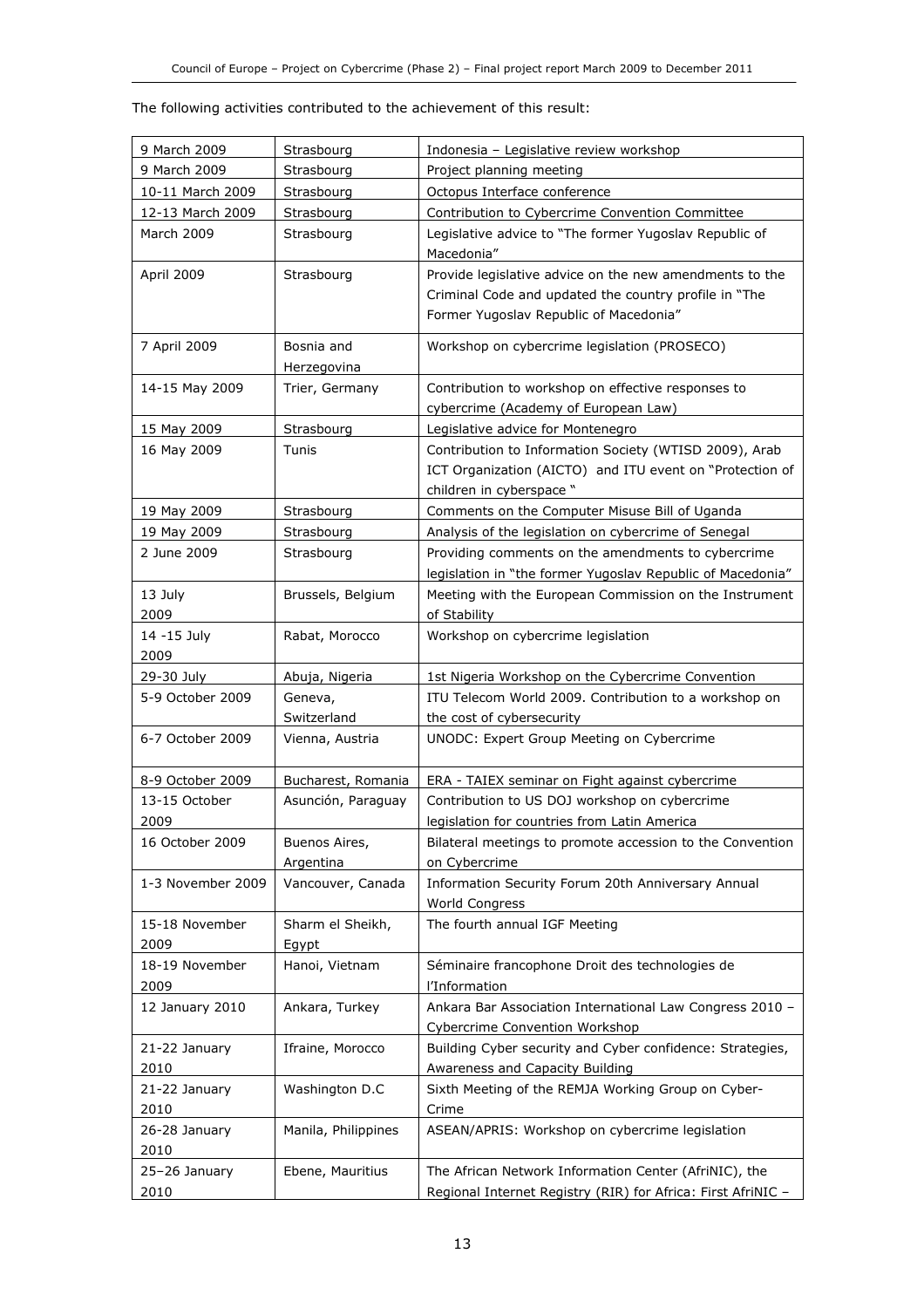|                                   |                                  | Government Working Group (AfGWG) & Law Enforcement                                     |
|-----------------------------------|----------------------------------|----------------------------------------------------------------------------------------|
|                                   |                                  | Meeting                                                                                |
| 2-3 February 2010                 | Abuja, Nigeria                   | 1st West African Internet Fraud Summit                                                 |
| 10 February 2010                  | <b>Buenos Aires</b>              | Meeting on Convention on Cybercrime                                                    |
| 16-18 February                    | Malta                            | MENA Cybercrime Legislation Workshop                                                   |
| 2010                              |                                  |                                                                                        |
| 16-17 March 2010                  | Barcelona, Spain                 | SecureCloud 2010 - ENISA joint Conference on Cloud                                     |
|                                   |                                  | Computing                                                                              |
| 17-18 February                    | Brussels, Belgium                | EastWest Institute - the $7th$ Worldwide Security                                      |
| 2010                              |                                  | Conference                                                                             |
| 23-25 March 2010                  | Strasbourg                       | Octopus Interface Conference                                                           |
| 12-19 April 2010                  | Salvador, Brazil                 | The 12th United Nations Congress on Crime Prevention<br>and Criminal Justice           |
| 6 May 2010                        | Brussels, Belgium                | Brainstorming session on the EU Internal Security                                      |
|                                   |                                  | Strategy                                                                               |
| 17 - 21 May 2010                  | Vienna, Austria                  | Session of the United Nations Commission on Crime                                      |
|                                   |                                  | Prevention and Criminal Justice                                                        |
| 18 May 2010                       | Como, Italy                      | International Automobile Federation (FIA): Legal and                                   |
|                                   |                                  | Consumer Commission's workshop held on May 18th in                                     |
|                                   |                                  | Como                                                                                   |
| 9-11 June 2010                    | Izmir, Turkey                    | <b>International Informatics Law Assembly</b>                                          |
| 7-12 June 2010                    | Malta                            | Legal Frameworks for ICTs                                                              |
| 16-18 June 2010                   | Strasbourg                       | Meeting of ICT ministers from Pacific Islands                                          |
|                                   |                                  | (written submission)                                                                   |
| 22 June 2010                      | Rome, Italy                      | UNICRI Symposium on the state of Online Trust in Europe                                |
| 23 June 2010                      | Geneva,                          | The Cyber Security Course: Meeting the Cybersecurity                                   |
|                                   | Switzerland                      | Challenge                                                                              |
| 1 July 2010                       | Brussels, Belgium                | Participation in the EU cybercrime experts group on                                    |
|                                   |                                  | statistics                                                                             |
| 12 - 13 July 2010                 | Phnom Penh,                      | Workshops on cybercrime legislation                                                    |
|                                   | Cambodia                         |                                                                                        |
| 27-29 July 2010                   | Rabat, Morocco                   | UNECA Atelier de formation sur l'harmonisation du cadre                                |
|                                   |                                  | légal pour la cybersécurité en Afrique du Nord                                         |
| 7-8 September                     | Baku, Azerbaijan                 | National Expert Workshop on a Comprehensive Approach                                   |
| 2010                              |                                  | to Cyber Security                                                                      |
| 20 September 2010                 | Yogyakarta City,                 | International Seminar on cybercrime                                                    |
| 13-15 October                     | Indonesia                        | International Conference on Cybercrime                                                 |
| 2010                              | Sibiu, Romania                   |                                                                                        |
| 14 - 15 October                   | Buenos Aires,                    | National Conference on Cybercrime                                                      |
| 2010                              | Argentina                        |                                                                                        |
| 18-19 October                     | Santiago de Chile                | Bilateral meetings to promote accession to the Convention                              |
| 2010                              |                                  | on Cybercrime                                                                          |
| 30 November - 2                   | Abuja, Nigeria                   | 1st West Africa Cybercrime Summit                                                      |
| December 2010                     |                                  |                                                                                        |
| 30 November 2010                  | Brussels, Belgium                | Workshop on the impact of cloud computing                                              |
| 7-8 December 2010                 | Kiev, Ukraine                    | Regional workshop: Protecting children against sexual<br>exploitation and sexual abuse |
| 13-16 December                    | UAE (Abu Dhabi                   |                                                                                        |
| 2010                              |                                  | Workshops on cybercrime in the Gulf Region                                             |
|                                   | and Dubai), Bahrain<br>and Qatar |                                                                                        |
|                                   | Beirut, Lebanon                  | Cyber Security Conference in Lebanon                                                   |
| 20 December 2010<br>17-21 January | Vienna, Austria                  | Open-ended intergovernmental expert group                                              |
| 2011                              |                                  |                                                                                        |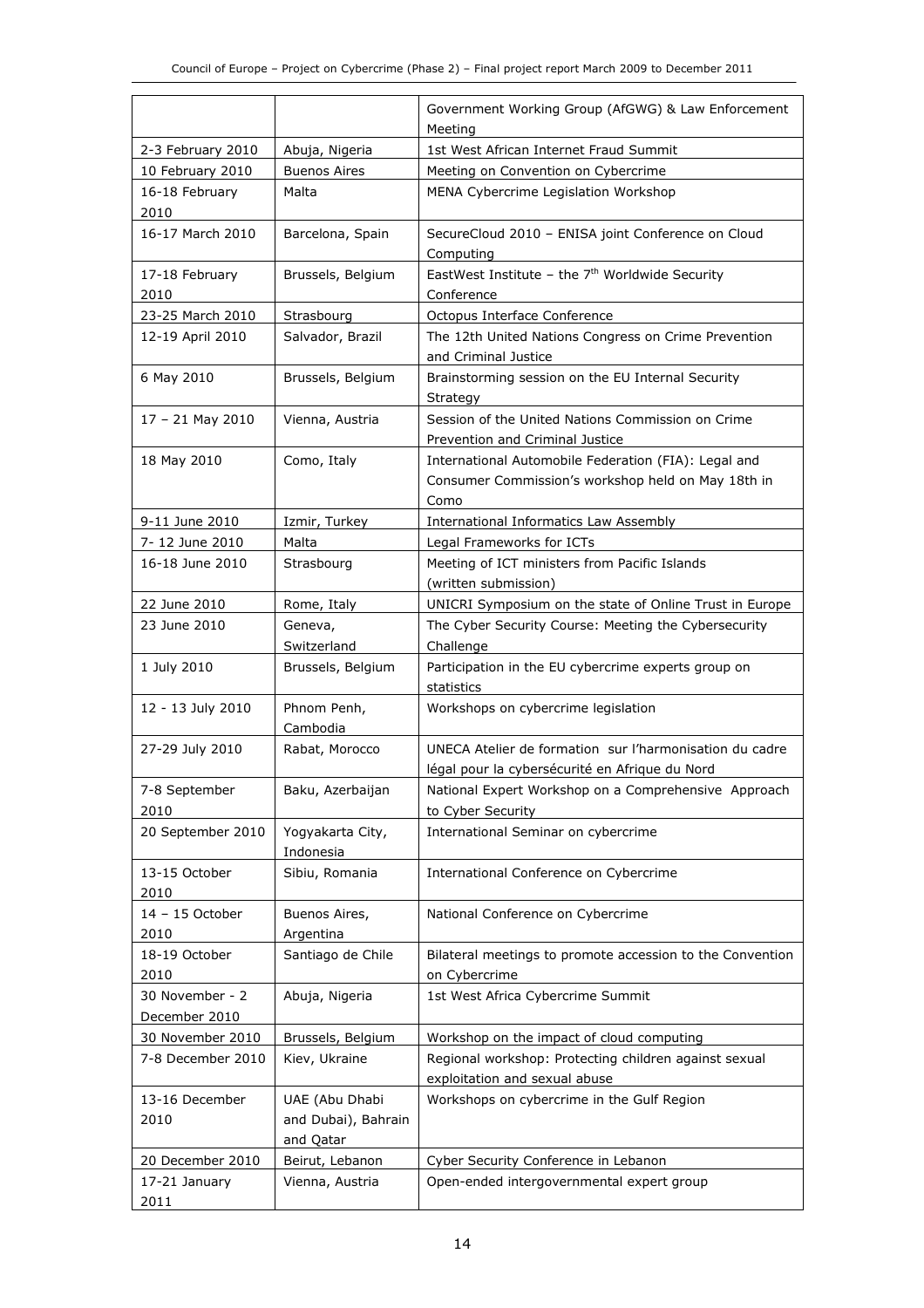| 21-24 February<br>2011     | Kuala Lumpur<br>Malaysia        | Participation in POLCYB Summit on Cyber Security                                                                                              |
|----------------------------|---------------------------------|-----------------------------------------------------------------------------------------------------------------------------------------------|
| February 2011              | Strasbourg                      | Philippines - Legislative advice on the "Cybercrime<br>Prevention Act of 2010"                                                                |
| February 2011              | Strasbourg                      | Azerbaijan - Provide legislative advice on Draft Law on the<br>amendment and completion to the Criminal Code of the<br>Republic of Azerbaijan |
| 1 April 2011               | New Delhi, India                | 4th ASSOCHAM International Conference on Cyber and<br><b>Network Security</b>                                                                 |
| 5-6 April 2011             | Colombo, Sri Lanka              | Regional workshop on cooperation against cybercrime in<br>South Asia                                                                          |
| 12-13 April 2011           | Budapest, Hungary               | EU Presidency conference: The 10th anniversary of the<br><b>Budapest Convention</b>                                                           |
| 27-29 April 2011           | Tonga, Pacific<br>Islands       | Pacific Islands - Workshop on cybercrime legislation                                                                                          |
| 9-10 May 2011              | Vienna, Austria                 | OSCE Conference on a Comprehensive Approach to Cyber<br>Security: Exploring the Future OSCE Role                                              |
| 19 May 2011                | London, UK                      | Meeting on Commonwealth Cybercrime Initiative                                                                                                 |
| 30-31 May 2011             | Belgrade, Serbia                | EuroDIG                                                                                                                                       |
| $30$ May $-$ 4 June        | Malta                           | <b>COMNET Foundation for ICT Development:</b>                                                                                                 |
| 2011                       |                                 | Workshop on Legal Frameworks for ICT                                                                                                          |
| 6 June 2011                | Santiago, Chile                 | University of Chile School of Law, Public Ministry,                                                                                           |
|                            |                                 | Microsoft: Workshop on cybercrime                                                                                                             |
| 22-25 August 2011          | Apia,                           | ITU: Workshop on Concepts and                                                                                                                 |
|                            | Samoa                           | Techniques for developing Cyber Crime Policy and<br>Legislation                                                                               |
| 20-21 September<br>2011    | Strasbourg                      | Cybercrime Convention Committee (T-CY) Bureau Meeting                                                                                         |
| 27-30 September<br>2011    | Nairobi, Kenya                  | The annual IGF Meeting                                                                                                                        |
| October -<br>December 2011 | Pakistan                        | Legislative advice                                                                                                                            |
| 25 October 2011            | Iasi, Romania                   | National Cyber Crime Conference                                                                                                               |
| 21-23 November             | Strasbourg                      | The Octopus Interface Conference                                                                                                              |
| 2011                       |                                 |                                                                                                                                               |
| 29-30 November<br>2011     | Los Angeles, USA                | <b>POLCYB Conference</b>                                                                                                                      |
| 29-30 November<br>2011     | Cape Town, South<br>Africa      | 2nd Annual South African Cyber Crime Conference                                                                                               |
| 2 - 4 December<br>2011     | Courmayeur Mont<br>Blanc, Italy | ISPAC International Conference on Cybercrime                                                                                                  |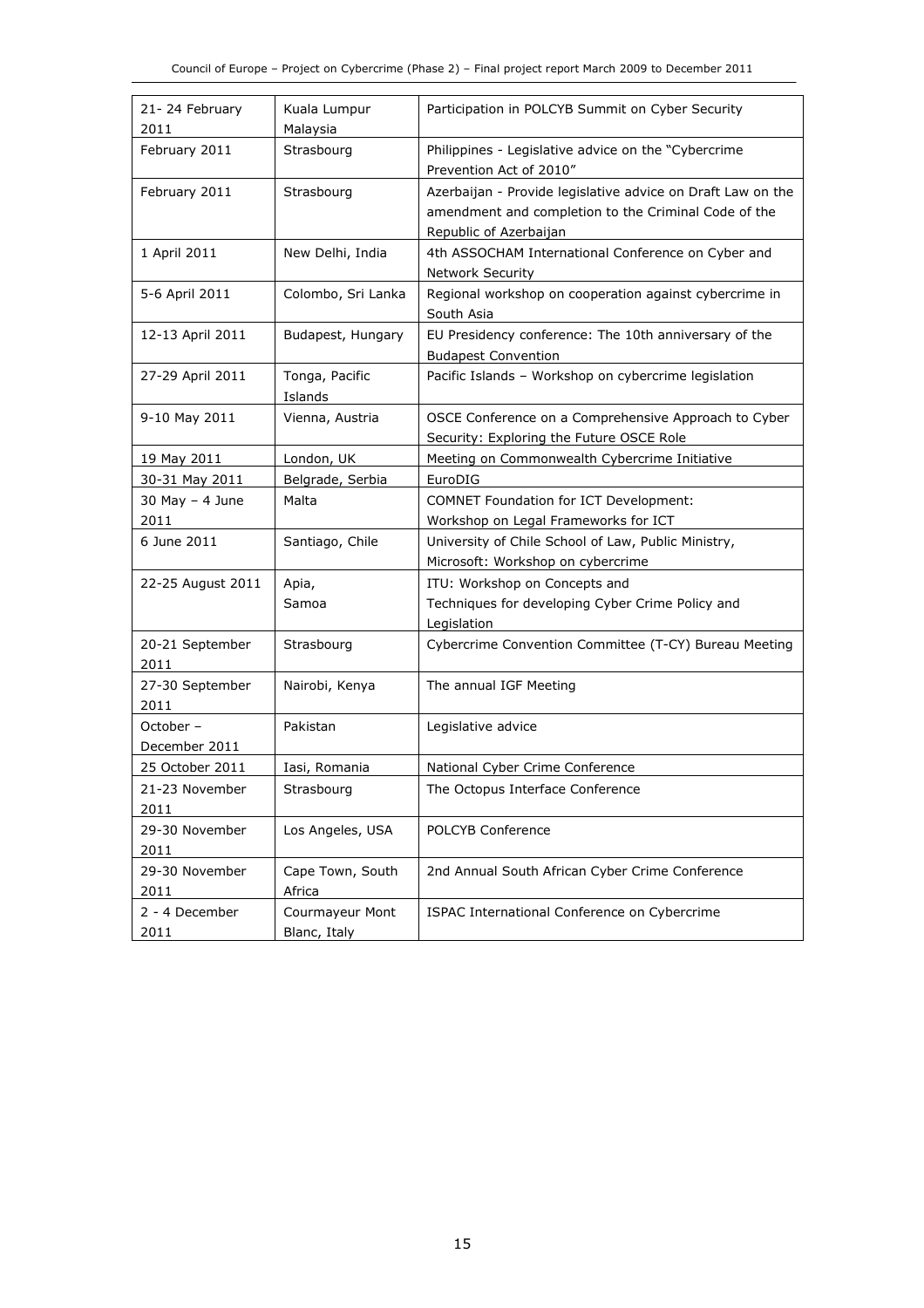### 3.2 Result 2 - International cooperation

Expected Result 2:

International cooperation: Capacities of 24/7 points of contact, high-tech crime units and of authorities for mutual legal assistance strengthened

Under this component the project:

- organised or contributed to some 25 activities
- prepared or contributed to a series of reports and studies.

These helped strengthen international cooperation against cybercrime:

- By December 2011, all Parties to the Budapest Convention had established 24/7 points of contact, and the Secretariat of the Cybercrime Convention Committee had began to send out an updated directory to contact points and to verify the availability of contact points on a regular basis
- A critical study on problems regarding the functioning of 24/7 points of contact<sup>9</sup>, that had been prepared by the Project and that was discussed at the 2009 Octopus conference, proved to be instrumental for the strengthening of existing contact points and provided guidance to authorities establishing new contact points. The issues raised were followed up to by the CyberCrime@IPA and CyberCrime@EAP projects in the course of 2011. Further work in 2012/13 under these projects will be required to enhance the effectiveness of contact points of some of the Parties
- The Budapest Convention as a framework for international cooperation against cybercrime was promoted in a wide range of international fora. A considerable increase in trusted international cooperation (requests sent/received, joint investigations, exchange of information) between Parties to this treaty was noted by the  $10^{th}$ anniversary conference of the Budapest Convention<sup>10</sup>
- It was underlined that with each new Party the Convention will increase in effectiveness. The project helped increase the number of Parties and of requests for accession. However, progress in this respect is not yet satisfactory
- The project promoted international cooperation among non-members to the Budapest Convention such as in the ASEAN region, Latin America, South Asia (Bangladesh, India, Maldives, Pakistan and Sri Lanka), Pacific Island States and others
- The project supported not only intergovernmental cooperation but also public/private and multi-stakeholder cooperation through Octopus conferences, engagement in the EuroDIG, the Internet Governance Forum, and private sector initiatives
- The project helped strengthen cooperation between international organisations
- Studies prepared under the project on Internet jurisdiction, transborder access to data, data protection and cloud computing $^{11}$  feed into the work of the Cybercrime Convention

<sup>1</sup> 9

http://www.coe.int/t/dghl/cooperation/economiccrime/cybercrime/Documents/Points%20of%20Contact/567\_2 4\_7report3a%20\_2%20april09.pdf

 $10$  See documentation on the 2011 Octopus and  $10<sup>th</sup>$  anniversary conference at:

http://www.coe.int/t/dghl/cooperation/economiccrime/cybercrime/cy\_Octopus\_Interface\_2011/Interface2011\_ en.asp

<sup>11</sup>

http://www.coe.int/t/DGHL/cooperation/economiccrime/cybercrime/Documents/Internationalcooperation/2079\_ Cloud\_Computing\_power\_disposal\_31Aug10a.pdf

http://www.coe.int/t/DGHL/cooperation/economiccrime/cybercrime/Documents/Reports-Presentations/2079\_reps\_IF10\_yvespoullet1c.pdf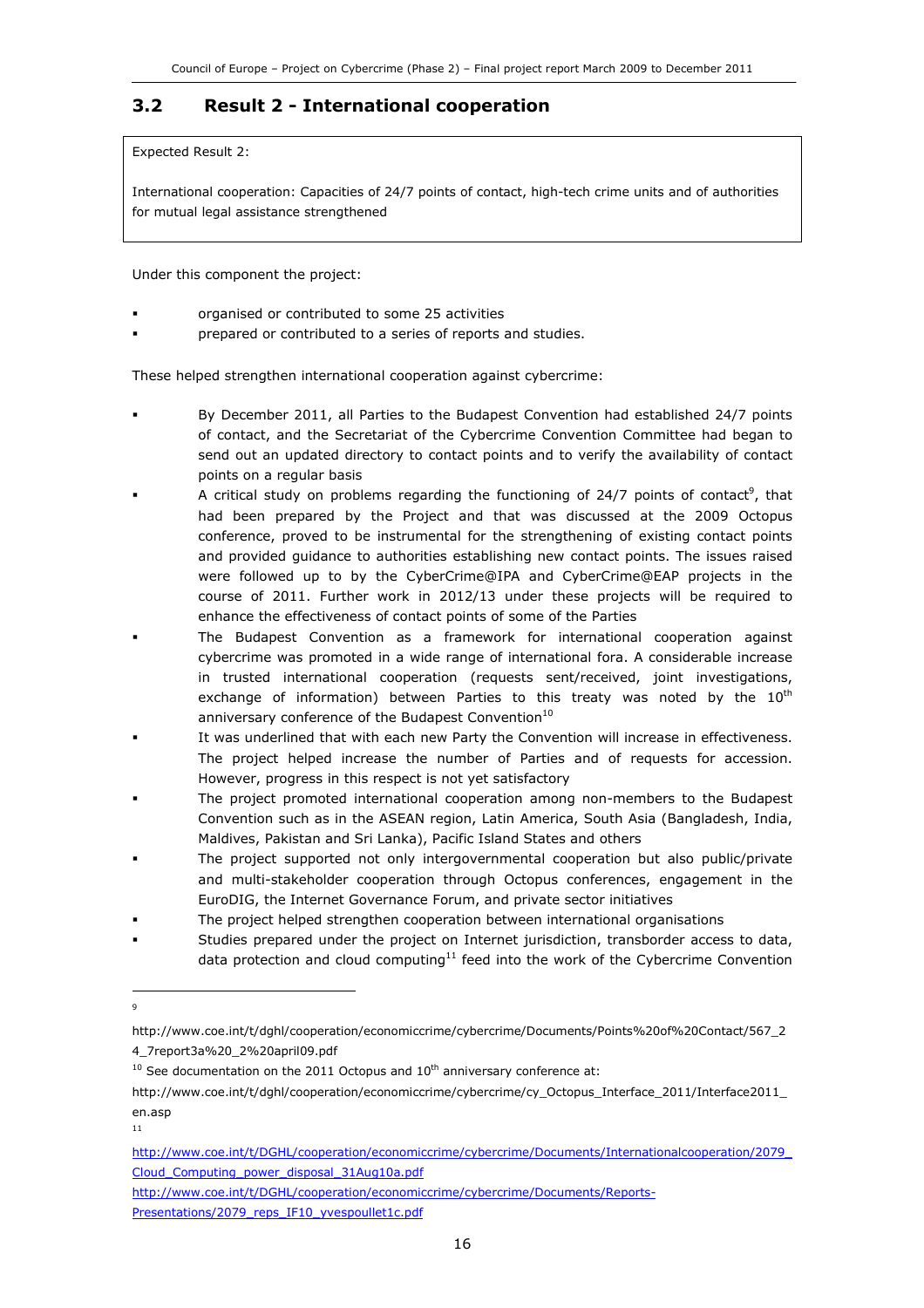Committee which, in November 2011, established an ad-hoc group that has been tasked with the preparation of solutions (in the form of a soft-law instrument or protocol to the Budapest Convention) on transborder access to data by law enforcement.

#### Assessment:

-

 This result was achieved to a large extent. While cooperation between the Parties to the Budapest Convention improved considerably and while important progress was made regarding the 24/7 points of contact, the effectiveness of some of the contact points needs to be enhanced. Follow up by the T-CY and further assistance through CyberCrime@IPA and CyberCrime@EAP projects and Phase 3 of the Global Project is necessary. The relationship between the network of the G8 High-tech Crime Subgroup and the network established under the Budapest Convention requires further clarification. The effectiveness of mechanisms for mutual legal assistance remains a major challenge.

The following activities contributed to the achievement of this result:

| 10-11 March 2009     | Strasbourg          | Octopus Interface Conference                          |
|----------------------|---------------------|-------------------------------------------------------|
| 26 March 2009        | New Delhi, India    | Workshop on international cooperation and law         |
|                      |                     | enforcement/service providers cooperation             |
| 27-28 April 2009     | Tallinn             | Presentation at EU Ministerial Conference on Critical |
|                      | Estonia             | Information Infrastructure Protection                 |
| 13 July 2009         | Brussels, Belgium   | Meeting with the European Commission on the           |
|                      |                     | Instrument of Stability                               |
| 14-15 September 2009 | Geneva, Switzerland | European Dialogue on Internet Governance              |
| 5-9 October 2009     | Geneva, Switzerland | ITU Telecom World 2009. Contribution to a workshop    |
|                      |                     | on the cost of cybersecurity                          |
| 6-7 October 2009     | Vienna, Austria     | UNODC: Expert Group Meeting on Cybercrime             |
| 8-9 October 2009     | Bucharest, Romania  | ERA - TAIEX seminar on the fight against cybercrime   |
| 16 October 2009      | Buenos Aires,       | Bilateral meetings to promote accession by Argentina  |
|                      | Argentina           | to the Convention on Cybercrime                       |
| 1-3 November 2009    | Vancouver, Canada   | Information Security Forum 20th Anniversary Annual    |
|                      |                     | <b>World Congress</b>                                 |
|                      |                     |                                                       |
| 5-6 November 2009    | Brussels, Belgium   | EC: Annual cybercrime conference EU-US cooperation    |
| 15-18 November 2009  | Sharm el Sheikh,    | The fourth annual IGF Meeting                         |
|                      | Egypt               |                                                       |
| 21-22 January 2010   | Washington D.C      | Sixth Meeting of the REMJA Working Group on Cyber-    |
|                      |                     | Crime                                                 |
| 25-27 August 2010    | Mexico City, Mexico | Regional workshop on cybercrime (for 7 countries of   |
|                      |                     | Latin America)                                        |
| 8-9 September 2010   | London, UK          | Digital Forensics and<br>SANS European<br>Incident    |
|                      |                     | Response Summit                                       |
| 12-15 September 2010 | Bucharest, Romania  | <b>International Forum of Prosecutors</b>             |
| 14-17 September 2010 | Vilnius, Lithuania  | <b>Internet Governance Forum</b>                      |
| 16-18 February 2011  | The Hague, NL       | 11th IAP European Regional Conference                 |
| 9-10 May 2011        | Vienna, Austria     | OSCE Conference on a Comprehensive Approach to        |
|                      |                     | Cyber Security: Exploring the Future OSCE Role        |
| 20-21 September 2011 | Strasbourg          | Cybercrime Convention Committee (T-CY) Bureau         |

http://www.coe.int/t/DGHL/cooperation/economiccrime/cybercrime/Documents/Reports-Presentations/2079\_reps\_IF10\_reps\_joeschwerha1a.pdf http://www.coe.int/t/DGHL/cooperation/economiccrime/cybercrime/Documents/Reports-Presentations/2079repInternetJurisdictionrik1a%20\_Mar09.pdf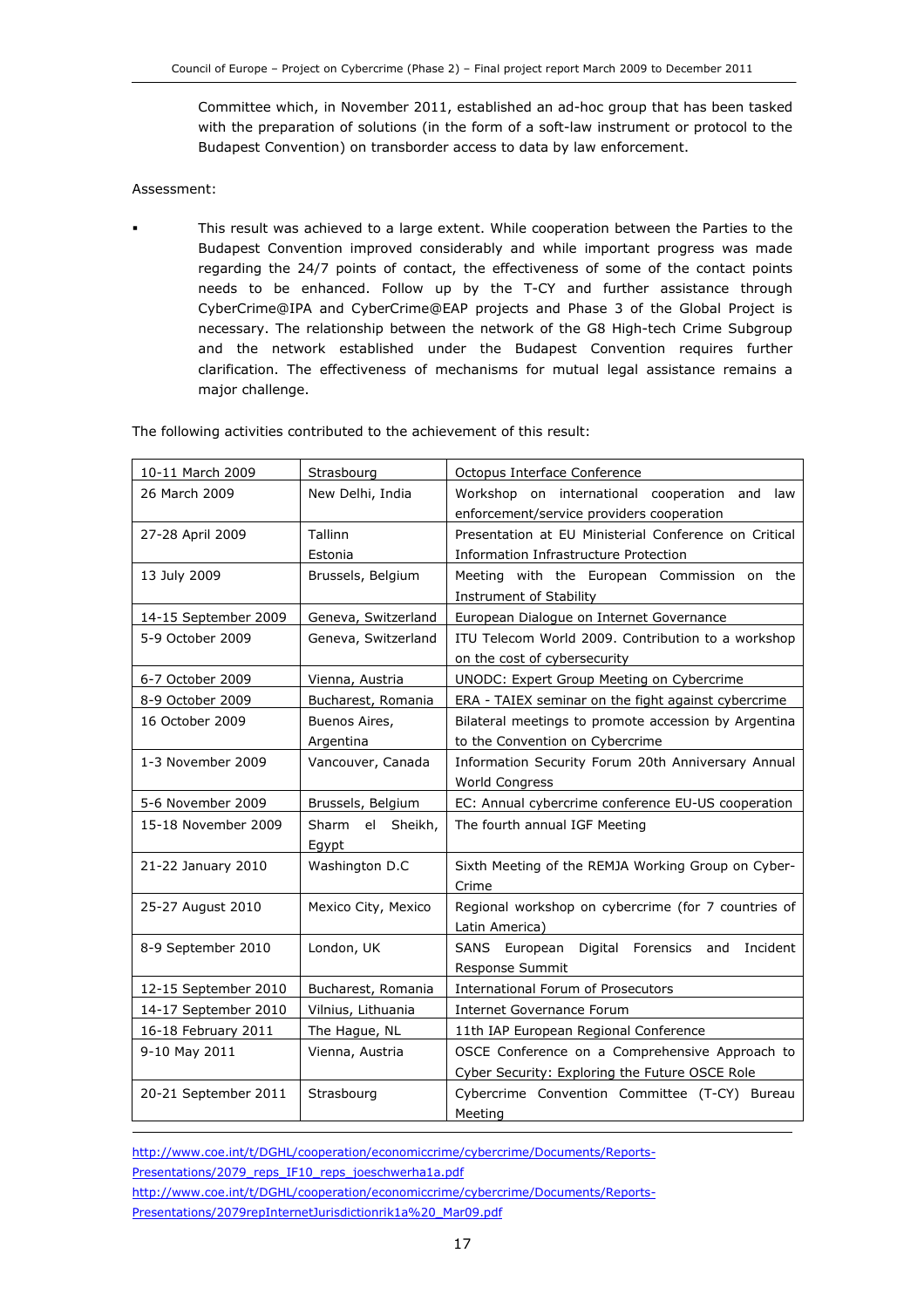| 27-30 September 2011 | The annual IGF Meeting<br>Nairobi, Kenya |                                  |
|----------------------|------------------------------------------|----------------------------------|
| 25 October 2011      | Iasi, Romania                            | National Cybercrime Conference   |
| 1-2 November 2011    | London, UK                               | Conference on Cyber Space        |
| 21-23 November 2011  | Strasbourg                               | The Octopus Interface Conference |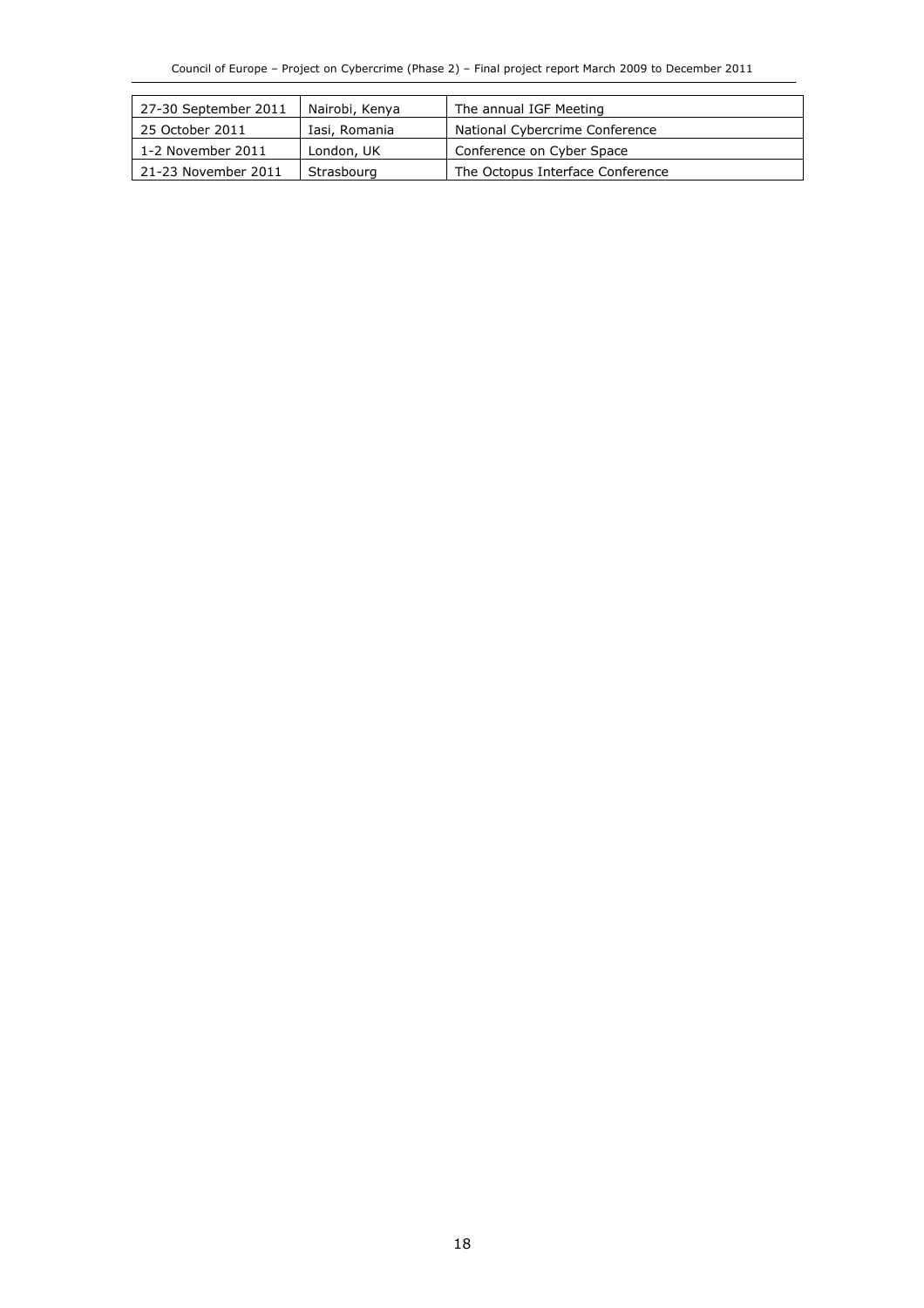### 3.3 Result 3 - Investigation and LEA/ISP cooperation

Expected Result 3:

Investigation: Law enforcement/service provider cooperation in the investigation of cybercrime improved on the basis of the guidelines adopted in April 2008

Under this component, the project:

- Organised or contributed to twelve activities
- Mainstreamed the topic of law enforcement/service provider cooperation into different activities and additional technical cooperation projects
- Translated the LEA/ISP cooperation guidelines in multiple languages and supported its implementation in different countries.

The project helped improve the cooperation between law enforcement authorities and service providers, and more generally public/private cooperation against cybercrime:

- The LEA/ISP cooperation guidelines developed during the first phase of the project and adopted at the Octopus Conference in  $2008^{12}$  had already been taken up by the European Union's Justice and Home Affairs Council in November 2008.<sup>13</sup> Further action was subsequently taken by the EU to support implementation of the Council Conclusions of November 2008 in the following years
- Although developed under the Global Project and adopted by an Octopus Conference, the guidelines have been referred to in the case law of the European Court of Human Rights $14$  which added to their legitimacy
- Through the Global Project on Cybercrime, the guidelines were mainstreamed into other technical cooperation projects
- The guidelines were supported by the Council of Europe/European Union joint project on Cybercrime in Georgia, and served as basis for a Memorandum of Understanding concluded between LEA and ISPs in Georgia in May 2010<sup>15</sup>
- The CyberCrime@IPA and CyberCrime@EAP regional projects in South-eastern and Eastern Europe also contain LEA/ISP cooperation components
- The guidelines were translated under the Global Project and these other projects into 15 different languages
- LEA/ISP cooperation was promoted furthermore in India and other countries of South-Asia, in the ASEAN region and the Pacific region
- The guidelines have served as a starting point for promoting broader public/private and interagency cooperation against cybercrime as underlined at the 2010 Octopus conference.<sup>16</sup> This contributed to enhanced cooperation against criminal money flows on the Internet, $17$  to the discussions on the law enforcement recommendations to ICANN,

1

14

<sup>12</sup> http://www.coe.int/t/dghl/cooperation/economiccrime/cybercrime/cy\_activity\_Interface2008/Interface2008\_en.asp 13

http://www.eu2008.fr/webdav/site/PFUE/shared/import/1127\_JAI/Conclusions/JHA\_Council\_conclusions\_Cybercrime\_E N.pdf

http://www.coe.int/t/dghl/cooperation/economiccrime/cybercrime/Documents/LEA\_ISP/1429\_ECHR\_CASE\_OF\_ K.U.\_v%20Finland.pdf

<sup>15</sup> http://www.coe.int/t/dghl/cooperation/economiccrime/cybercrime/cy\_project\_in\_georgia/projectcyber\_en.asp

<sup>16</sup> http://www.coe.int/t/dghl/cooperation/economiccrime/cybercrime/cy-activity-Interface-2010/2079\_IF10\_messages\_1p%20key%20prov%20\_26%20mar%2010\_.pdf

<sup>&</sup>lt;sup>17</sup> See the section on Result 4 below.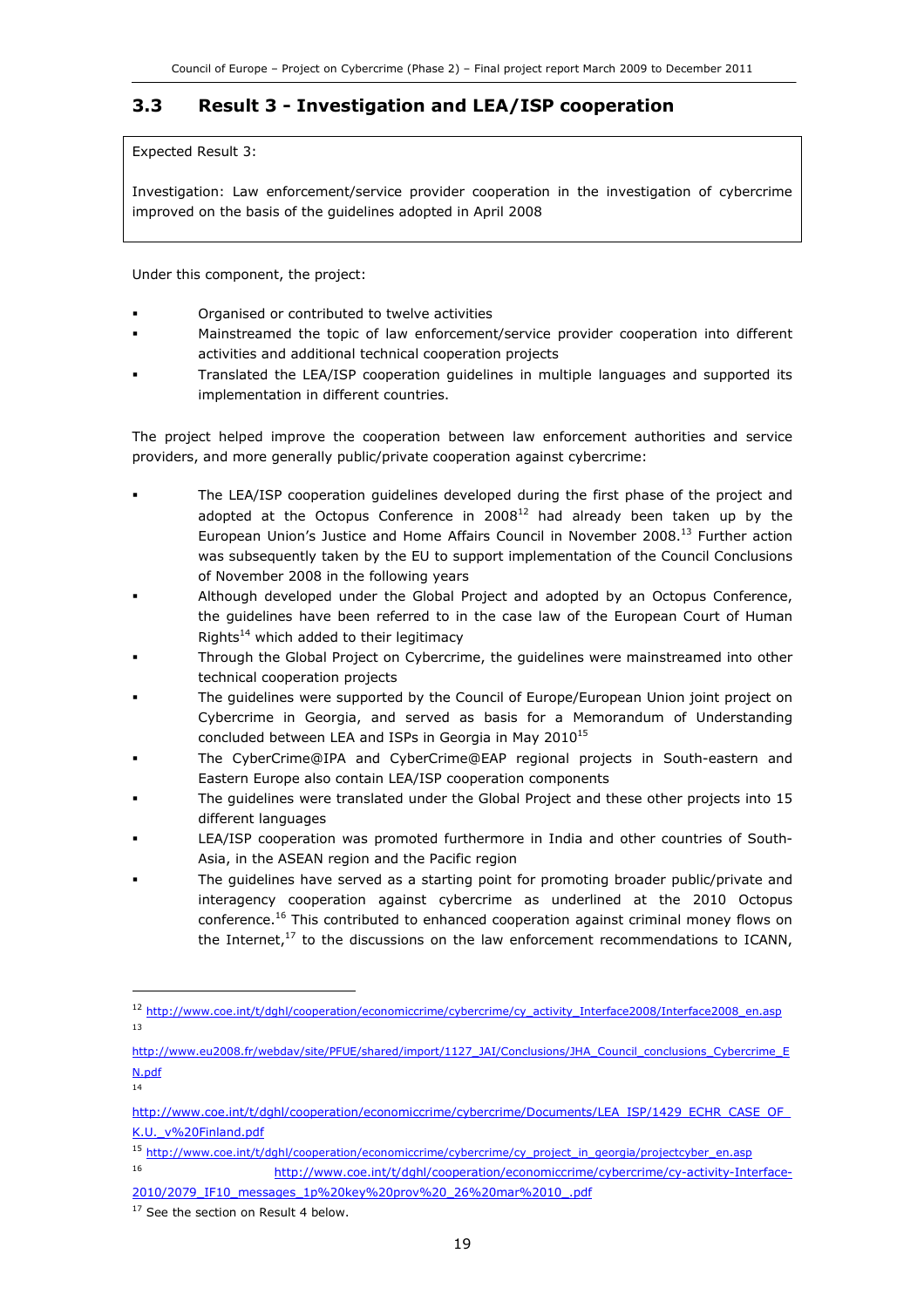and is expected to facilitate agreement on proposals for public/private information sharing.<sup>18</sup>

Assessment:

j

 The achievement of this result was satisfactory. The need for law enforcement/service provider cooperation is now widely acknowledged. The LEA/ISP guidelines adopted in 2008 provide guidance in many countries on how such cooperation can be organised. Support to the conclusion of specific agreements between law enforcement and service providers would have required more resources than were available.

| 10-11 March 2009   | Strasbourg, France  | Octopus Interface Conference                              |
|--------------------|---------------------|-----------------------------------------------------------|
| 26 March 2009      | New Delhi, India    | Workshop on international cooperation and law             |
|                    |                     | enforcement/service providers cooperation                 |
| 8-10 June 2009     | Amsterdam,          | MAAWG conference                                          |
|                    | <b>Netherlands</b>  |                                                           |
| 15-18 November     | Sharm el Sheikh,    | The fourth annual IGF Meeting                             |
| 2009               | Egypt               |                                                           |
| 21-22 January      | Ifraine, Morocco    | Building Cyber security and Cyber confidence: Strategies, |
| 2010               |                     | Awareness and Capacity Building                           |
| 26-28 January      | Manila, Philippines | ASEAN/APRIS workshop on cybercrime legislation            |
| 2010               |                     |                                                           |
| 23-25 March 2010   | Strasbourg, France  | Octopus Interface Conference                              |
| 31 March - 1 April | Lille, France       | French National Gendarmerie: International Forum on       |
| 2010               |                     | Cybercrime                                                |
| $14 - 15$ October  | Buenos Aires,       | National Conference on Cybercrime                         |
| 2010               | Argentina           |                                                           |
|                    |                     |                                                           |
| 5-6 April 2011     | Colombo, Sri Lanka  | Regional workshop on cooperation against cybercrime in    |
|                    |                     | South Asia                                                |
| 27-29 April 2011   | Tonga, Pacific      | Pacific Islands - Workshop on cybercrime legislation      |
|                    | Islands             |                                                           |
| 10-11 November     | Trier, Germany      | LEAs/ISPs cooperation                                     |
| 2011               |                     |                                                           |

The following activities contributed to the achievement of this result:

<sup>&</sup>lt;sup>18</sup> This topic will be taken up at the 2012 Octopus Conference (www.coe.int/octopus2012).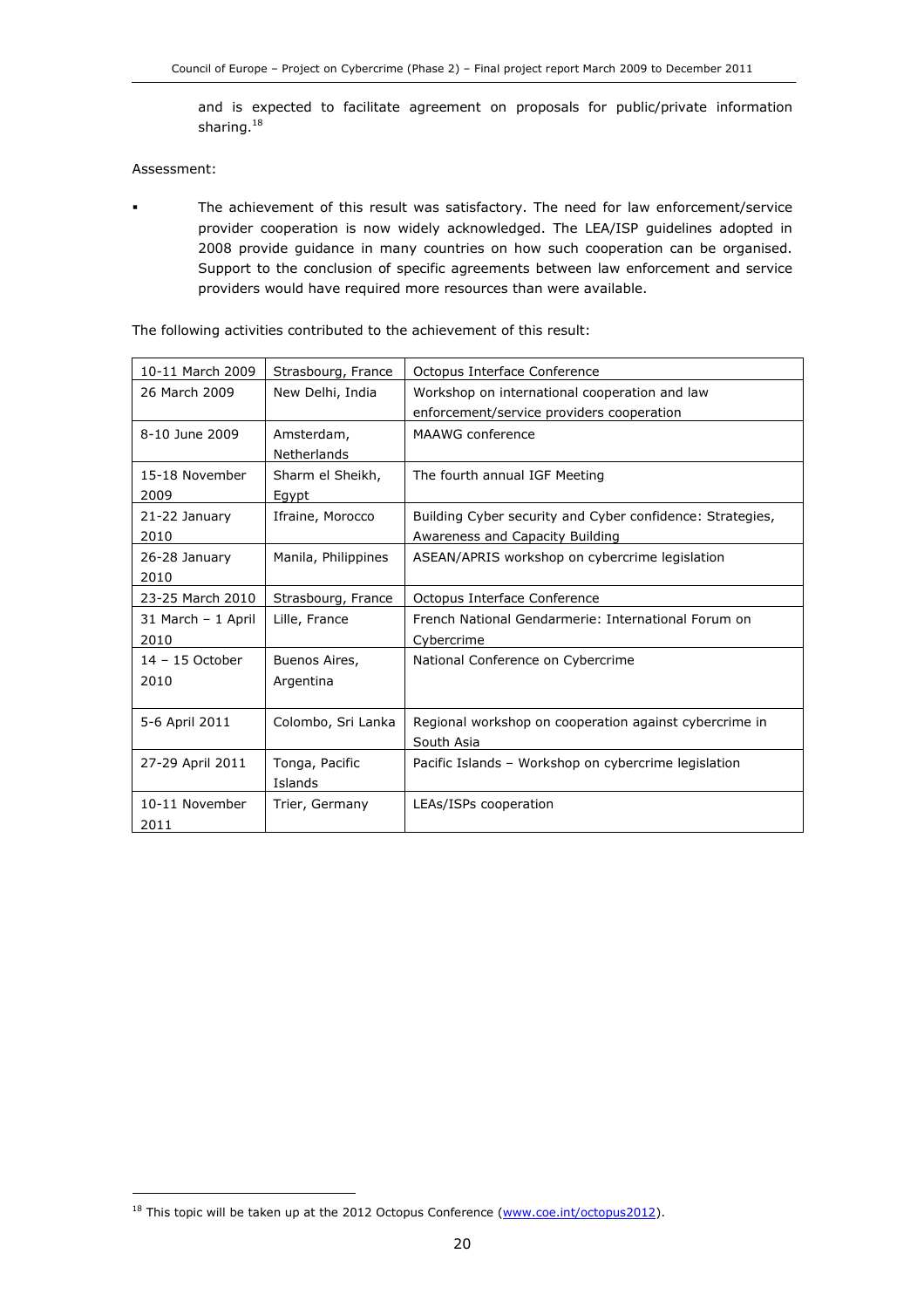### 3.4 Result 4 - Financial investigations

Expected Result 4:

Financial investigations: enhanced knowledge among high tech crime units and FIUs to follow money flows on the internet and stronger cooperation between financial intelligence and investigation units, high-tech crime units and the private sector

Under this component, the project:

- Initiated and supported the preparation of a typology research study on criminal money flows on the Internet
- Contributed to the preparation of the typology study
- Organised or contributed to eight specific activities.

These activities helped bring the anti-cybercrime and financial investigations/anti-money laundering worlds together. They helped create awareness of the need for financial investigations and the confiscation of crime proceeds also on the Internet, contributed to interagency and public/private cooperation in this respect and enhanced knowledge among relevant stakeholders. They furthermore helped mainstream the topic of financial investigations and criminal money flows on the Internet into additional technical cooperation projects and the work of MONEYVAL:

- The Octopus workshop on criminal money flows on the Internet (March 2009) prepared the ground for the design (in July/August 2009) of a typology exercise in cooperation with MONEYVAL and the MOLI-RU2 Project on money laundering in the Russian Federation. In September 2009, the MONEYVAL plenary decided to undertake this study. A project team was subsequently created that was led by the Russian Federation with contributions of MONEYVAL members, the Global Project on Cybercrime, MOLI-RU2 as well as the private sector
- The draft of the study was finalised by December 2011. The study was formally adopted by MONEYVAL in March 2012.<sup>19</sup> Among other things, this study is expected to feed into further work of MONEYVAL and the Financial Action Task Force
- The topic was put on the agenda of the joint MONEYVAL/Euro-Asia Group typology meeting in Moscow in October 2010 which thus helped create awareness also in Central Asia and China
- Financial investigation and criminal money flow components were built into the CyberCrime@IPA and CyberCrime@EAP joint projects; and in turn anti-money laundering projects, such as MOLI-Serbia, now also participate in activities related to cybercrime
- Public/private cooperation and information exchange was strengthened $20$
- The newly consolidated 40 Recommendations of the Financial Action Task Force recommend implementation of the Budapest Convention on Cybercrime.<sup>21</sup>

1

<sup>19</sup> http://www.coe.int/t/DGHL/cooperation/economiccrime/cybercrime/Documents/Reports-Presentations/MONEYVAL(2012)6\_Reptyp\_flows\_en.pdf

 $20$  Visa Europe also became a project partner in the second half of 2011.

<sup>21</sup> http://www.fatf-gafi.org/dataoecd/49/29/49684543.pdf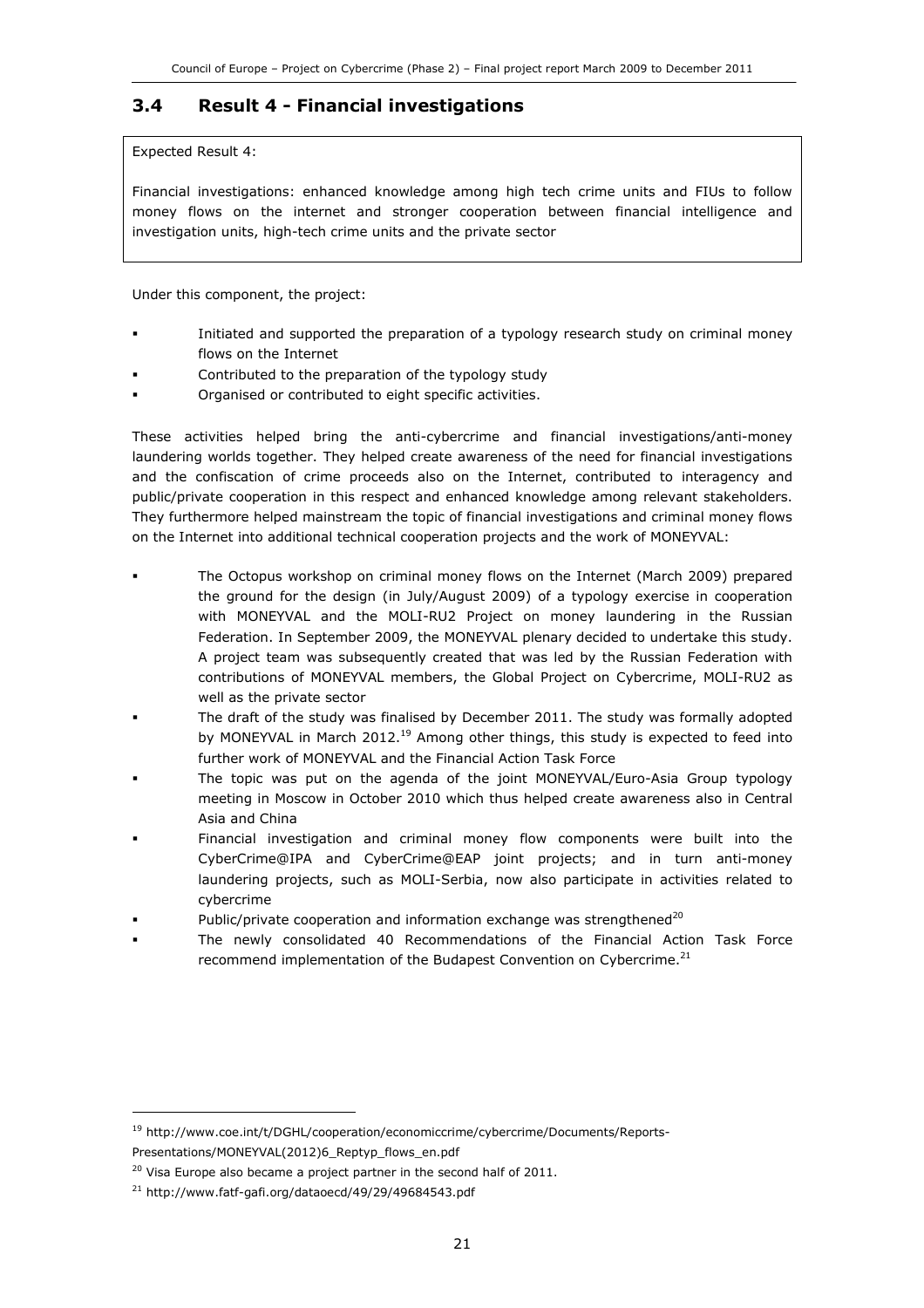#### Assessment:

- This result was fully achieved. It is an example of the approach pursued under the Global Project on Cybercrime since the launch of Phase 1 in September 2006: an Octopus conference identified the need for measures against criminal money on the Internet. The project engaged in a partnership with MONEYVAL and the MOLI-Russia Project on money laundering to undertake a typology study. At the same time, the findings were mainstreamed into new initiatives (such as the CyberCrime@IPA and CyberCrime@EAP projects) It helped that the adoption of the typology study by MONEYVAL coincided with the adoption of the revised FATF recommendations. It can be assumed that the process of
	- financial investigations and interagency cooperation targeting crime proceeds on the Internet will be sustainable.

| 10-11 March 2009      | Strasbourg                       | Octopus Interface conference with a workshop on criminal<br>money flows on the Internet                            |
|-----------------------|----------------------------------|--------------------------------------------------------------------------------------------------------------------|
| 8-9 September<br>2009 | Lyon, France                     | Meeting at Interpol on the underground economy                                                                     |
| 26 March 2010         | Strasbourg                       | Meeting of the working group on criminal money flows (in<br>cooperation with MONEYVAL and the MOLI-Russia project) |
| 4-5 October 2010      | Russian<br>Moscow,<br>Federation | Meeting of the working group on criminal money flows (in<br>cooperation with MONEYVAL and the MOLI-Russia project) |
| 25-27 October<br>2010 | Kuala<br>Lumpur,<br>Malaysia     | Regional seminar on money laundering, trafficking and<br>cybercrime (organised by France)                          |
| 2-4 November<br>2010  | Russian<br>Moscow,<br>Federation | Meeting of the working group on criminal money flows (in<br>cooperation with MONEYVAL and the MOLI-Russia project) |
| 9-10 November<br>2010 | Moscow, Russian<br>Federation    | Contribution to the MONEYVAL/Euro-Asia Group meeting on<br>money laundering typologies                             |
| 28-29 January<br>2011 | Milano, Italy                    | OLAF Symposium 2011                                                                                                |

The following activities contributed to the achievement of this result: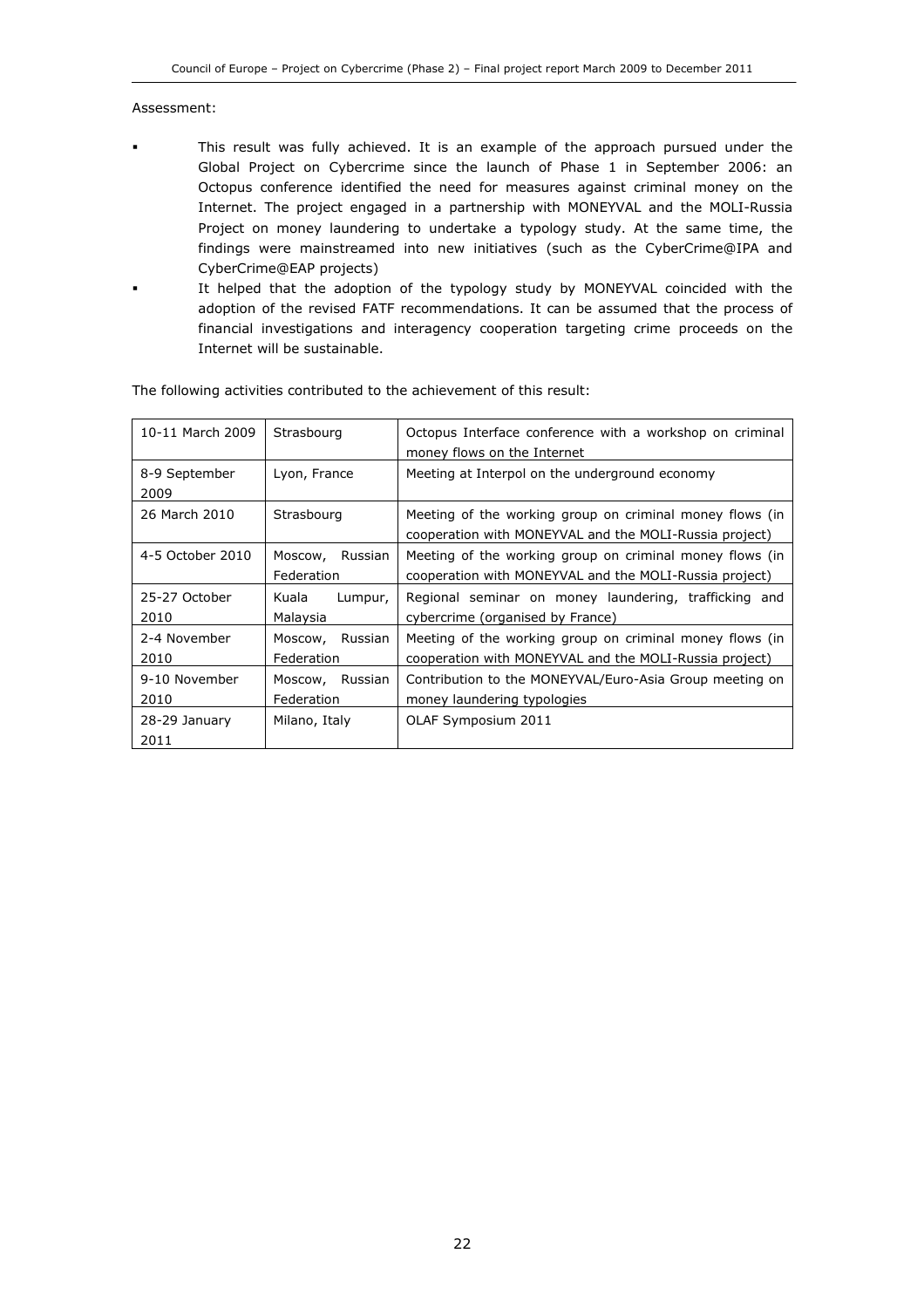### 3.5 Result 5 – Training

Expected Result 5:

Judges and prosecutors: Training for judges and prosecutors in cybercrime and electronic evidence institutionalised

Under this component, the project:

- Adopted a judicial training concept and supported its implementation
- Supported 14 specific activities on judicial training and disseminated the concept in a range of other meetings.

Through these activities major progress was made towards institutionalising or mainstreaming judicial training, that is, towards making training for judges and prosecutors on cybercrime and electronic evidence components of the curricula of judicial training institutions:

- The need for sustainable and replicable judicial training was identified at the 2009 Octopus Conference.<sup>22</sup> In the months following that conference, a concept for the training of judges and prosecutors on cybercrime and electronic evidence was developed and finalised under the Project on Cybercrime in cooperation with the Lisbon Network of the CoE and a range of judicial training institutions and private sector representatives.<sup>23</sup> The concept was adopted in September 2009 and subsequently endorsed by the Consultative Council of European Judges, the Consultative Council of European Prosecutors as well as the European Commission for the Efficiency of Justice (CEPEJ)
- The concept was translated into eleven languages $^{24}$  to permit broad dissemination
- Following a workshop for ASEAN countries (Manila, January 2010) organised with the support of the project, the issue of judicial training was taken up by ASEAN TELSOM (Telecomm Senior Officials Meeting). Malaysia subsequently organised judicial training workshops in 2010 and 2011 with the support of the project
- Components on judicial training were included in the CyberCrime@IPA and CyberCrime@EAP projects through which implementation of the concept is further supported and under which training materials are being developed in countries of Southeastern and Eastern Europe. This experience will be of benefit also for other region
- The project supported law enforcement training and the 2Centre<sup>25</sup> initiative that was first presented at the 2009 Octopus Conference.

<sup>1</sup> 22

http://www.coe.int/t/dghl/cooperation/economiccrime/cybercrime/cy%20activity%20interface%202009/2079% 20if09\_SUMMARY1.pdf

<sup>23</sup>

http://www.coe.int/t/dghl/cooperation/economiccrime/cybercrime/Documents/Training/2079\_train\_concept\_4\_ provisional\_8oct09.pdf

<sup>&</sup>lt;sup>24</sup> Translations also with the support of the PROSECO, CyberCrime@IPA, CyberCrime@EAP and Cybercrime in Georgia projects.

<sup>&</sup>lt;sup>25</sup> http://www.2centre.eu/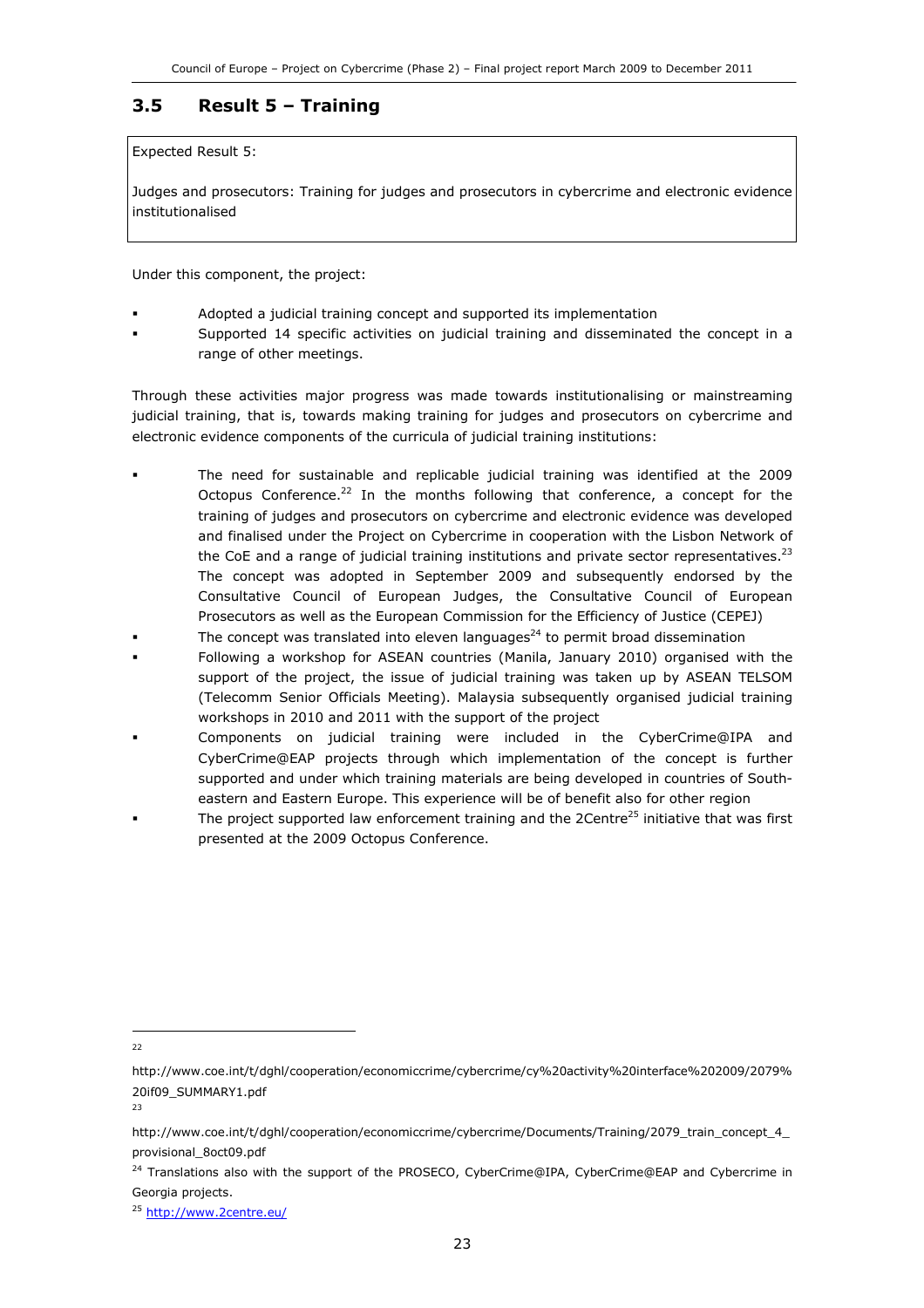#### Assessment:

- This result was fully achieved. The fact that judicial training components were included in the CyberCrime@IPA and CyberCrime@EAP project ensures impact that would not have been possible with the limited resources of the Global Project. As in the case of financial investigations the approach typical for this project was also pursued here: The need for judicial training was identified in an Octopus conference. The project engaged in a partnership with the then Lisbon Network. A concept was developed that was broadly disseminated around the world. It was also mainstreamed into additional technical cooperation projects
	- Overall, it can be assumed that the process initiated by the project will be sustainable. However, in order to disseminate good practices and accelerate the process in different regions of the world, judicial training components should be incorporated into future projects on cybercrime.

| 10-11 March 2009    | Strasbourg                | Octopus Interface Conference with workshop on training                                                                                                                                                  |
|---------------------|---------------------------|---------------------------------------------------------------------------------------------------------------------------------------------------------------------------------------------------------|
| 20 March 2009       | Lisbon, Portugal          | Training workshop for judges and prosecutors                                                                                                                                                            |
| 16-17 April 2009    | Albania                   | Workshop for judges, prosecutors and law enforcement<br>(PROSECO)                                                                                                                                       |
| 6 July 2009         | Lisbon, Portugal          | Working group meeting on institutionalising training on<br>cybercrime for judges and prosecutors                                                                                                        |
| 3-4 September 2009  | Strasbourg                | Workshop on the judicial training concept                                                                                                                                                               |
| 15-18 November 2009 | Sharm el<br>Sheikh, Egypt | The fourth annual IGF Meeting                                                                                                                                                                           |
| 6-10 December 2009  | Cairo, Egypt              | Training workshops for judges on cybercrime and child<br>abuse and Round table discussion on a concept for the<br>training of judges in cybercrime/electronic evidence,<br>including online child abuse |
| 26-28 January 2010  | Manila,<br>Philippines    | ASEAN/APRIS workshop on cybercrime legislation and<br>capacity building                                                                                                                                 |
| 23-24 February 2010 | Islamabad,<br>Pakistan    | Cybercrime training for law enforcement and judges                                                                                                                                                      |
| 23-25 March 2010    | Strasbourg                | Octopus Interface Conference with specific workshop on<br>judicial training                                                                                                                             |
| 2 July 2010         | Paris, France             | Contribution to the training course for judges at the Ecole<br>National de la Magistrature                                                                                                              |
| 25-29 October 2010  | Kuala Lumpur,<br>Malaysia | ASEAN Cybercrime Training Workshop for Judges and<br>Prosecutors by the Judicial and Legal Training Institute<br>(ILKAP)                                                                                |
| 1 July 2011         | Paris, France             | Judicial training course at the Ecole nationale de<br>magistrature (ENM)                                                                                                                                |
| $4 - 8$ July 2011   | Kuala Lumpur,<br>Malaysia | Judicial training workshop                                                                                                                                                                              |

The following activities contributed to the achievement of this result: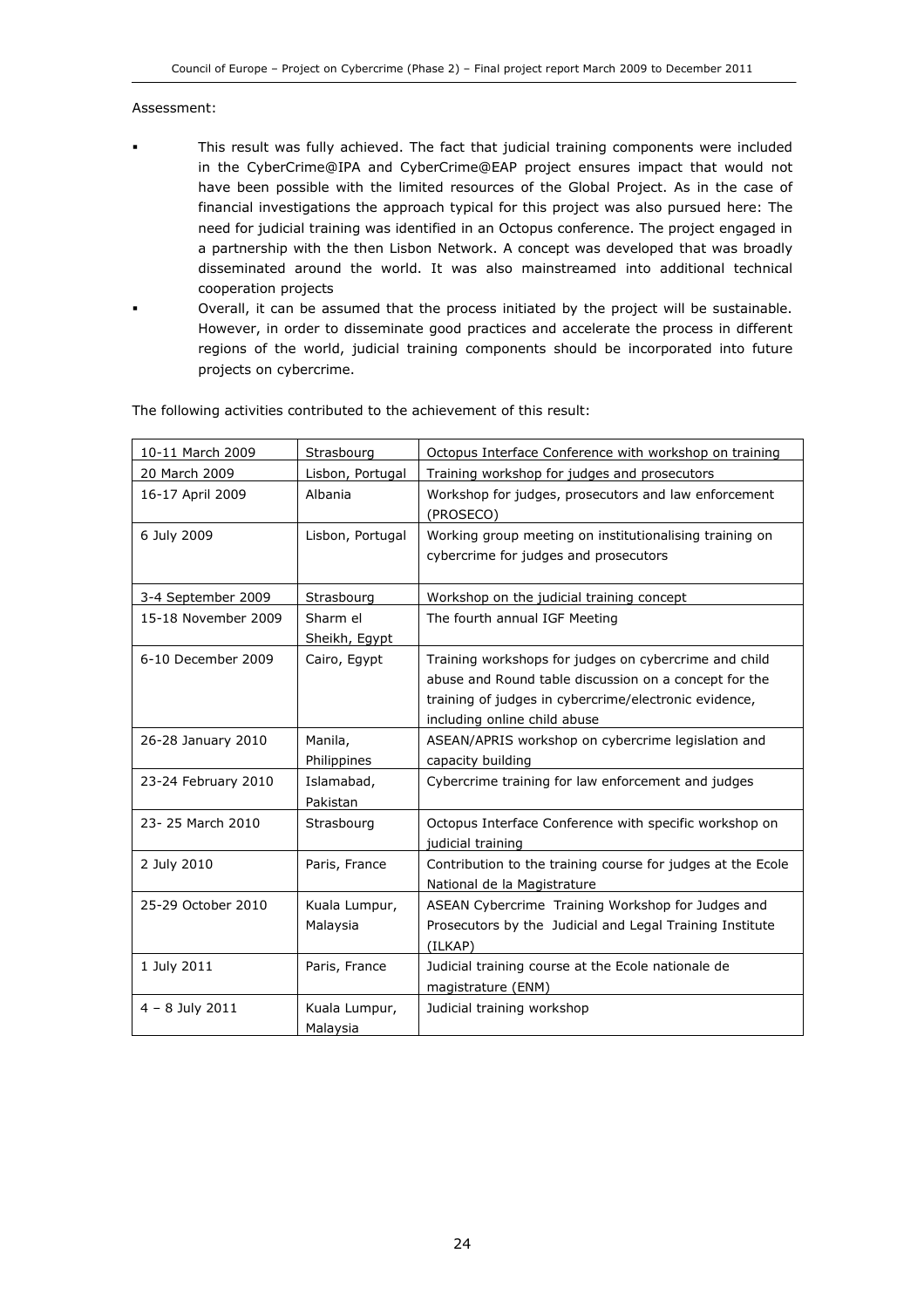### 3.6 Result 6 - Data protection and privacy

Expected Result 6:

Data protection and privacy: Data protection and privacy regulations in connection with cybercrime investigations improved in line with Council of Europe and other relevant international standards

Under this component, the project carried out less activities than anticipated but focused its limited resources on an area that is of strategic interest from a data protection and cybercrime perspective, namely, (transborder) law enforcement access to data in the context of cloud computing.

The activities of the project contributed to and will have an impact on "security and privacy in the clouds":

- Through the project, the Council of Europe positioned itself in the international discussion on cloud computing. Participation in events of the OECD, the International Telecommunication Union, the European Dialogue on Internet Governance (EuroDIG) or the Cloud Security Alliance, and the organisation of workshops at Internet Governance Fora<sup>26</sup> and Octopus Conferences<sup>27</sup> contributed to this
- The work of the project, including the preparation of studies, informed the work of the Cybercrime Convention Committee (T-CY), which in November 2011 decided to establish an ad-hoc group to prepare solutions to the question of transborder access to data.<sup>28</sup>

The project contributed to preparing the ground for accession to Data Protection Convention 108<sup>29</sup> by non-member states of the Council of Europe:

- Access to this treaty was promoted in a range of project activities. By December 2011, a number of countries in Africa and Latin America signalled their interest in this respect
- In several countries, counterparts responsible for cybercrime legislation also took responsibility for data protection legislation
- Following the internal reorganisation of the Council of Europe Secretariat, cybercrime and data protection are dealt with within one Division. This reinforced the external message that security and privacy go hand in hand.

<sup>27</sup> http://www.coe.int/t/dghl/cooperation/economiccrime/cybercrime/cy-activity-Interface-

j

<sup>26</sup> http://www.protecciondedatos.org.mx/2009/11/igf-workshop-on-privacy-and-security-implications-of-cloudcomputing-in-sharm-el-sheikh/

<sup>2010/</sup>Presentations/default\_en.asp

<sup>28</sup> http://www.coe.int/t/DGHL/cooperation/economiccrime/cybercrime/Documents/Reports-Presentations/2079\_reps\_IF10\_yvespoullet1c.pdf

 $^{29}$  Convention for the Protection of Individuals with regard to Automatic Processing of Personal Data (ETS 108) http://conventions.coe.int/Treaty/Commun/QueVoulezVous.asp?NT=108&CM=8&DF=02/04/2012&CL=ENG Protocol 181 covers supervisory authorities and transborder data flows

http://conventions.coe.int/Treaty/Commun/QueVoulezVous.asp?NT=181&CM=8&DF=02/04/2012&CL=ENG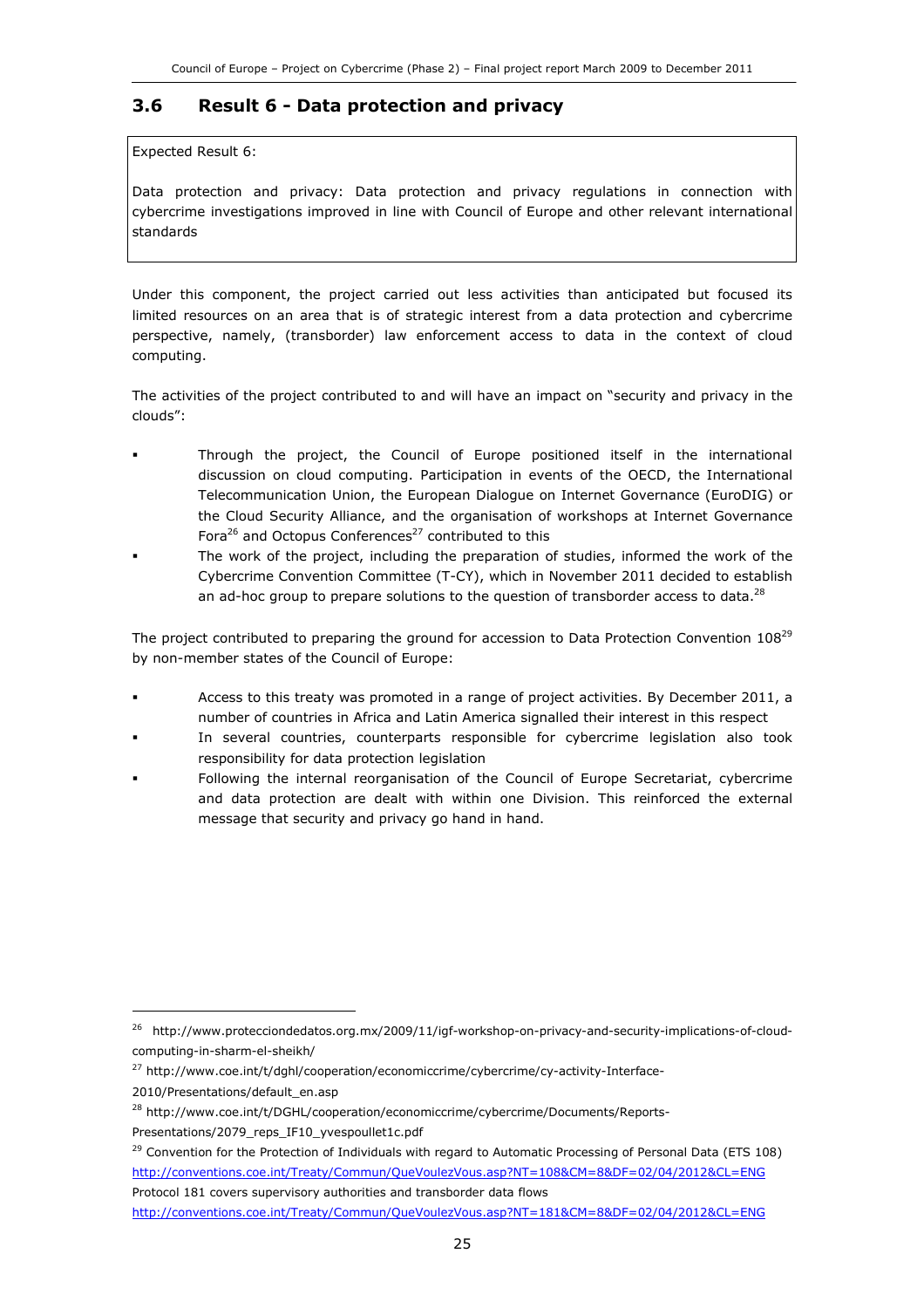#### Assessment:

 This objective has been achieved to some extent. Reasons include resource constraints but also the fact that the decision to pro-actively open Convention 108 to non-member States become only effective in the course of the project. Nevertheless, the ground has been prepared for engaging non-member states in data protection activities. The structure of the Council of Europe Secretariat, that now combines cybercrime and data protection within one division, should be conducive.

The following activities contributed to this result:

| 5-9 October 2009 | Geneva,          | ITU Telecom World 2009 - Workshop on the cost of   |  |
|------------------|------------------|----------------------------------------------------|--|
|                  | Switzerland      | cybersecurity                                      |  |
| 14 October 2009  | Paris, France    | OECD: cloud computing workshop                     |  |
| 15-18 November   | Sharm el Sheikh, | The fourth annual IGF Meeting                      |  |
| 2009             | Egypt            |                                                    |  |
| 16-17 March 2010 | Barcelona, Spain | SecureCloud 2010 - ENISA joint Conference on Cloud |  |
|                  |                  | Computing                                          |  |
| 23-25 March 2010 | Strasbourg       | Octopus Interface conference                       |  |
| 29-30 April 2010 | Madrid, Spain    | EuroDIG 2010                                       |  |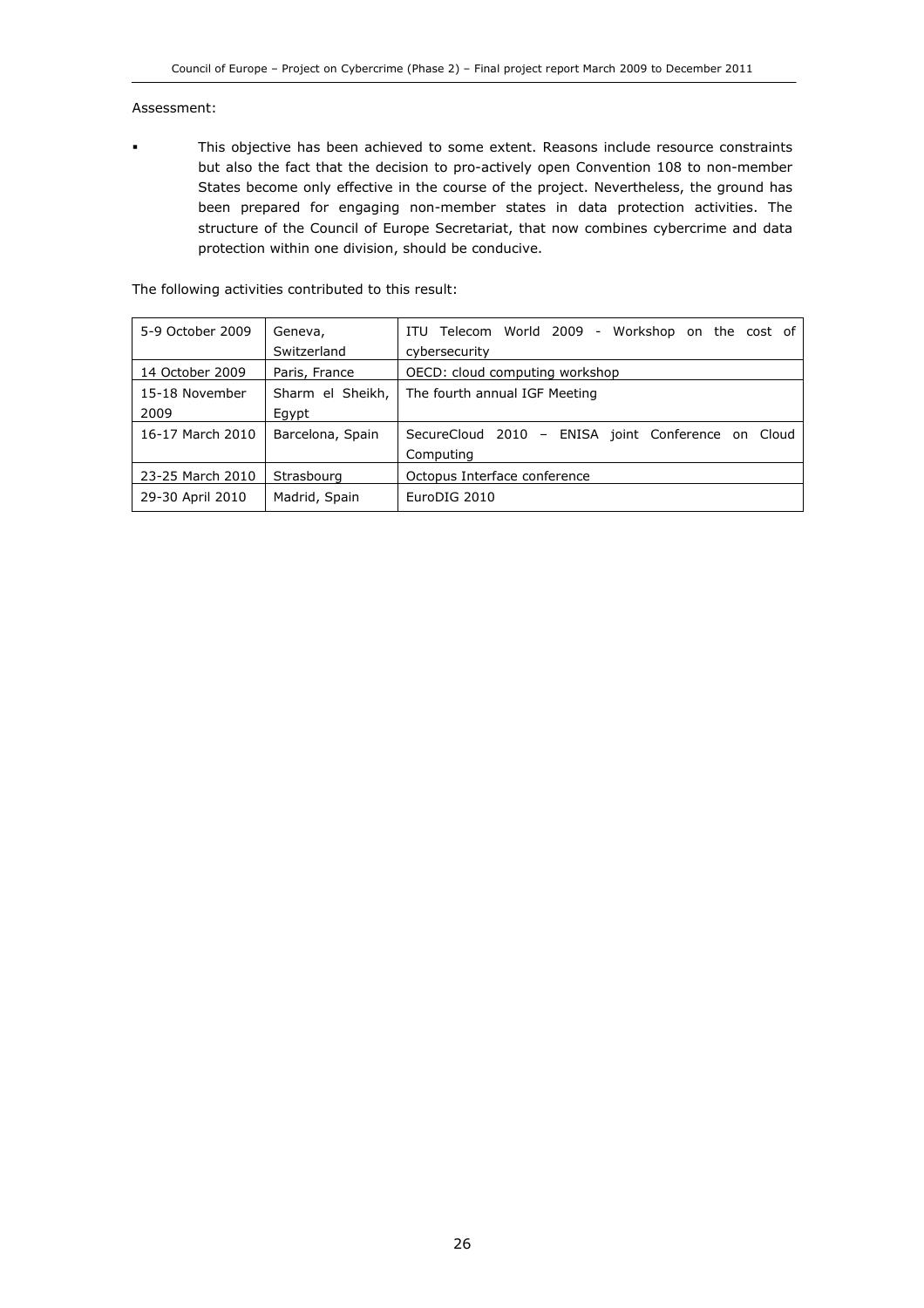### 3.7 Result 7 – Children

Expected Result 7:

Exploitation of children and trafficking in human beings: Enhanced knowledge of standards against the sexual exploitation and abuse of children and trafficking in human beings on the internet

Under this component, the project:

- organised or contributed to 14 activities
- offered platforms for experience exchange and cooperation among different stakeholders
- promoted implementation of the Budapest Convention in combination with the Convention on the Protection of Children against Sexual Exploitation and Sexual Abuse (Lanzarote Convention CETS 201).

The activities of the project not only enhanced knowledge of the Budapest and Lanzarote Conventions but facilitated practical cooperation and specific measures:

- The project facilitated cooperation with APEC, the European Commission, the OECD, ECPAT, InHope, UNICEF, eNASCO and a range of other organisations and the private sector
- The Council of Europe through the Global Project contributed to the OECD report on "The Protection of Children Online"<sup>30</sup>
- The project in particular through workshops at Octopus Conferences helped advance discussions on issues such as access blocking to child abuse materials or the obligations of service providers
- The project permitted sharing of information on new technical and other solutions to online child sexual abuse, such as PhotoDNA
- The project launched a comparative study on substantive criminal law provisions related to the sexual exploitation and abuse of children. The study will contribute to the protection of children against sexual exploitation by encouraging countries to become parties and support the implementation of the Convention on Cybercrime and the Convention on the Protection of Children against Sexual Exploitation and Sexual Abuse and it could be used to monitor the legislation on child protection against sexual exploitation including online all over the world as well as a database on legislative approaches of different countries. It will feed into the work of the Committee of the Parties to the Lanzarote Convention
- The project promoted the Lanzarote Convention in different regions of the world. It encouraged the use of this treaty as a guideline for comprehensive approaches to the protection of children. In the medium term, this is expected to lead to accession requests from non-CoE member states
- In 2011, the project cooperated with the Virtual Global Taskforce on combating online child sexual abuse. $31$  In November 2011, the Interpol General Assembly adopted a "legislative engagement strategy".<sup>32</sup> The intention is to encourage countries to adopt legislation to protect children against online sexual abuse and to facilitate international law enforcement cooperation against such crimes. The Budapest and Lanzarote Conventions serve as benchmarks. Subsequently, during the Octopus Conference (21-23

1

<sup>&</sup>lt;sup>30</sup> http://www.oecd-

ilibrary.org/docserver/download/fulltext/5kgcjf71pl28.pdf?expires=1333526351&id=id&accname=guest&checks um=266E4A1C7ED04661B8495F496F409EA0

<sup>31</sup> http://www.virtualglobaltaskforce.com/

<sup>32</sup> http://www.virtualglobaltaskforce.com/2011/strengthening-laws-to-combat-online-child-sexual-exploitation/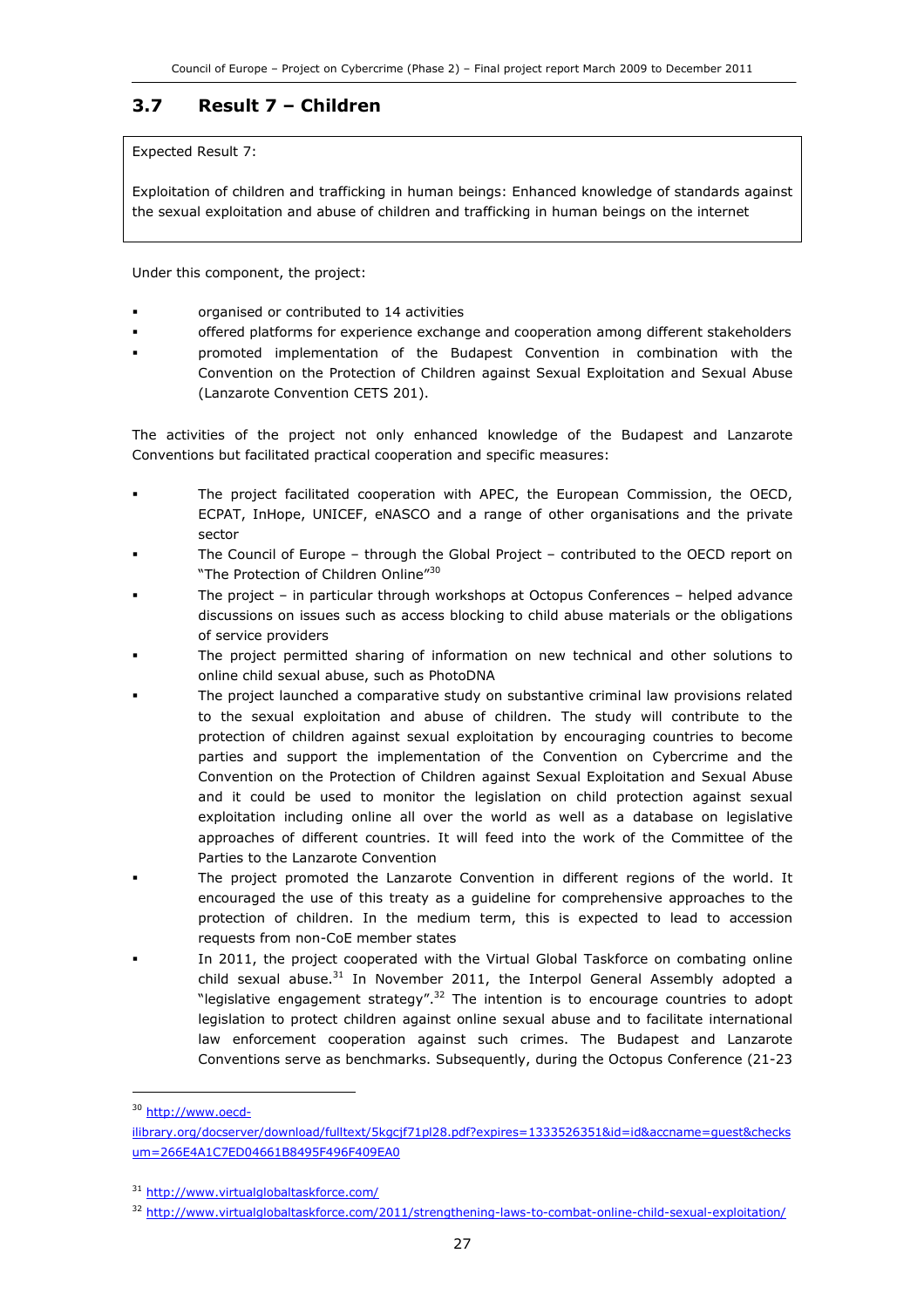November 2011), the VGT and the Council of Europe signed an agreement expressing their intention to cooperate with each other in the implementation of this strategy.

#### Assessment:

 This result was achieved to a large extent. The direct impact on the drafting of legislation based on the Lanzarote Convention may have been limited, but the Lanzarote and Budapest Conventions are now widely recognised as benchmarks that countries should meet. This will facilitate future legislative support and accession to the Lanzarote Convention. The project allowed the Council of Europe to gain valuable information on the state of legislation in different regions of the world. The experience of the project will feed into the activities of the Committee of the Parties of the Lanzarote Convention. The project exceeded expectations with regard to multi-stakeholder interaction and non-legal measures. Given resource constraints priority was given to promoting the Lanzarote Convention while the activities related to the Convention on Action against Trafficking in Human Beings (CETS 197) were not pursued.

| 10-11 March 2009    | Strasbourg                      | Octopus Interface Conference                                                                                                         |  |
|---------------------|---------------------------------|--------------------------------------------------------------------------------------------------------------------------------------|--|
| 15 April 2009       | Singapore                       | Child protection online OECD - APEC symposium                                                                                        |  |
| 5 May 2009          | <b>Brussels</b>                 | Public Presentation on "Protecting children using the<br>internet" organised by the European Economic and<br>Social Committee (EESC) |  |
| 30 June<br>2009     | Berlin, Germany                 | International Conference "Protection of Girls and Boys<br>against Sexual Violence in the New Media"                                  |  |
| 16 September 2009   | Luxembourg                      | EC: Second meeting of Internet Focus Group "Fighting<br>against online child abuse images"                                           |  |
| 15-18 November 2009 | Sharm el Sheikh,<br>Egypt       | The fourth annual IGF Meeting                                                                                                        |  |
| 11-13 December 2009 | Courmayeur Mont<br>Blanc, Italy | International Conference on Protecting Children from<br>Sexual Offenders in the Information Technology Era                           |  |
| Since December 2009 | Strasbourg                      | Study on the criminalisation of child pornography and<br>related measures                                                            |  |
| 23-25 March 2010    | Strasbourg                      | Octopus Interface conference                                                                                                         |  |
| 25-27 October 2010  | Kuala Lumpur,<br>Malaysia       | Regional seminar on money laundering, trafficking and<br>cybercrime (organised by France)                                            |  |
| 17-18 March 2011    | Lisbon, Portugal                | ERA-CSJ seminar on child pornography                                                                                                 |  |
| 11-15 April 2011    | Vienna, Austria,                | Twentieth session of the Commission on Crime<br>Prevention and Criminal Justice                                                      |  |
| 8-9 September 2011  | Lyon, France                    | Virtual Global Task Force, Board of Management<br>meeting                                                                            |  |
| 21-23 November 2011 | Strasbourg                      | Octopus Interface Conference                                                                                                         |  |

The following activities contributed to the achievement of this result: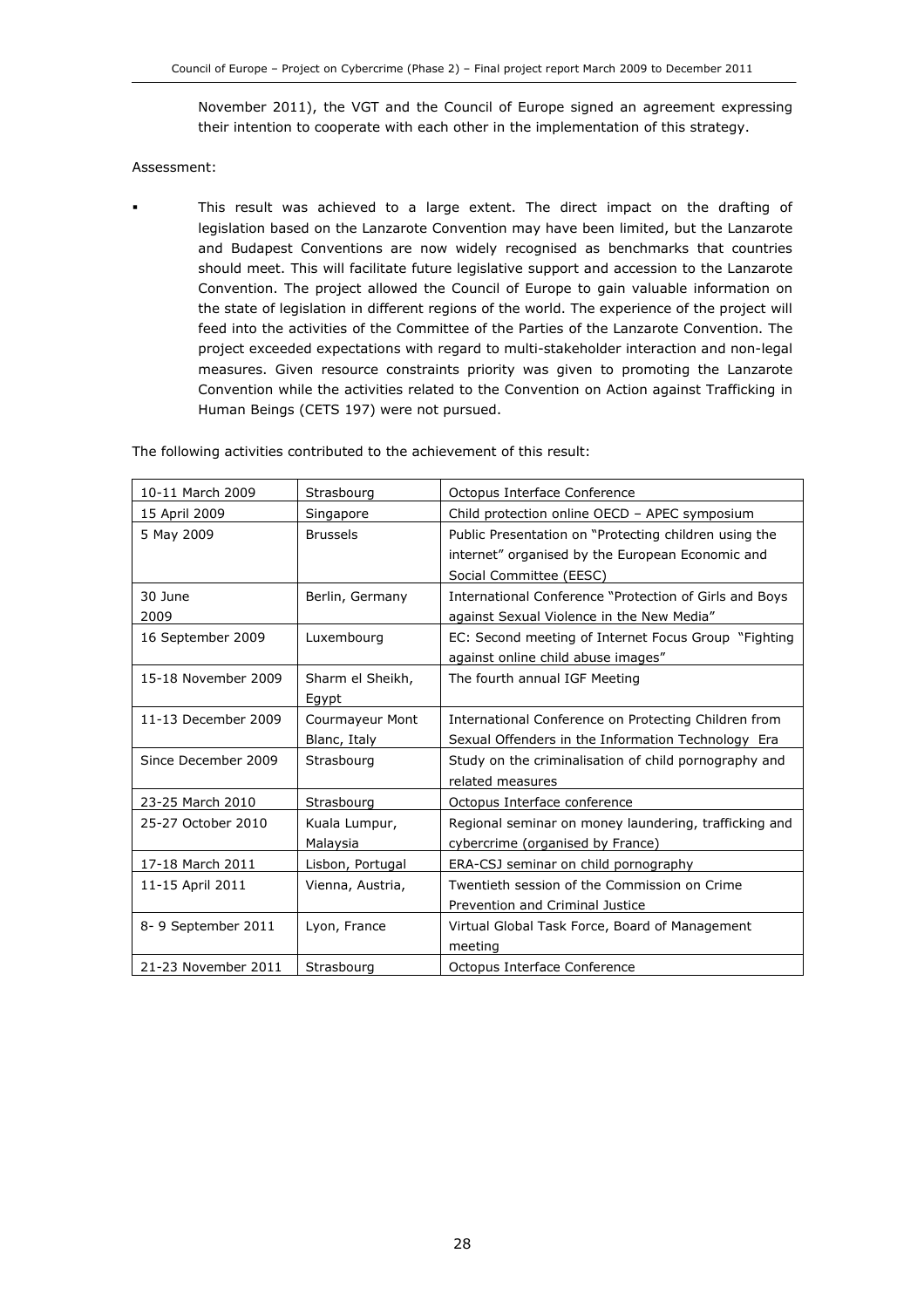## 4 Achievement of objective

| Project | To promote global implementation of the Convention on Cybercrime (CETS 185) and its             |  |  |
|---------|-------------------------------------------------------------------------------------------------|--|--|
|         | objective   Protocol on Xenophobia and Racism (CETS 189) and related international standards on |  |  |
|         | data protection (CETS 108, CETS 181) and the online sexual abuse of children (CETS              |  |  |
|         | 201).                                                                                           |  |  |

### 4.1 Contribution to the impact of the Budapest Convention

The 10<sup>th</sup> anniversary of the Budapest Convention on 23 November 2011 was used to take stock of the key achievements and impact of this treaty. While the approach of the Council of Europe includes several elements (standard setting, follow up through the Cybercrime Convention Committee and technical cooperation projects), and while it is primarily the Parties that need to ensure the functioning of the treaty, much of the impact of the Budapest Convention – in particular with respect to outreach beyond the Parties – was ensured through the Global Project on Cybercrime:

| <b>Budapest Convention:</b><br>key achievements and impact                                                                                                                                                                                                                                                                                                                         | <b>Contribution by the</b><br><b>Global Project on Cybercrime</b>                                                                                                                                                                                                                                                                                                                                                                                                                                                                                                                                                                 |
|------------------------------------------------------------------------------------------------------------------------------------------------------------------------------------------------------------------------------------------------------------------------------------------------------------------------------------------------------------------------------------|-----------------------------------------------------------------------------------------------------------------------------------------------------------------------------------------------------------------------------------------------------------------------------------------------------------------------------------------------------------------------------------------------------------------------------------------------------------------------------------------------------------------------------------------------------------------------------------------------------------------------------------|
| The Budapest Convention provided guidance<br>to a process of legislative reform worldwide.<br>Such reforms have been carried out or are<br>underway in at least 120 states. The<br>Budapest Convention has served as a<br>guideline to most of these countries. The<br>Convention thus facilitated a minimum of<br>harmonization of legislation around the<br>world.               | The Global Project on Cybercrime (Phase 1 from<br>September 2006 to February 2009 and Phase 2<br>from March 2009 to December 2011) was the<br>primary tool to support countries worldwide either<br>directly or in cooperation with Parties and other<br>organisations in their reform efforts based on the<br>Budapest Convention.                                                                                                                                                                                                                                                                                               |
| The treaty had a reach beyond Europe. 55<br>countries had ratified or signed it or been<br>invited to accede, including<br>$14$ non-<br>European countries. The Council of Europe<br>engaged with at least another 55 countries<br>in technical cooperation on the basis of the<br><b>Budapest Convention.</b>                                                                     | Cooperation with most of these countries beyond<br>Europe was carried out through the Global Project<br>on Cybercrime.                                                                                                                                                                                                                                                                                                                                                                                                                                                                                                            |
| The Convention served as a catalyst for<br>technical cooperation. Not only the Council<br>of Europe, but also major donors such as<br>the European Union now recognize that<br>measures against cybercrime contribute to<br>the rule of law and help countries make use<br>development<br>opportunities<br>of<br>the<br>of<br>information<br>and<br>communication<br>technologies. | The Global Project on Cybercrime was the basis<br>for the launch of joint projects of the Council of<br>Europe and the European Union (in Georgia, in<br>Eastern European and in South-eastern Europe),<br>for other EU supported projects (e.g. a twinning<br>project in Turkey), for the proposal for a global<br>capacity building effort discussed at the United<br><b>Nations</b><br>(UN<br>Crime<br>Congress<br>and<br>Crime<br>Commissions) etc. It also contributed to the<br>decision of the European Union to open up the<br>Instrument for Stability to support measures on<br>cybercrime and cybersecurity worldwide. |
| In countries that have implemented the<br>Budapest<br>Convention,<br>increase<br>in<br>an<br>criminal<br>justice<br>measures<br>against<br>cybercrime is noted.                                                                                                                                                                                                                    | This is mostly due to efforts undertaken by public<br>authorities. However, in many countries the<br>Global Project provided guidance and support.                                                                                                                                                                                                                                                                                                                                                                                                                                                                                |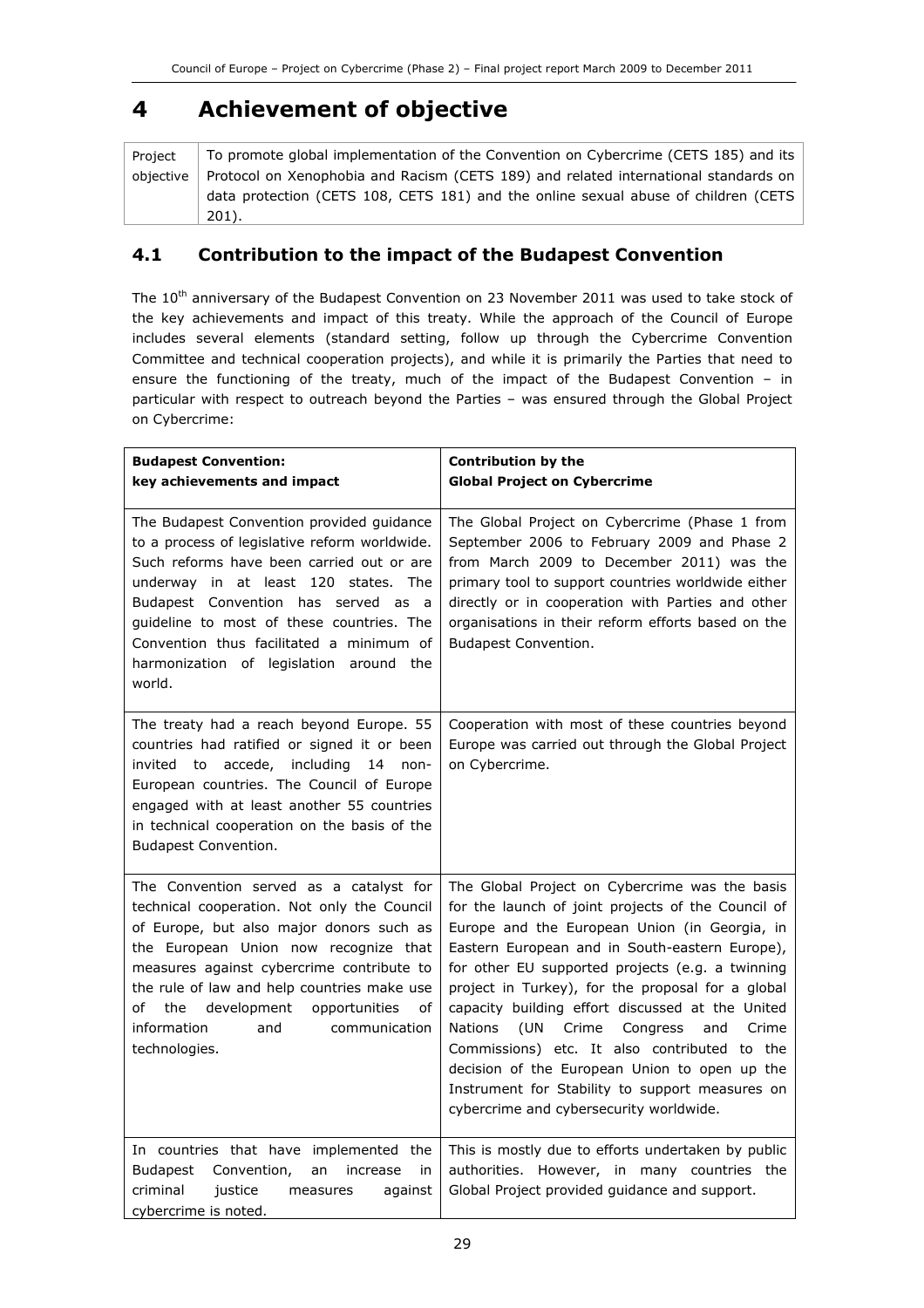| Police-to-police and judicial cooperation<br>increased considerably between many of the<br>parties to the Budapest Convention. All<br>parties now have functioning 24/7 points of<br>contact in line with Article 35.                                                                                                                                                                                                                                                                                                                           | This is mostly due to efforts undertaken by public<br>authorities. With respect to the 24/7 points of<br>contact, it was primarily the technical cooperation<br>projects (Global Project, CyberCrime@IPA and<br>CyberCrime@EAP that ensured the creation of<br>contact points by the remaining parties.                                                                                                                                                                                                                                                                                                                                                                                                                 |
|-------------------------------------------------------------------------------------------------------------------------------------------------------------------------------------------------------------------------------------------------------------------------------------------------------------------------------------------------------------------------------------------------------------------------------------------------------------------------------------------------------------------------------------------------|-------------------------------------------------------------------------------------------------------------------------------------------------------------------------------------------------------------------------------------------------------------------------------------------------------------------------------------------------------------------------------------------------------------------------------------------------------------------------------------------------------------------------------------------------------------------------------------------------------------------------------------------------------------------------------------------------------------------------|
| The Budapest Convention has been one of<br>the Council of Europe's main contributions to<br>multi-stakeholder cooperation for Internet<br>governance. This has been most visible<br>during the Internet Governance Fora since<br>2006, the European Dialogue on Internet<br>Governance or the Octopus Conferences<br>since 2004. Multi-stakeholder cooperation<br>particular<br>includes<br>in<br>public-private<br>cooperation. The<br>has<br>private<br>sector<br>supported the<br>implementation<br>οf<br>the<br><b>Budapest Convention.</b> | The Global Project on Cybercrime ensured the<br>Council of Europe's contribution to IGF, EuroDIG<br>and other fora, and thus the Budapest Convention<br>is now considered part of a multi-stakeholder<br>approach to Internet governance. The Octopus<br>Conferences have been part of and were funded<br>Global Project<br>under the<br>Cybercrime.<br>on<br>Public/private cooperation was ensured by the<br>Global Project while other bodies focused on inter-<br>governmental cooperation.<br>Practical results included the guidelines on law<br>enforcement/service provider cooperation in the<br>investigation of cybercrime of 2008 or the<br>typology report on criminal money flows adopted<br>by MONEYVAL. |
| Governments have a positive obligation to<br>protect people through effective laws and<br>law enforcement measures, for example, by<br>implementing the Budapest Convention as<br>noted by the European Court of Human<br>Rights. <sup>33</sup> Article 15 helps strike a fair<br>balance between the need for effective law<br>enforcement and procedural safeguards.                                                                                                                                                                          | Through the technical cooperation projects (Global<br>Project<br>CyberCrime@IPA)<br>and<br>work<br>was<br>undertaken to "operationalise" article 15 and to<br>create links<br>between<br>cybercrime and<br>data<br>protection activities. <sup>34</sup><br>The projects helped explain that the Convention is<br>about "protecting you and your rights". <sup>35</sup>                                                                                                                                                                                                                                                                                                                                                  |

j

<sup>&</sup>lt;sup>33</sup> See the case K.U. v. Finland

http://cmiskp.echr.coe.int/tkp197/view.asp?action=html&documentId=843777&portal=hbkm&source=external bydocnumber&table=F69A27FD8FB86142BF01C1166DEA39864919

Regarding Article 15 see

http://www.coe.int/t/DGHL/cooperation/economiccrime/cybercrime/Documents/Reports-Presentations/2467\_SafeguardsRep\_v18\_29mar12.pdf

<sup>&</sup>lt;sup>34</sup> Data protection was also on the agenda of the Cybercrime Convention Committee in 2010 (www.coe.int/tcy). <sup>35</sup> See Octopus conference 2011 – Outlook Panel 1

http://www.coe.int/t/DGHL/cooperation/economiccrime/cybercrime/cy\_Octopus\_Interface\_2011/Presentations/ default\_en.asp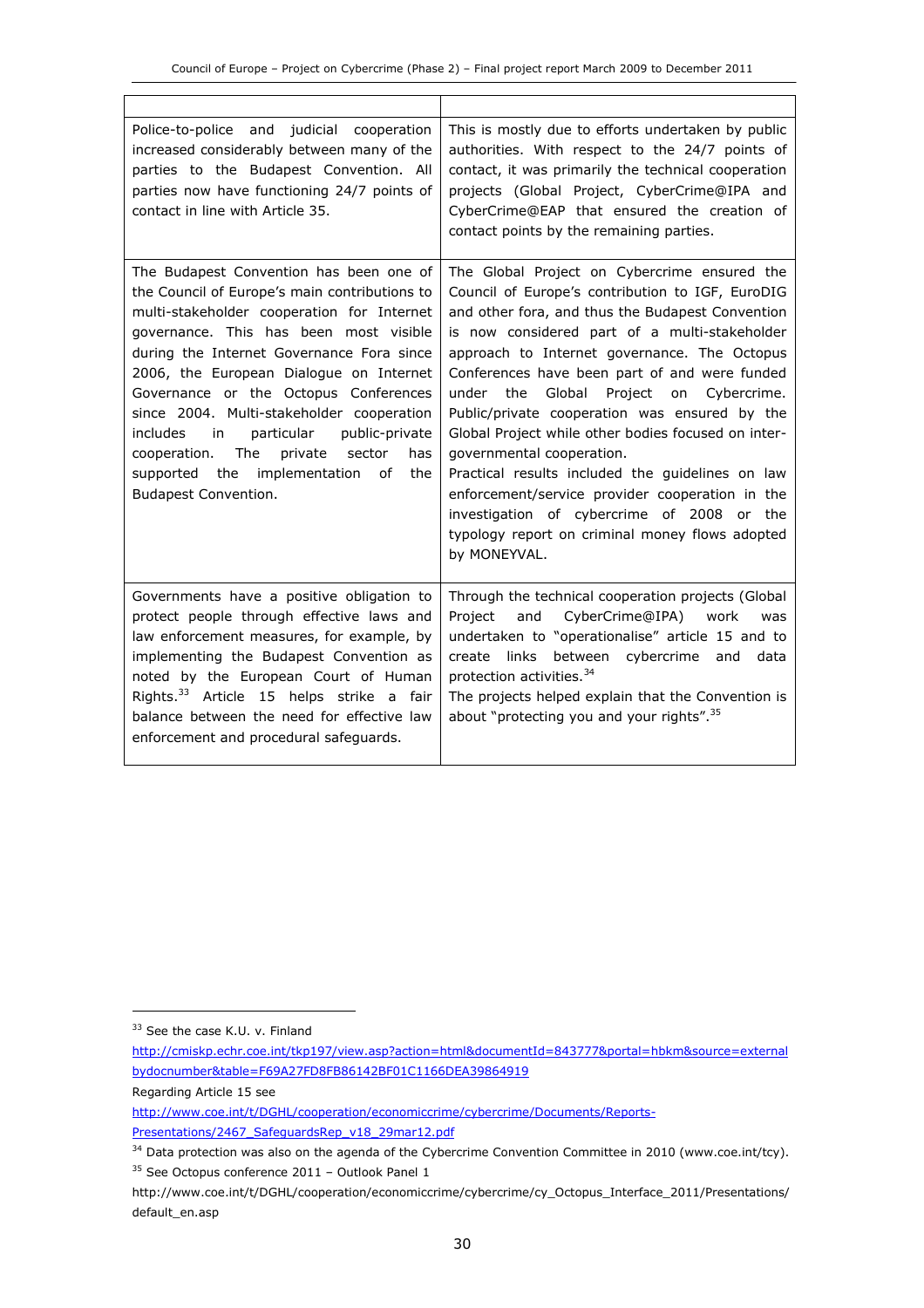### 4.2 Contribution to impact of other instruments and multistakeholder cooperation

The Council of Europe is committed to a multi-stakeholder approach to Internet governance.<sup>36</sup>

In a multi-stakeholder model, the strength of an instrument such as the Budapest Convention depends on the links to other partners and to related instruments and tools. For that reason, the Global Project on Cybercrime promoted related instruments such as the Protocol on Xenophobia and Racism committed through computer systems (CETS 189), the Lanzarote Convention on the Protection of Children against Sexual Exploitation and Sexual Abuse (CETS 201) as well as the Data Protection Convention 108 and its Protocol (CETS 181).

Even though fewer resources were available for specific support to the implementation of these treaties, through the Global Project in many countries outside Europe public institutions were familiarised for the first time with the opportunities that these agreements offer.

For the same reason, the Council of Europe – through the Global Project on Cybercrime – cooperated with a with a wide range public and private sector and international organisation either in the co-organisation of activities or by mutual participation in activities. In addition to public authorities from different countries, these included among others:

- ACONITE Internet Solutions
- AFA Association of French Internet Service . Providers
- African Network Information Centre
- Anti-Phishing Working Group (APWG)
- ASEAN
- Asia-Pacific Economic Cooperation (APEC)
- Associated Chambers of Commerce and  $\blacksquare$ Industry (ASSOCHAM), India
- Basel Institute on Governance
- BITEK International
- CERT LEXSI
- Cloud Security Alliance
- COMNET Foundation
- Centre de Recherche Informatique et Droit (CRID)
- CGI
- Cyberdelincuencia.org
- Cybercrime Research Institute
- CYBEX
- ECO Association of German Internet Industry
- Ecole national de magistrature (ENM), France •
- E-Discovery Europe
- ECPAT

j

- Electronic Frontier Foundation
- eNASCO European NGO Alliance for Child .
- Kaspersky Lab
- London Action Plan
- LTU Technologies
- Max-Planck Institute for Foreign and International Criminal Law, Freiburg
- McAfee
- Messaging Anti-abuse Working Group (MAAWG)
- Microsoft
- Missing Children Europe
- Money Express
- Morgan Lewis Law Firm
- NSPCC-National Society for the Prevention of Cruelty to Children
- OECD
	- Organisation of American States (OAS)
- **OSCE**
- **PAYPAL**
- POLCYB Society for Policing in Cyberspace
- **•** PriceWaterhouseCoopers
- Regional Cooperation Council for Southeast Europe
- RG Data
- RIPE NCC
- **Secretariat of the Pacific Community (SPC)**
- Signal Spam
- STD Andorra Telecom

<sup>&</sup>lt;sup>36</sup> https://wcd.coe.int/ViewDoc.jsp?id=1835773 "The development and implementation of Internet governance arrangements should ensure, in an open, transparent and accountable manner, the full participation of governments, the private sector, civil society, the technical community and users, taking into account their specific roles and responsibilities. The development of international Internet-related public policies and Internet governance arrangements should enable full and equal participation of all stakeholders from all countries" (Declaration by the Committee of Ministers on Internet governance principles adopted by the Committee of Ministers on 21 September 2011).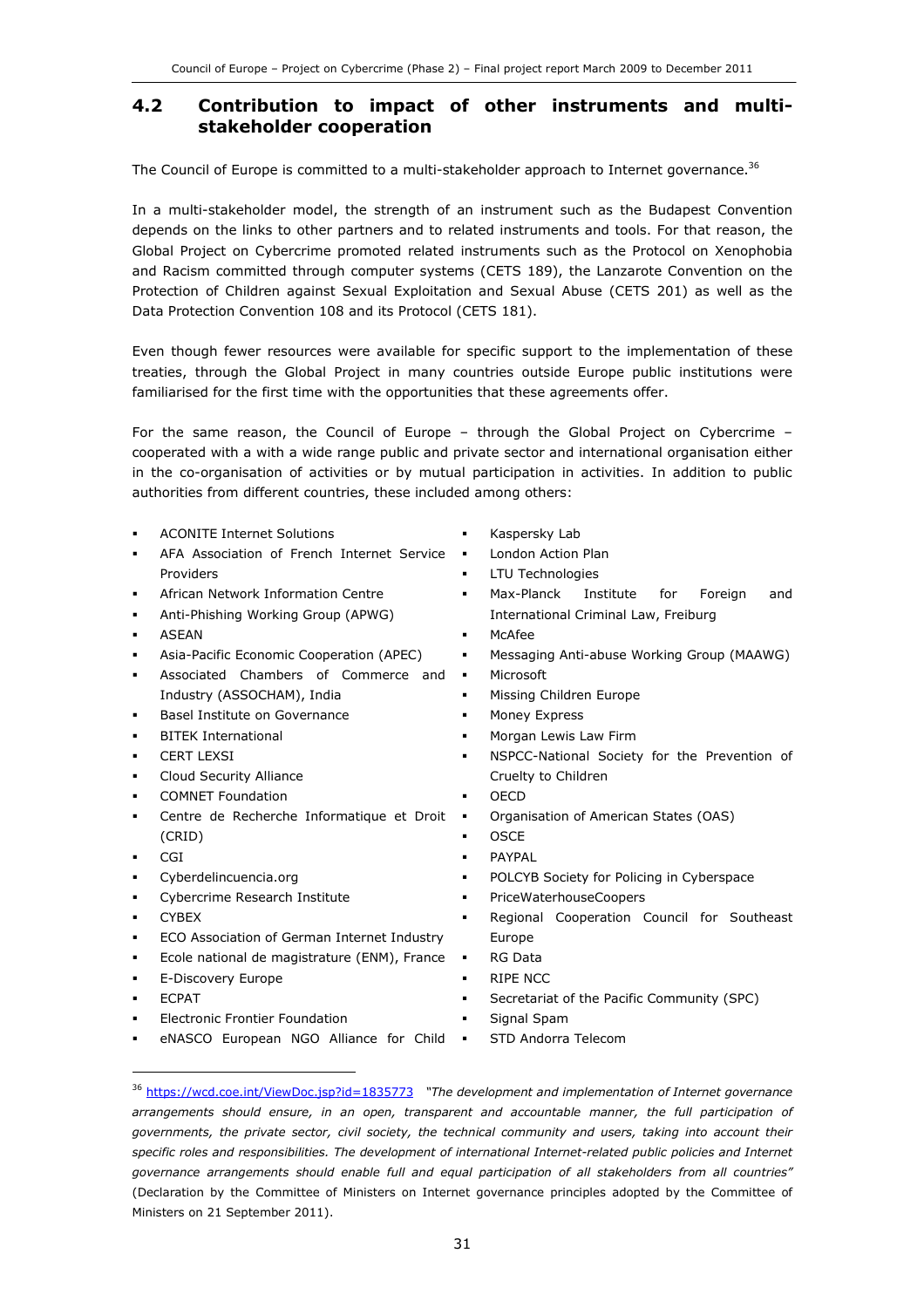Safety Online

- ERA Academy of European Law
- ENISA
- Euroclear
- EuroISPA
- EUROJUST
- European Dialogue on Internet Governance
- European Union
- Europol
- Financial Action Task Force
- France Telecom
- FOCUD Network
- GOOGLE
- Group-IB Investigations and Forensics, Russia
- Group SANOFI AVENTIS
- ICMEC
- Information Security Forum
- InHope
- International Association of Prosecutors
- International Automobile Federation
- International Multi-lateral Partnership against Cyber Threats (IMPACT)
- International Telecommunication Union
- Internet Governance Forum (IGF)
- Interpol
- Jamil and Jamil, Pakistan
- JP Morgan Chase Bank
- Judicial and Legal Training Institute (ILKAP),  $\bullet$ Malaysia
- SUN Microsystems
- **Symantec**
- TAC Together against Cybercrime
- **Team Cymru**
- Trend Micro
- 2Centre
- UNICEF
- United Nations Commission for Crime Prevention and Criminal Justice
- United Nations Congress on Crime Prevention and Criminal Justice
- United Nations Economic Commission for Africa
- United Nations International Scientific and Professional Advisory Council of the UN Crime Prevention and criminal Justice Programme (ISPAC) and Courmayeur Foundation
- United Nations Office on Drugs and Crime
- University College Dublin
- Universities of Amsterdam, Buenos Aires, Chiba, California University of Pennsylvania, Cologne, Karlstad, Lausanne, Montpellier, Northumbria, Paris II, Oslo, Rio de Janeiro, Verona, Sorbonne, Strasbourg, Teesside, Troyes, Waseda, Zurich
- VIGILO Consult
- Virtual Global Taskforce
- Visa Europe
- WetStone Technologies
- Yahoo!
- ZIUZ Visual Intelligence

The annual Octopus conferences – organised under the Global Project on Cybercrime - proved to be platforms highly conducive to multi-stakeholder cooperation and allowed organisations and individuals to interface.

During Phase 2 of the project, close cooperation was developed with the European Commission and in particular with DG Home. This facilitated coordination of policies of the Council of Europe and the European Union and also resulted in additional capacity building projects on cybercrime.

Microsoft had been the primary private sector partner in Phase 1 (2006 – 2009) and remained the main industry partner also in Phase 2 of the project. A high-level Council of Europe visit to Redmond in February 2009 helped prepare the ground for support during Phase 2. This cooperation was based on a shared interest in enhancing the security of information and communication technologies, and the need for:

- clear legal frameworks in countries worldwide
- public/private cooperation (including between service providers and law enforcement as well as public/private information sharing)
- addressing challenges related to cloud computing and law enforcement access to data
- protecting children against online sexual exploitation and abuse.

Microsoft not only provided co-financing, but also contributed subject-matter expertise in a number of activities. Council of Europe/Microsoft cooperation thus remained a good example of public/private cooperation for others to follow. In the second half of 2011, Visa Europe also became a project partner.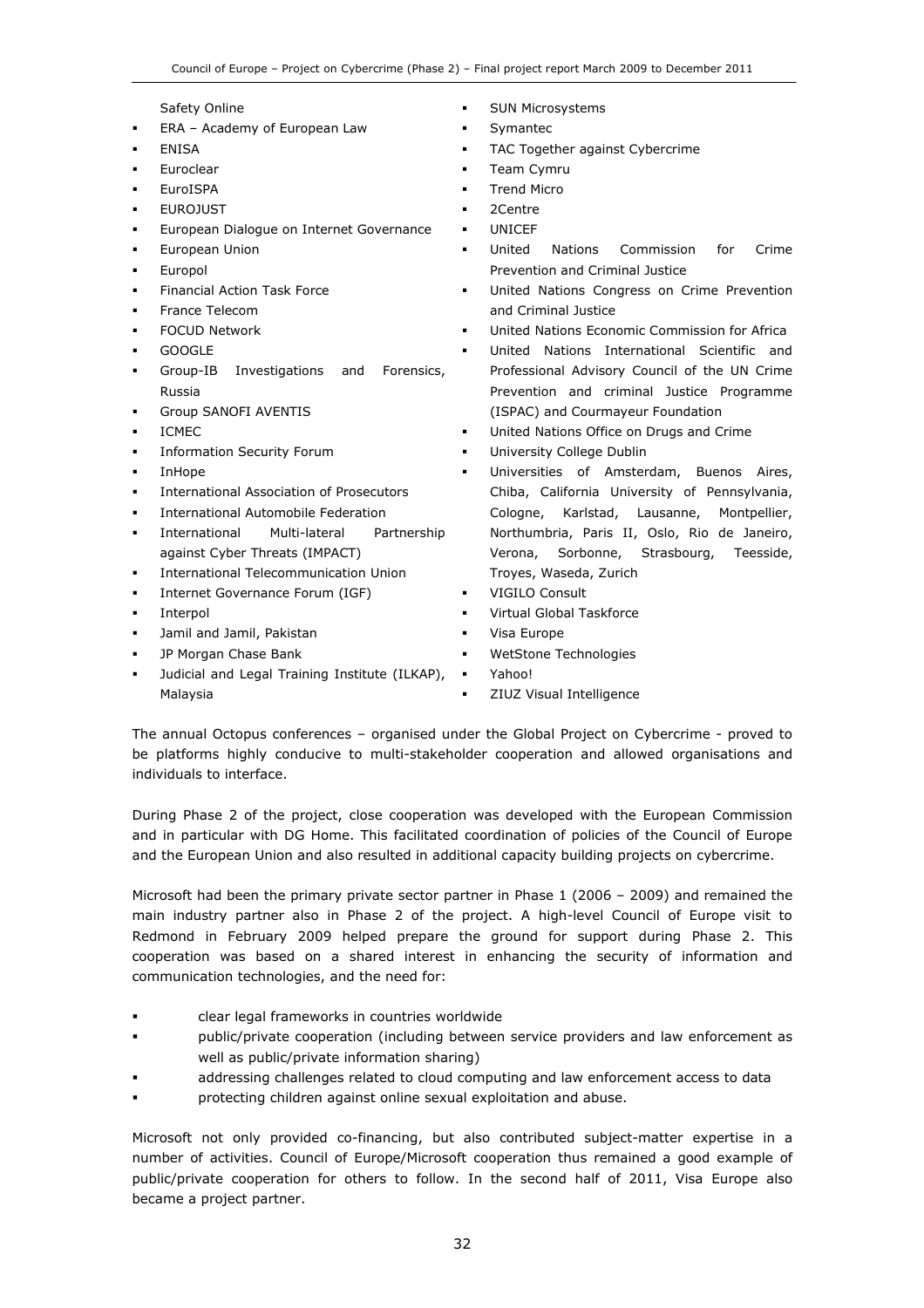### 4.3 Progress in terms of signature, ratification, accession of Budapest Convention

The level of signatures, ratifications and accessions to the Budapest Convention is not the only but an important indicator for the impact of the project.

#### Status of signatures and ratifications of the Convention on Cybercrime (December 2011)

| Ratified (32): |  |
|----------------|--|
|----------------|--|

- Albania
- Armenia
- Azerbaijan
- Bosnia and Herzegovina
- Bulgaria
- Croatia
- Cyprus
- Denmark
- Estonia
- Finland
- **France**
- Germany
- Hungary
- Iceland
- Italy
- Latvia
- Lithuania
- · Moldova
- Montenegro
- Netherlands
- Norway
- Portugal
- Romania
- Serbia
- Slovakia
- Slovenia
- Spain
- Switzerland
- The "former Yugoslav Republic of Macedonia"
- Ukraine
- United Kingdom
- United States of America

The project contributed to additional signatures (1), ratifications (9) and invitations to accede (4) to the Budapest Convention and its Protocol (1 signature and 9 ratifications during the project period):

- Azerbaijan, Germany, Moldova, Montenegro, Portugal, Serbia, Spain, Switzerland and the United Kingdom ratified the Budapest Convention
- Turkey signed the Budapest Convention
- Argentina, Australia, Chile and Senegal were invited to accede
- Germany, Finland, Montenegro, Netherlands, Portugal, Romania and Serbia ratified the Protocol on Xenophobia and Racism committed through Computer Systems

Signed (15):

- Austria
- Belgium
- Canada
- **Czech Rep**
- Georgia
- **Greece**
- **I**reland
- Japan
- **Liechtenstein**
- **-** Luxembourg
- Malta
- Poland
- **South Africa**
- Sweden
- **Turkey**

Not signed (4 CoE member States):

- Andorra
- Monaco
- **Russian Federation Costa Rica**
- **San Marino**
- - Philippines
	- Senegal
- Argentina Australia
	- Chile
	-

Invited to accede (8):

- **•** Dominican Republic
- **Mexico**
- 
-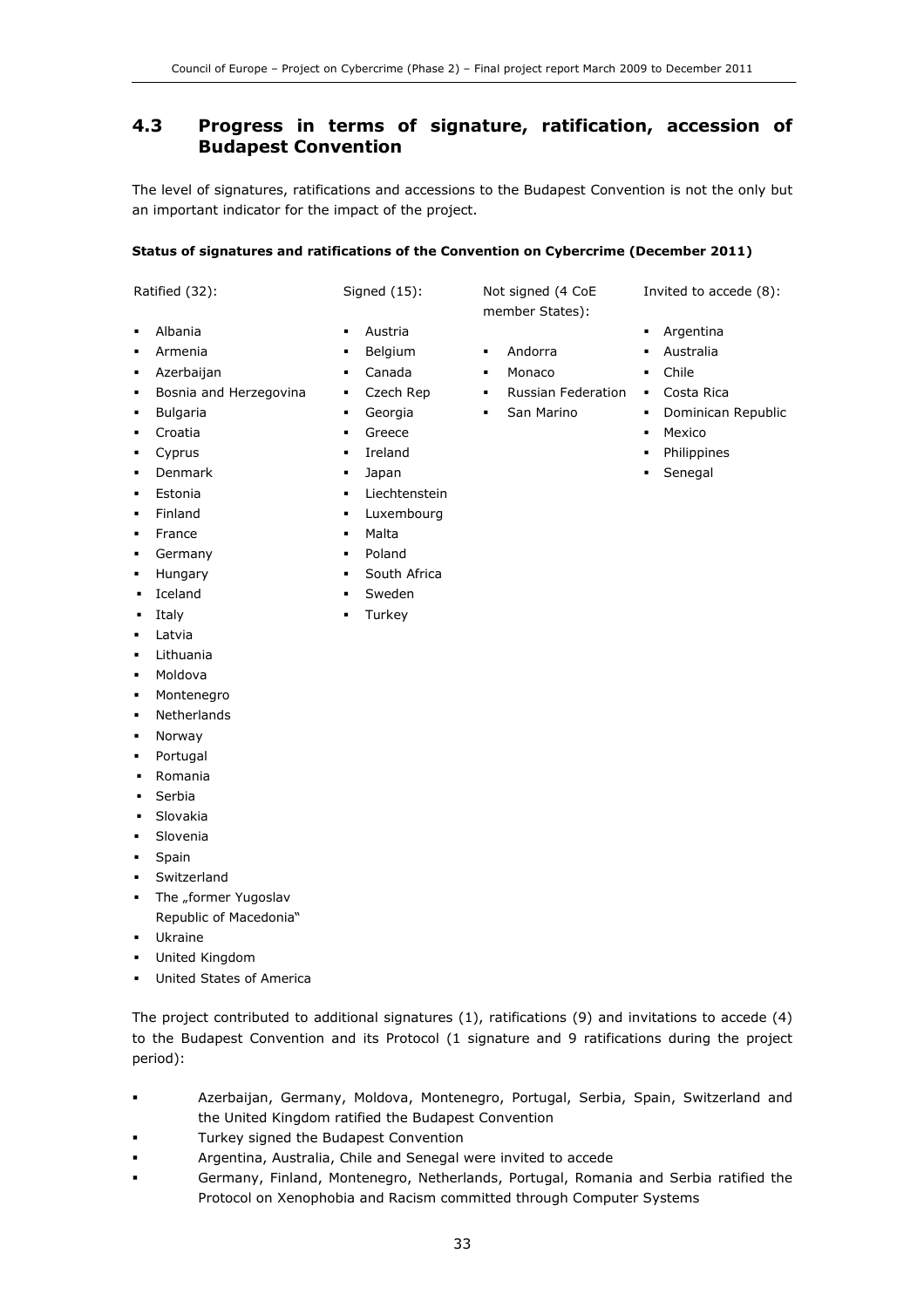#### Italy signed the Protocol.

While a number of other countries made progress in the adoption of legislation and their internal ratification or accession procedures which should permit them to become Parties, progress during the lifetime of Phase 2 of the project has not been satisfactory.

Reasons may include:

- Implementation of the Budapest Convention requires changes in domestic criminal law, including procedural law. This takes time and may be subject to political discussions, in particular with regard to law enforcement powers. It is essential for the effectiveness of the treaty that countries have the necessary legal framework in place before becoming Parties
- For some governments or parliaments, the issue of cybercrime appears not to be sufficiently high on the political agenda and awareness of the threats among decisionmakers seems to be limited. The lack of political commitment to legislative and other measures against cybercrime is a concern echoed by criminal justice experts in many countries
- Some European Union member states have been waiting for the adoption of the EU Directive on Attacks against Information Systems so as to implement the Budapest Convention in conjunction with this Directive. Adoption is expected by mid-2012, and since it appears to be largely compatible with the Budapest Convention, it should not cause further delays
- Some governments and organisations have been favouring the development of a new, United Nations treaty on cybercrime. This may have discouraged some countries from seeking accession or completing ratification or accession.

Regarding the last point, while there is little dispute on the substance of the Budapest Convention, the main argument brought forward is that non-European countries – with few exceptions – did not participate in the drafting of the treaty. Although the preparation of a meaningful treaty is unlikely to materialise in the coming years, for some countries this problem is that serious that it prevails over the benefits of urgent international cooperation against cybercrime and the practical and legal value of the Budapest Convention. For others, this is not a major obstacle; they consider it in their national interest to cooperate against cybercrime and see that the Budapest Convention offers an existing and functioning framework to that effect. They also recognise that once they are parties they will participate in the operation of the treaty and, as members of the Cybercrime Convention Committee, will participate in its further development, for example, through protocols.

By December 2011, 55 States had either ratified, signed or been invited to accede to the Budapest Convention. It is expected that in the course of 2012 the number of Parties will increase and that additional states will be invited to accede. Once all of these 55 States are Parties, the level of international cooperation against cybercrime will increase considerably.

Member states of the Council of Europe need to set an example and ratify as a soon as possible. Policy dialogue with member States and countries already invited to accede to complete the ratification/accession process must be enhanced.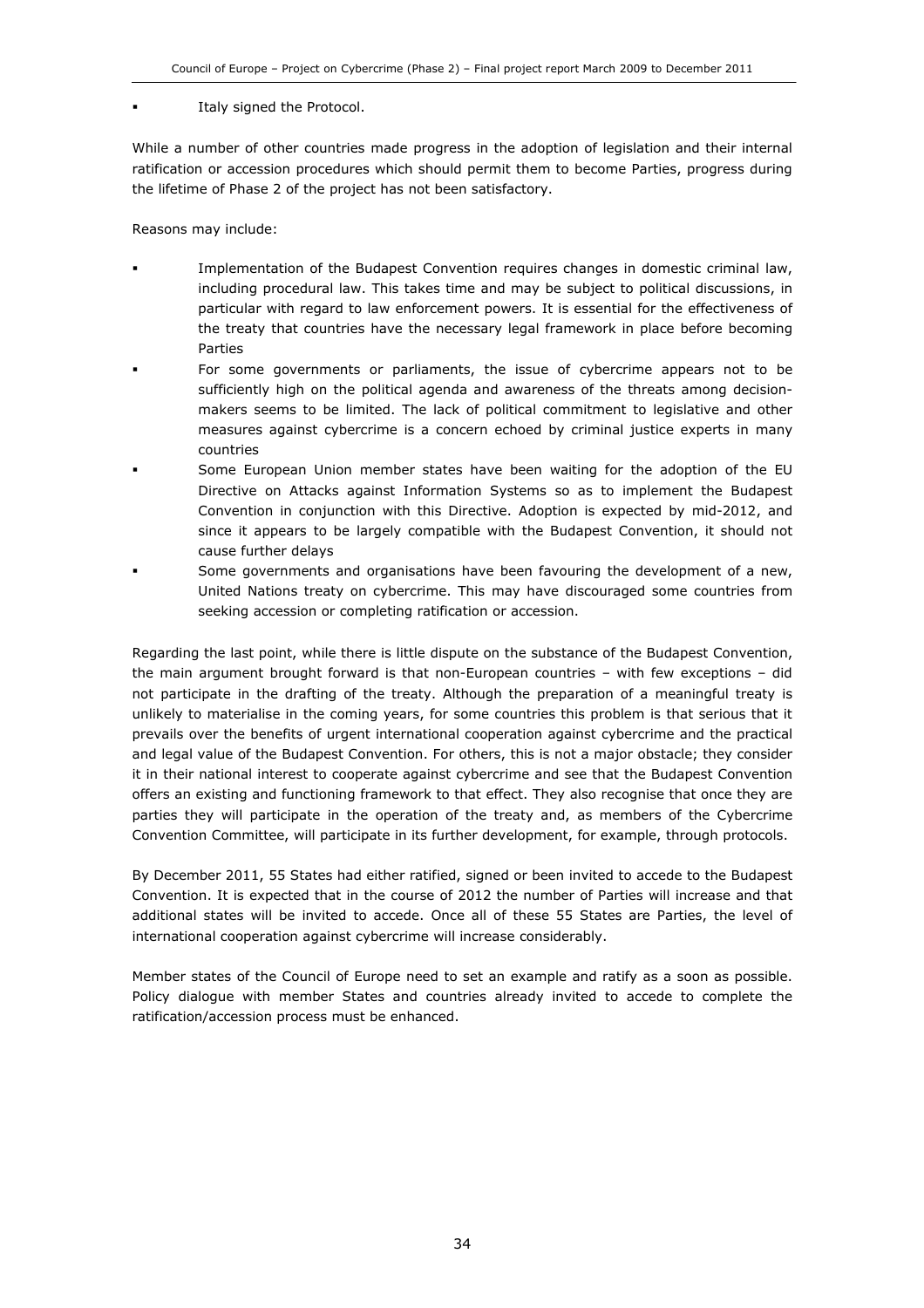### 4.4 Budget, management and implementation

The project was implemented over a period of 34 months and was possible due to contributions from a range of public and private sector partners.

At the outset of the project, the budget of the project was projected at EURO 1.4 million. Actual funding and expenditure amounted to approximately Euro 1 million. More than 55% was covered from the budget of the Council of Europe, some 20% by voluntary contributions from Microsoft and the remaining 25% by contributions from the Governments of Estonia, Japan, Monaco and Romania as well as McAfee and Visa Europe.

Given the large number of activities carried out, the geographic and thematic scope, and the impact of the project on the one hand, and the rather limited resources on the other, Phase 2 of the Global Project on Cybercrime the project can be considered effective and that efficient use has been made of the funds entrusted by donors and the member states of the Council of Europe.

The processes initiated have a high probability of sustainability. This is particularly true for the global process of legislative reform, the results related to financial investigations and money laundering prevention, and judicial training. In all fields, follow up is to be ensured through additional technical cooperation projects.

The approach of identifying issues through Octopus conferences, then seeking partnerships and synergies with public or private sector organisations to address an issue, and finally provide support under the project to ensure the delivery of results has proven to work and has become characteristic for this project.

The strategy of the Council of Europe on cybercrime includes the setting of common standards (Budapest Convention and related instruments), follow up through the Cybercrime Convention Committee (T-CY) and support through technical cooperation projects such as the Global Project on Cybercrime.

The separation of the work of the T-CY and cooperation programmes into two different directorates within the Council of Europe Secretariat had been an impediment, in particular given that both sectors were underfunded.

The internal reorganisation along thematic areas as from October 2011 brought together the T-CY and cooperation programmes. In November 2011, the T-CY adopted a workplan which foresees, among other things, assessments of implementation by the Parties, work on an instrument on transborder access to data and other activities. The workplan furthermore foresees close interaction between the T-CY and cooperation programmes, in particular the Global Project on Cybercrime (Phase 3). This consolidated structure should help further increase the impact of the Budapest Convention.<sup>37</sup>

j

<sup>37</sup> http://www.coe.int/t/dghl/standardsetting/t-cy/T-CY\_2011\_10E\_PlenAbrMeetRep\_V4%20\_28Nov2011.pdf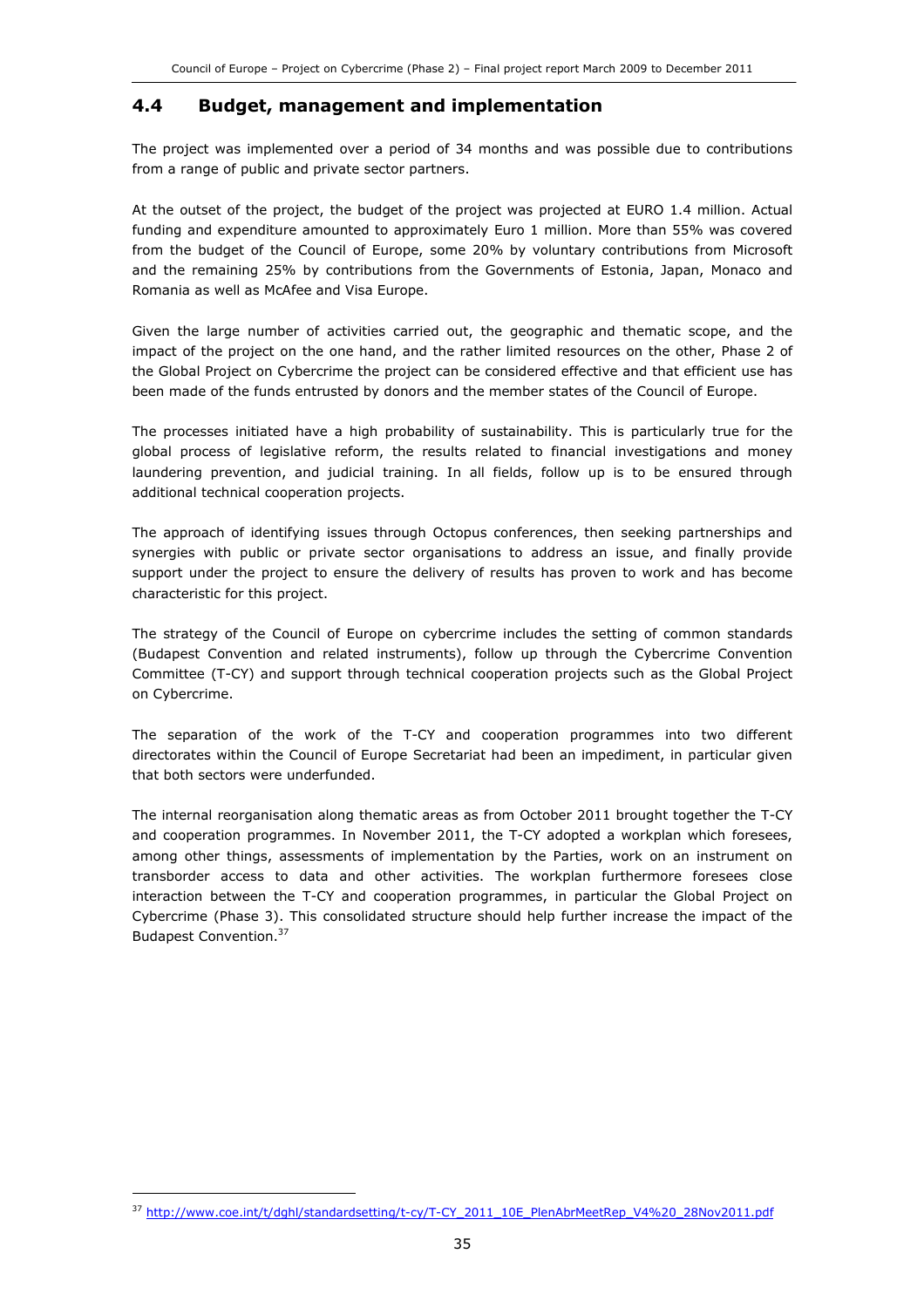## 5 Conclusion

### 5.1 Summary of findings

The aim of the project was to promote broad implementation of the Convention on Cybercrime (CETS 185) and its Protocol on Xenophobia and Racism committed through computer systems (CETS 189) as well as related international standards, that is, in particular the Lanzarote Convention on the Sexual Exploitation and Sexual Abuse of Children (CETS 201) and the Convention for the Protection of Individuals with regard to Automatic Processing of Personal Data (CETS 108).

The project organised or supported some 130 activities to produce deliverables under each of the seven expected results:

- 1. Legislation and policies
- 2. International cooperation
- 3. Investigation through law enforcement/service provider cooperation
- 4. Financial investigations
- 5. Judicial training
- 6. Data protection and privacy
- 7. Protection of children against online sexual exploitation and abuse.

By December 2011, 55 countries – including 12 non-European countries – were either Parties, or had signed or been invited to accede to the Budapest Convention. Progress was made in this respect during Phase 2 and political support to this treaty has been growing steadily. The treaty is functioning and makes an impact not only in terms of global harmonisation of legislation, but also in terms of cooperation and criminal justice capacities. The Global Project on Cybercrime made a major contribution to this impact and thus achieved its objective.

However, the level of ratifications and accessions is not yet satisfactory. Member states of the Council of Europe, in particular, need to undertake urgent efforts to become Parties. Other countries need to decide whether or not it is in their interest to engage in effective international cooperation against cybercrime and to join this treaty.

Greater synergies between Cybercrime Convention Committee (T-CY) and technical cooperation projects should facilitate ratification and accession by new states and the level of implementation by the Parties to the Convention.

Activities were designed and implemented to trigger sustainable processes. Under the Global Project and other projects, tools were produced that will continue to support such processes, that help implement and supplement the Budapest Convention and that can feed into additional projects.

The experience of Phase 2 underlines the importance to conceive measures against cybercrime as measures to strengthen human rights and the rule of law ("protecting you and your rights"). This includes implementation of Article 15 (conditions and safeguards) of the Budapest Convention but also the protection of personal data.

The Governments of Estonia, Japan, Monaco and Romania as well as Microsoft, McAfee and Visa Europe were project partners that provided resources and contributed to the success of this project.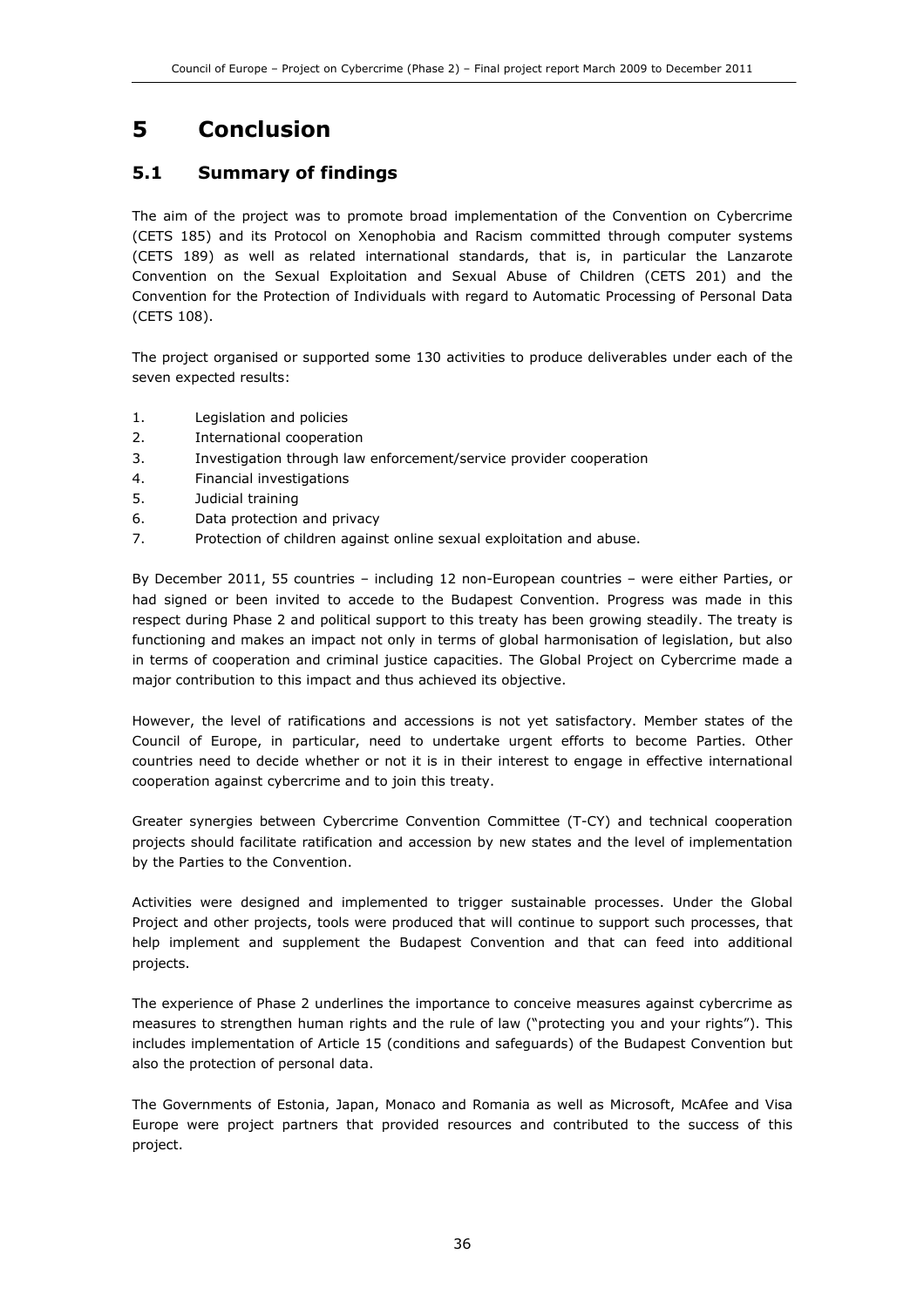The above results were achieved during a period of 34 months with a budget of less than Euro 1 million. The project has been efficient and made effective use of the resources entrusted to it by project partners.

The experience of Phase 2 shows that the strength of a treaty such as the Budapest Convention depends on the strength of its links to other standards, tools, initiatives and stakeholders. The project involved in its activities public authorities of more than 100 countries and more than 90 private sector, academic and international organisations and initiatives. This is a reflection of the multi-stakeholder approach pursued by the project. The Octopus conferences provided a platform where many of these came together once a year.

The Global Project on Cybercrime facilitated the launching of several joint projects of the Council of Europe and the European Union on cybercrime covering Georgia, South-eastern Europe and Eastern Europe. In turn, these projects then helped enhanced the impact of the Global Project. This is an excellent example of synergies and efficient use of resources. This also reinforced cooperation between the Council of Europe and the European Union in cybercrime matters.

### 5.2 Capacity building against cybercrime: lessons learnt

Ten years of experience in the implementation of the Budapest Convention and six years of experience of technical cooperation under the Global Project on Cybercrime involving that many countries and stakeholders is a tremendous asset.

With regard to technical assistance for capacity building, lessons learnt for the future include:

- A major capacity building effort is still needed to help countries worldwide meet the challenge of cybercrime. The Octopus Conference of March 2010 and the subsequent United Nations Congress on Crime Prevention and Criminal Justice (Brazil, April 2010) reflect broad consensus on this. This consensus should facilitate cooperation between international organisations to provide best possible services to societies in all regions of the world.
- Cybercrime affects core interests and development opportunities of societies. Measures against cybercrime will enhance human rights and the rule of law as well as confidence and trust in information and communication technologies. Official development aid should increasingly be made available for technical assistance against cybercrime.
- A general prerequisite for technical assistance projects is the commitment of governments or counterparts to engage in a process of change. This also applies to projects on cybercrime. Accession to the Budapest Convention is an expression of commitment by a government to cooperate against cybercrime. Accession or an invitation to accede should be a crucial indicator for partners and donors when deciding whether to make scarce resources available for technical assistance against cybercrime.
- Therefore, while any country requesting assistance in the preparation of legislation should be supported, the Council of Europe, when providing assistance beyond legislation, should give priority to countries that are signatories or Parties or that have requested accession to the Budapest Convention.
- The Budapest Convention serves as a guideline and common normative benchmark around which technical assistance can be designed. A wide range of related standards<sup>38</sup> and tools should be made use of when supporting countries.

j

<sup>&</sup>lt;sup>38</sup> In particular Data Protection Convention 108 and Lanzarote Convention 201.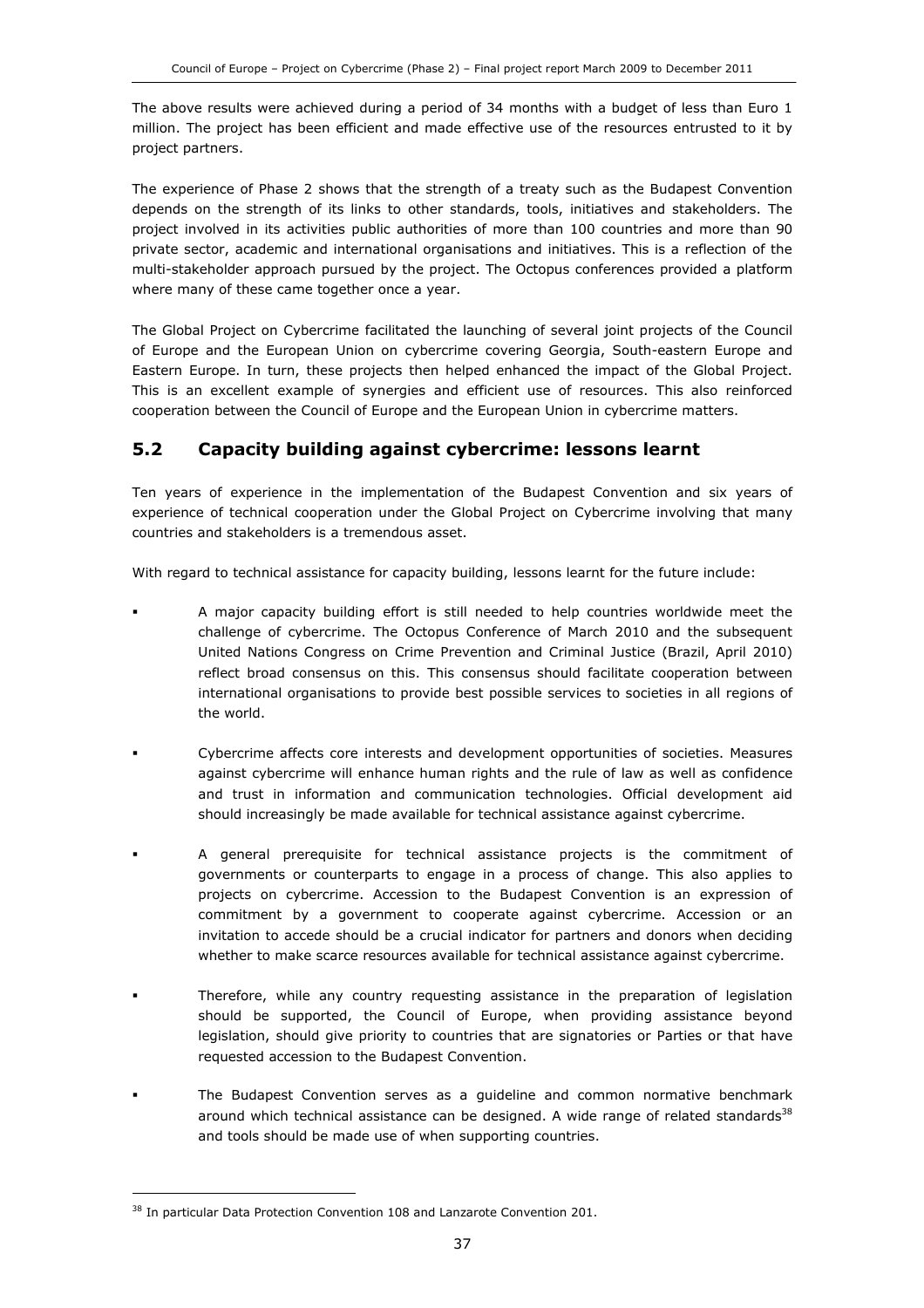- Fields of intervention may range from support to cybercrime policies and strategies, to legislation, reporting systems, specialised units, training, public private cooperation, international cooperation and specific measures to protect children, to confiscate crime proceeds and to prevent terrorist use of information and communication technologies.<sup>39</sup>
- Projects on cybercrime should be designed to protect human rights and the rule of law. The Budapest Convention can help ensure that human rights and rule of law conditions are met when taking measures against cybercrime.
- Multi-stakeholder approaches, including public/private cooperation, can be pursued when implementing projects without rendering them complex and unmanageable, as demonstrated during Phase 2 of the Global Project. Donors are not only donors but should be partners that can offer more than simply funding.
- The European Union gives strong political support to the Budapest Convention on Cybercrime. The experience of joint projects of the Council of Europe and the European Union against cybercrime within Europe<sup>40</sup> has been positive. This experience should now be replicated in joint projects at the global level.

The Global Project on Cybercrime will continue in 2012/13 with a Phase 3.<sup>41</sup> This phase will put a stronger focus on the documentation and sharing of good practices and on the assessment of cybercrime legislation worldwide. It will continue to assist countries in the implementation of the Budapest Convention and related standards and good practices.

The main difference to Phase 1 and 2, however, is that it will be closely linked to and support the Cybercrime Convention Committee (T-CY). The internal reorganisation of the Council of Europe Secretariat in October 2011 and the adoption of the T-CY workplan in November 2011 allow for greater synergies and pooling of resources. Phase 3 will again rely on extra-budgetary resources and support by public and private sector project partners.

Phase 3 will contribute to the implementation of the Internet Governance Strategy of the Council of Europe 2012-2015 with respect to cybercrime.<sup>42</sup>

The Global Project on Cybercrime (Phase 3) will continue to pursue a multi-stakeholder approach and make efficient use of resources to produce impact.

\_\_\_\_\_\_\_\_\_\_\_\_\_\_\_\_\_\_\_\_\_\_\_

41

1

<sup>&</sup>lt;sup>39</sup> See appendix for a list of fields of intervention.

<sup>&</sup>lt;sup>40</sup> Project on Cybercrime in Georgia, CyberCrime@IPA and CyberCrime@EAP.

http://www.coe.int/t/DGHL/cooperation/economiccrime/cybercrime/cy\_project\_Phase3\_2571/2571\_Phase3\_summary\_ V6\_Mar2012.pdf

<sup>42</sup>

http://www.coe.int/t/DGHL/cooperation/economiccrime/cybercrime/Documents/Internet%20Governance%20Strategy/I nternet%20Governance%20Strategy%202012%20-%202015.pdf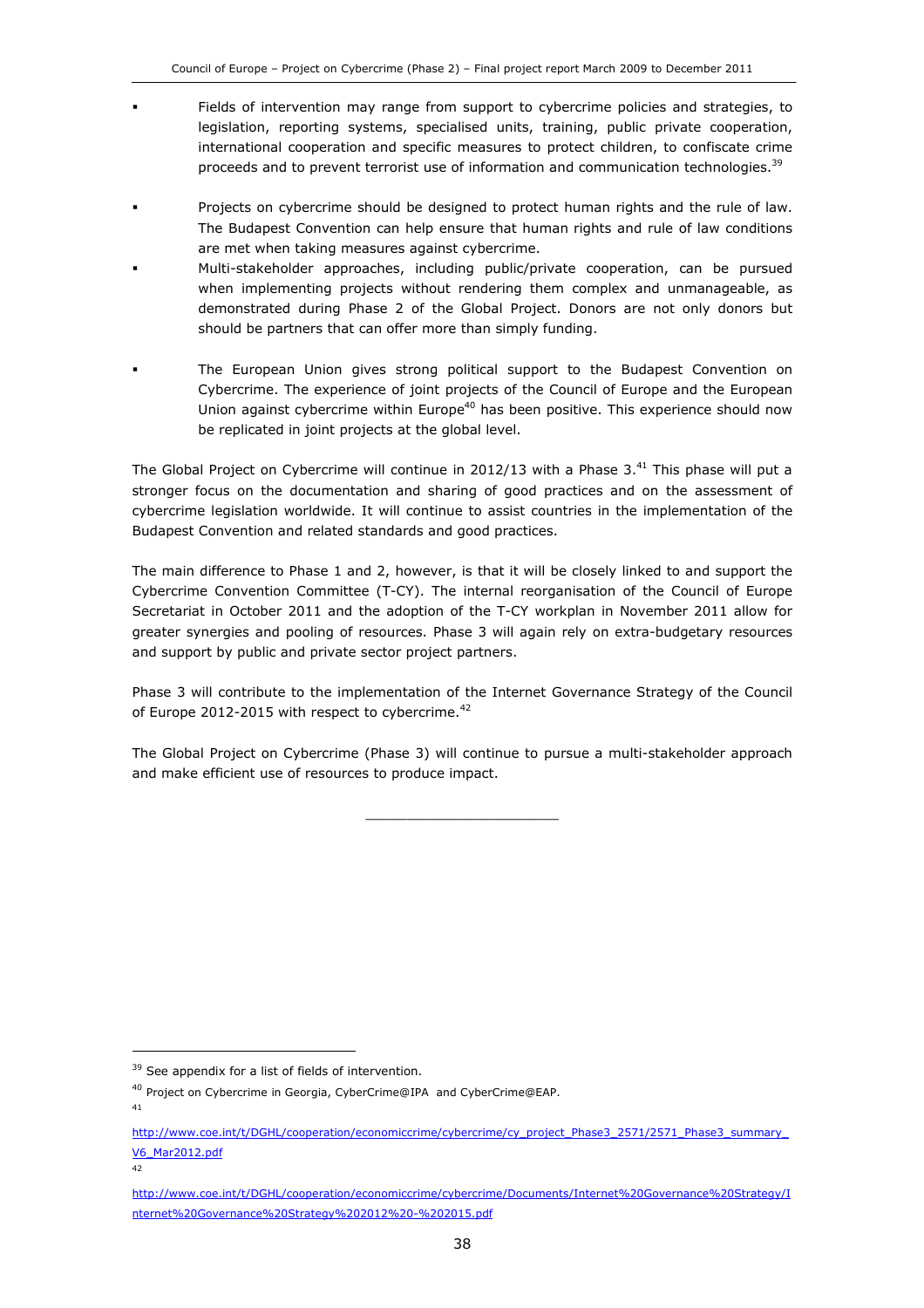## 6 Appendix

### Capacity building

### for cybercrime prevention and criminal justice

### - Suggestions<sup>43</sup> -

### Rationale

j

Cybercrime violates the rights of millions of people, generates vast amount of illicit proceeds, causes major damage, undermines confidence and trust in information and communication technologies, puts critical information infrastructure at risk, and thus affects the security and other core interests of societies. The issue is therefore high on the agenda of the European Union, the Council of Europe and other organisations as well as of many governments and the private sector.

Societies need to cope with:

- offences against the confidentiality, integrity and availability of computer data and systems
- offences by means of computers, such as fraud, child pornography/child abuse, intellectual property rights violations
- electronic evidence stored on computers in relation to any crime

Cybercrime is fast evolving and transnational in nature, with offenders, ICT infrastructure and victims in multiple jurisdictions. Internal and external dimensions of security are thus connected.

Agreements, tools and good practices to meet the challenge of cybercrime are already available and can be applied by any country. These include in particular the Budapest Convention on Cybercrime (CETS 185), but also other instruments on cybercrime and related matters such as organised crime, the exploitation of children, the terrorist use of the internet, financial investigations, money laundering, the protection of personal data and others. Tools for law enforcement and judicial training, for public/private cooperation and for international cooperation have been developed.

A major capacity building effort to help countries worldwide make use of existing tools, instruments and good practices is the most effective way ahead.

A global approach is required to respond to needs in a pragmatic manner, follow up on expressed commitment by governments, react to incidents, generate or build on momentum in a given country or region, and exploit opportunities to engage in cooperation against cybercrime.

The Octopus conference 2010 and the United Nations Congress on Crime Prevention and Criminal Justice (Salvador, Brazil, April 2010) underlined broad international consensus on the need for technical assistance aimed at strengthening the capacities of States to counter cybercrime.

 $^{43}$  Based on a presentation made by the Council of Europe at the EU Expert Workshop on cyber security and enhancing law enforcement in third countries: Options for EU External Action, Brussels, 9 December 2011.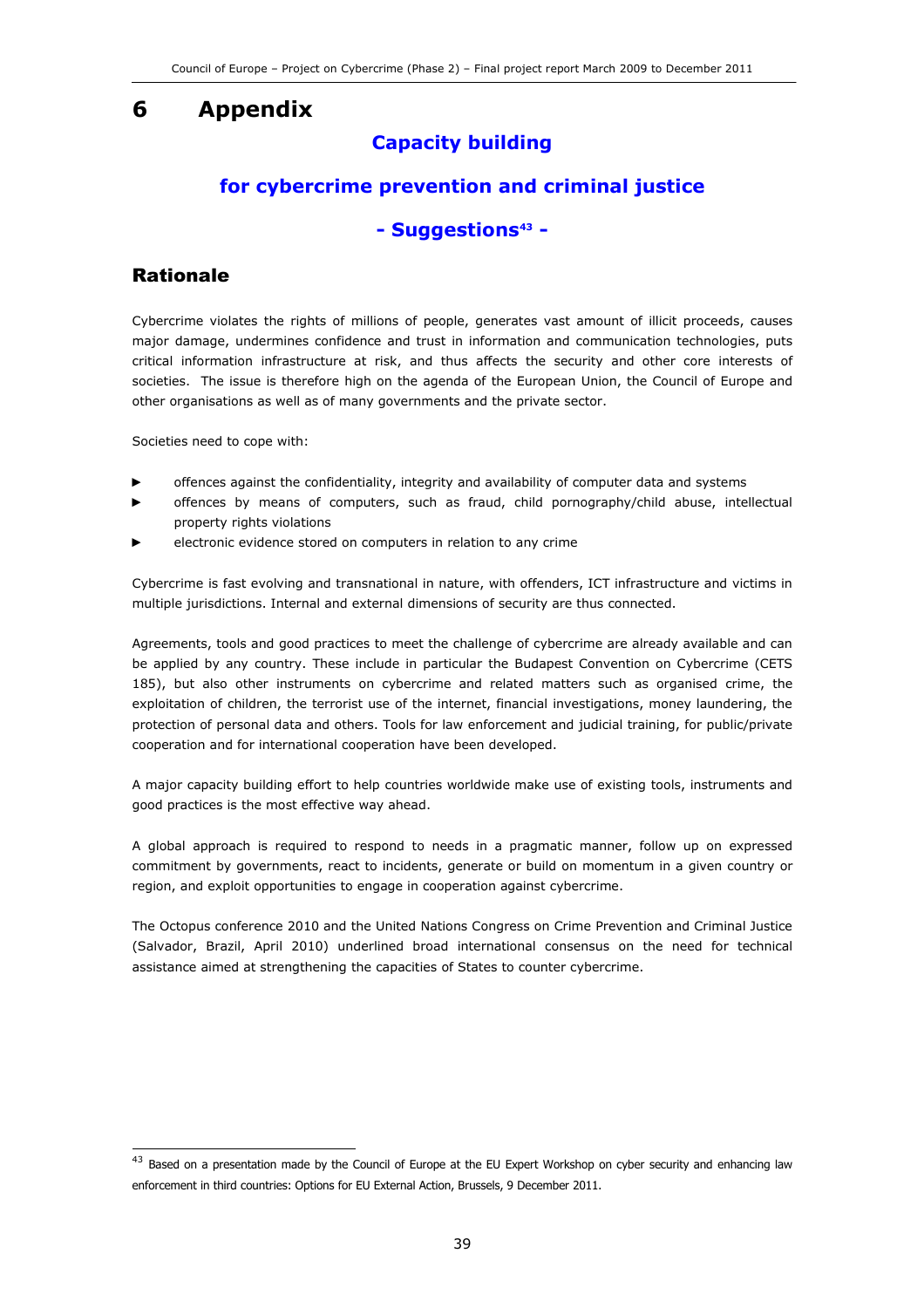### Fields of intervention

Experience suggests that capacity building programmes for cybercrime prevention and criminal justice could address the following:

#### Cybercrime policies and strategies

- Comprehensive and coherent approaches to cybercrime
- ► Engagement by decision-makers
- Synergies and links with cybersecurity strategies
- Multi-stakeholder participation
- Contributions by donors and cooperation with partners
- Human rights and rule of law requirements
- Management of implementation, monitoring/assessment of results and impact

(See: Discussion paper on cybercrime strategies)

#### Legislation

- Substantive law measures to criminalise offences against and by means of computers
- Procedural law tools for efficient investigations and use of electronic evidence
- Safeguards and conditions for investigative powers (Article 15 Budapest Convention)
- Data protection regulations (in line with Data Protection Convention 108)
- Harmonisation with the Budapest Convention on Cybercrime

(See: www.coe.int/cybercrime)

#### Cybercrime reporting

- Reporting channels for individuals and for public and private sector organisations
- ► Triggering law enforcement investigations
- ► Intelligence for better understanding of scope, threats and trends
- Collation of data to detect patterns of organised criminality

#### Prevention

- ► Public awareness/education of users and society in general
- Technical, administrative, procedural measures to protect systems
- ► Specific measures for users, groups and sectors at risk

#### Specialised units

- ► Police-type cybercrime or high-tech crime units
- ► Prosecution-type cybercrime units
- ► Computer forensic capabilities
- Specialisation within judiciary
- Interagency cooperation

(See: CoE/EU/EUCTF (2011): Specialised cybercrime units – good practice study)

#### Law enforcement training

- Sustainable, standardised, replicable, scalable training
- Skills to investigate cybercrime, secure electronic evidence, carry out computer forensic analyses, assist other agencies and contribute to network security
- Skills/competencies required for respective functions and at appropriate level (from first responder to forensic investigators)
- Make use of materials and models already developed
- Law enforcement, academia, industry cooperation (www.2Centre.eu)

(See: CyberCrime@IPA (2011): Law enforcement training strategy)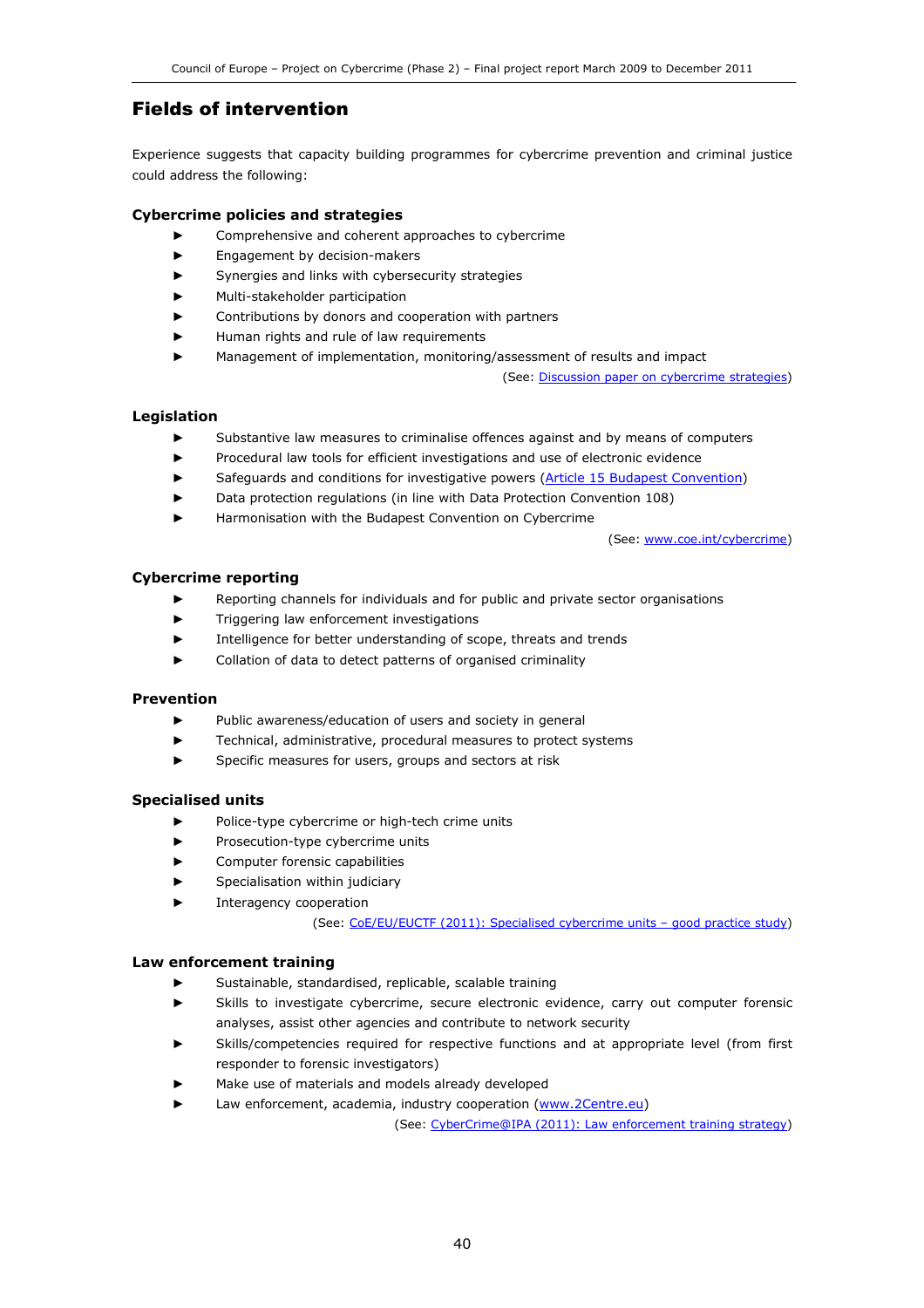#### Judicial training

- Initial and in-service training for judges and prosecutors by training institutions on cybercrime and electronic evidence
- Advanced training for a critical number of judges and prosecutors
- Specialisation and technical training of judges and prosecutors
- Enhanced knowledge through networking among judges and prosecutors (See: Council of Europe/Project on Cybercrime (2009): Judicial training concept)

#### Public/private cooperation

- Cooperation in cybercrime reporting systems (spam, botnets, child abuse materials)
- Information and intelligence sharing (finance and other sectors)
- Law enforcement/service provider cooperation (See: Council of Europe/Global Project on Cybercrime (2008): Guidelines for LEA/ISP cooperation)

#### International cooperation

- ► Chapter III of Budapest Convention on Cybercrime and accession to this treaty
- ► Police to police cooperation (direct cooperation, use of Interpol and other channels)
- Judicial cooperation
- 24/7 points of contact

(See: Council of Europe: Resources: international cooperation against cybercrime)

#### Specific field: Protection of children

- Prevention, protection, prosecution
- ► Conditions for effective enforcement
- Public private cooperation
- Legislative engagement based on Budapest Convention on Cybercrime and Lanzarote Convention on the Protection of Children against Sexual Exploitation and Sexual Abuse

(See: www.coe.int/children and EU Safer Internet Programme)

#### Specific field: Financial investigations and prevention of fraud and money laundering

- ► Crime reporting systems
- Prevention and public awareness
- Regulation, licensing, supervision
- Risk management and due diligence
- ► Harmonised legislation
- Specialised units and interagency cooperation
- Public-private cooperation and information exchange
- **Training**
- International cooperation
- Implementation of Budapest Convention in combination with FATF recommendations or CoE Convention on Laundering, Search, Seizure and Confiscation of the Proceeds from Crime and on the Financing of Terrorism (CETS 198)

(See: Typology Report on Criminal Money on the Internet)

#### Specific field: Prevention and control of terrorist use of ICT

- Legislation and institution building for the implementation of the Convention on the Prevention of Terrorism in combination with Budapest Convention and other tools
- Rule of law and human rights requirements (Council of Europe guidelines 2002)

(See: www.coe.int/terrorism)